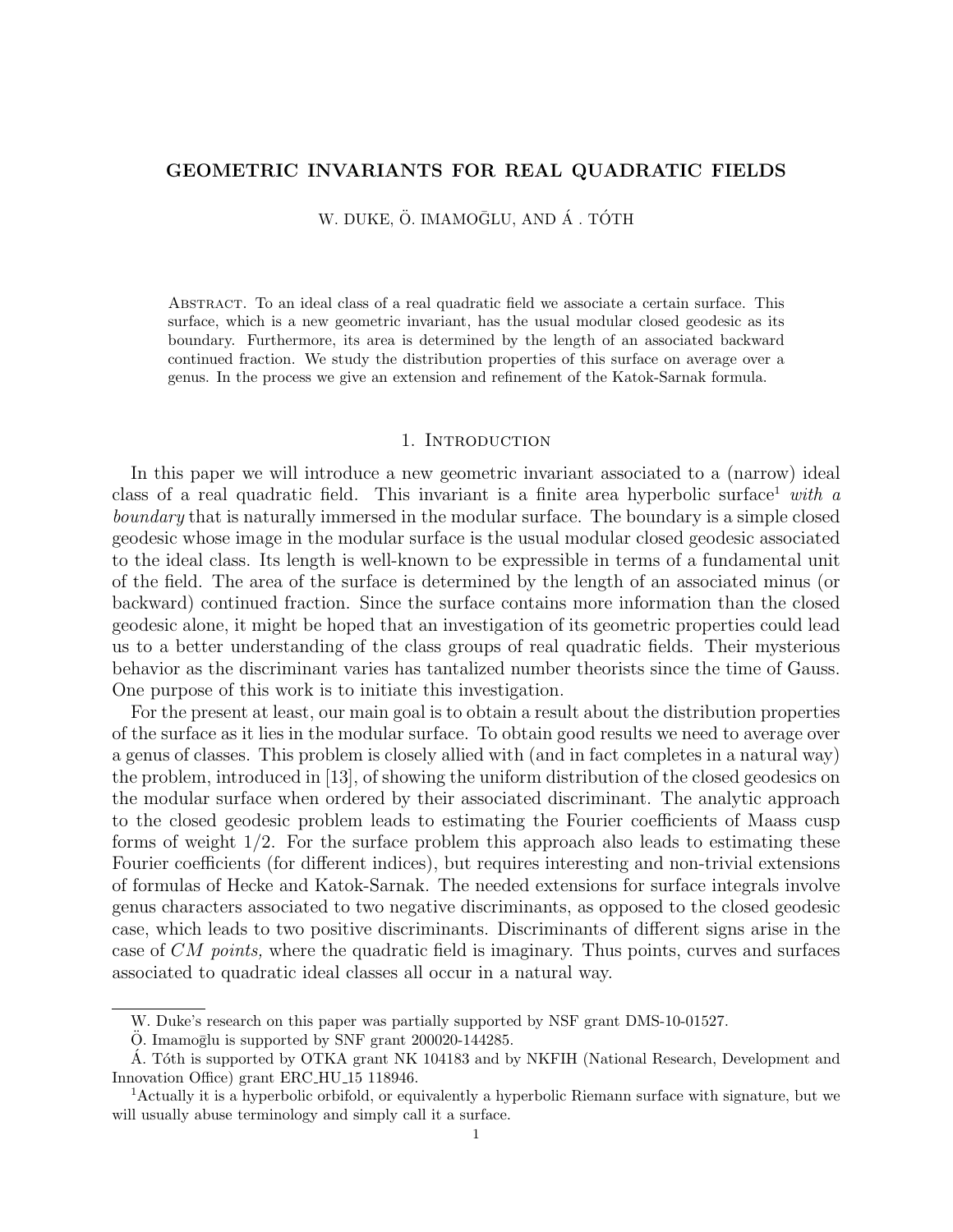We begin by presenting some background material about real quadratic fields, continued fractions, binary quadratic forms, Fuchsian groups and modular closed geodesics. Then in Section 3 we introduce the surfaces we will study and give some of their properties in Theorem 1. The main uniform distribution result is stated in Section 4 as Theorem 2. Section 5 contains statements of the extended formulas of Hecke (Theorem 3) and Katok-Sarnak (Theorem 4). Assuming these, we prove the main result in Section 6. Theorem 3 is proven in Section 7. The rest of the paper (Sections 8 to 10) is devoted to the proof of Theorem 4.

Acknowledgements. Duke and Tóth thank the FIM at ETH in Zürich for generous ongoing support of our joint research, including this project. We also thank Alex Kontorovich for his comments, Nickolas Andersen for independently verifying some of our numerical computations and the referee for helpful suggestions.

## 2. Preliminaries

Real quadratic fields. Let  $\mathbb{K}/\mathbb{Q}$  be a real quadratic field. Then  $\mathbb{K} = \mathbb{Q}(\sqrt{\mathbb{K}})$ D) where  $D > 1$  is the discriminant of K. Let  $\sigma : \mathbb{K} \to \mathbb{K}$  be the non-trivial Galois automorphism  $w \mapsto w^{\sigma}$  and for  $\alpha \in \mathbb{K}$  let  $N(\alpha) = \alpha \alpha^{\sigma}$ . Let  $Cl^+(\mathbb{K})$  be the group of fractional ideal classes taken in the narrow sense. Thus two ideals  $\alpha$  and  $\beta$  are in the same narrow class if there is a  $\alpha \in \mathbb{K}$  with  $N(\alpha) > 0$  so that  $\mathfrak{a} = (\alpha)\mathfrak{b}$ . Let  $h(D) = \# \mathrm{Cl}^+(\mathbb{K})$  be the (narrow) class number and  $\varepsilon_D > 1$ be the smallest unit with positive norm in the ring of integers  $\mathcal{O}_{\mathbb{K}}$  of  $\mathbb{K}$ . We denote by I the be the smallest unit with positive norm in the ring of integers  $\mathcal{O}_{\mathbb{K}}$  of  $\mathbb{K}$ . We denote by *I* the principal class and by *J* the class of the different  $(\sqrt{D})$  of *K*, which coincides with the class of principal ideals ( $\alpha$ ) where  $N(\alpha) = \alpha \alpha^{\sigma} < 0$ . Then

$$
\operatorname{Cl}(\mathbb{K}) = \operatorname{Cl}^+(\mathbb{K})/J
$$

is the class group in the wide sense. Clearly  $J \neq I$  iff  $\mathcal{O}_{\mathbb{K}}$  contains no unit of norm  $-1$ . In this case each wide ideal class is the union of two narrow classes, say  $A$  and  $JA$ . A sufficient condition for  $J \neq I$  is that D is divisible by a prime  $p \equiv 3 \pmod{4}$ .

Minus continued fractions. Each ideal class  $A \in Cl^+(\mathbb{K})$  contains fractional ideals of the form  $w\mathbb{Z} + \mathbb{Z} \in A$  where  $w \in \mathbb{K}$  is such that  $w > w^{\sigma}$ . Consider the *minus* (or backward) continued fraction of w:

$$
w = [a_0, a_1, a_2, \dots] = a_0 - \cfrac{1}{a_1 - \cfrac{1}{a_2 - \cfrac{1}{a_3 - \dotsb}}}
$$

where  $a_j \in \mathbb{Z}$  with  $a_j \geq 2$  for  $j \geq 1$ . This continued fraction is eventually periodic and has a unique primitive cycle  $((n_1, \ldots, n_\ell))$  of length  $\ell$ , only defined up to cyclic permutations. Different admissible choices of  $w$  lead to the same primitive cycle. The continued fraction is purely periodic precisely when  $w$  is *reduced* in the sense that

$$
0
$$

(see [34], [64]). The cycle  $((n_1, \ldots, n_\ell))$  characterizes A; it is a *complete* class invariant. The length  $\ell = \ell_A$ , which is also the number of distinct reduced w, is another invariant as is the sum

(2.1) 
$$
m = m_A = n_1 + \dots + n_\ell.
$$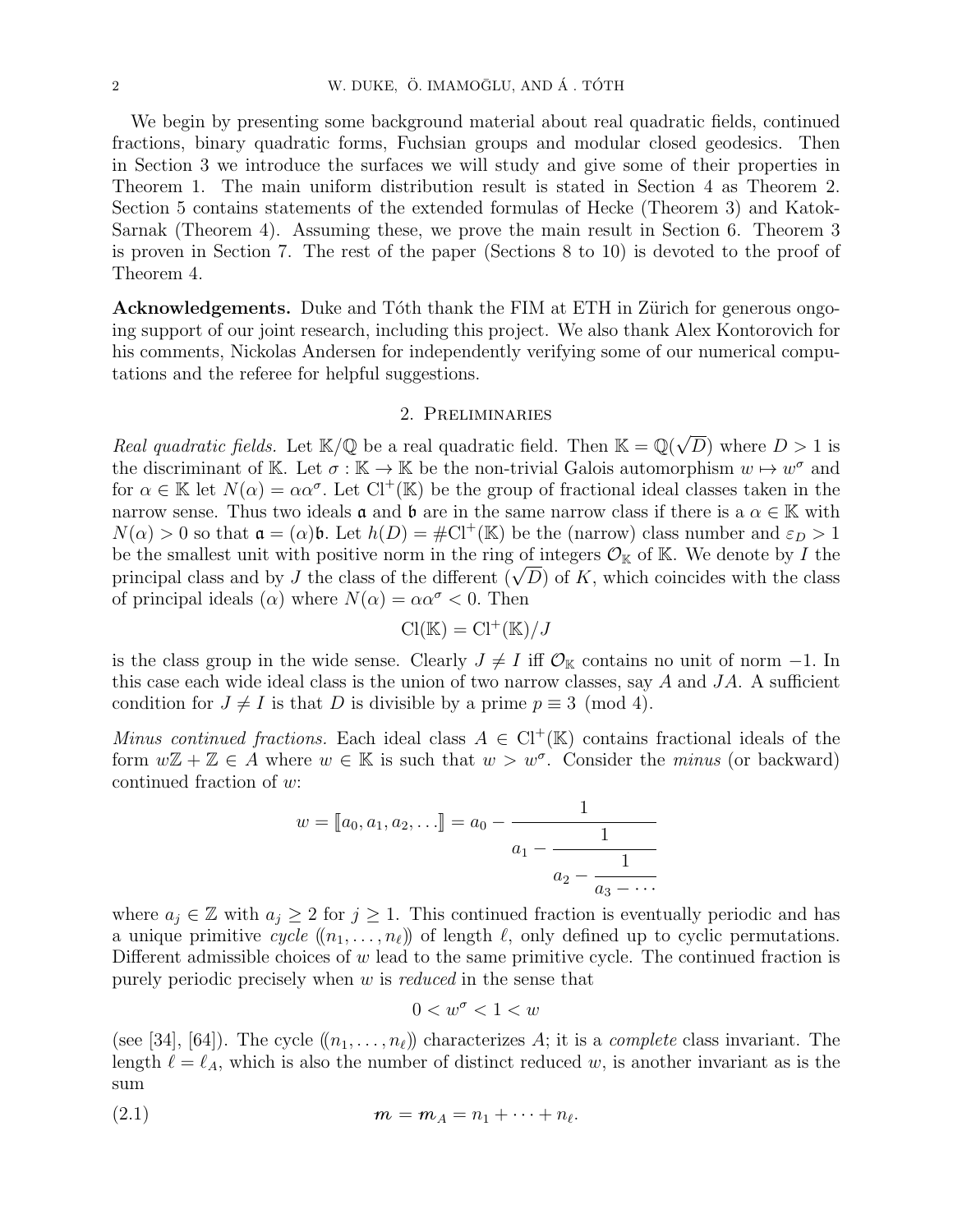The cycle of  $A^{-1}$  is given by that of A reversed:

$$
(2.2) \qquad \qquad ((n_{\ell},\ldots,n_1))\,.
$$

To see this observe that  $A^{-1}$  is represented by  $(1/w^{\sigma})\mathbb{Z}+\mathbb{Z}$  and by [66, p.128] the continued fraction of  $1/w^{\sigma}$  has (2.2) as its cycle.

Binary quadratic forms. In place of ideal classes, it is sometimes more convenient to use binary quadratic forms

$$
Q(x, y) = [a, b, c] = ax^2 + bxy + cy^2,
$$

where  $a, b, c \in \mathbb{Z}$  and  $D = b^2 - 4ac$ . Quadratic forms are especially useful when one wants to consider arbitrary discriminants D. For fundamental D all quadratic forms are primitive in that  $gcd(a, b, c) = 1$  and we have a simple correspondence between narrow ideal classes of K and equivalence classes of binary quadratic forms of discriminant D with respect to the usual action of PSL(2,  $\mathbb{Z}$ ). This correspondence is induced by  $\mathfrak{a} \mapsto Q(x, y)$ , where  $\mathfrak{a} = w\mathbb{Z} + \mathbb{Z}$  with  $w^{\sigma} < w$  and

$$
Q(x, y) = N(x - wy)/N(\mathfrak{a}).
$$

The map takes the narrow ideal class of  $\mathfrak a$  to the Γ-equivalence class of Q. The inverse map is given by  $Q(x, y) \mapsto w\mathbb{Z} + \mathbb{Z}$  where

$$
w = \frac{-b + \sqrt{D}}{2a},
$$

provided we choose  $Q$  in its class to have  $a > 0$ . The following table of correspondences is useful. Suppose that  $Q = [a, b, c]$  represents in this way the ideal class A. Then

$$
[a, -b, c] \quad \text{represents } A^{-1}
$$

$$
[-a, b, -c] \quad \text{represents } JA
$$

$$
[-a, -b, -c] \text{ represents } JA^{-1}.
$$

Fuchsian groups and closed geodesics. Let  $H$  be the upper half plane. As usual, lengths and areas on  $\mathcal H$  are hyperbolic and determined by the metric and measure

$$
ds = y^{-1}|dz|
$$
 and  $d\mu(z) = y^{-2}dxdy$ ,

respectively, where  $z = x + iy$ . Define the cross ratio of  $z_1, z_2, z_3, z_4 \in \mathbb{C}$  by

(2.6) 
$$
[z_1, z_2, z_3, z_4] = \frac{(z_1 - z_3)(z_2 - z_4)}{(z_1 - z_2)(z_3 - z_4)}.
$$

A useful formula for the distance between z and  $z^*$  in  $\mathcal H$  is given by

(2.7) 
$$
d(z, z^*) = \log |[w, z, z^*, w^*]|,
$$

where  $w, w^* \in \mathbb{R}$  are the points where the geodesic arc joining z to  $z^*$  intersects  $\mathbb{R}$  and where the order in which this arc passes through the points is given by  $w, z, z^*, w^*$  (see e.g. [2]).

Suppose that  $\Gamma \subset \text{PSL}(2,\mathbb{R})$  is a non-elementary Fuchsian group (see [2] for background). Let  $\Lambda$  be the limit set of Γ. The group Γ is said to be of the first kind when  $\Lambda = \mathbb{R}$ , otherwise of the second kind. In general,  $\mathbb{R} - \Lambda$  is a countable union of mutually disjoint open intervals. Let  $\mathcal{N}_{\Gamma}$  be the intersection of the (non-Euclidean) open half-planes that lie above the geodesics having the same endpoints as these intervals. This  $\mathcal{N}_{\Gamma}$  is called the Nielsen region of Γ. It is shown in [2, Thm 8.5.2] that  $\mathcal{N}_{\Gamma}$  is the smallest non-empty Γ-invariant open convex subset of *H*. Clearly  $\mathcal{N}_{\Gamma} = \mathcal{H}$  exactly when Γ is of the first kind.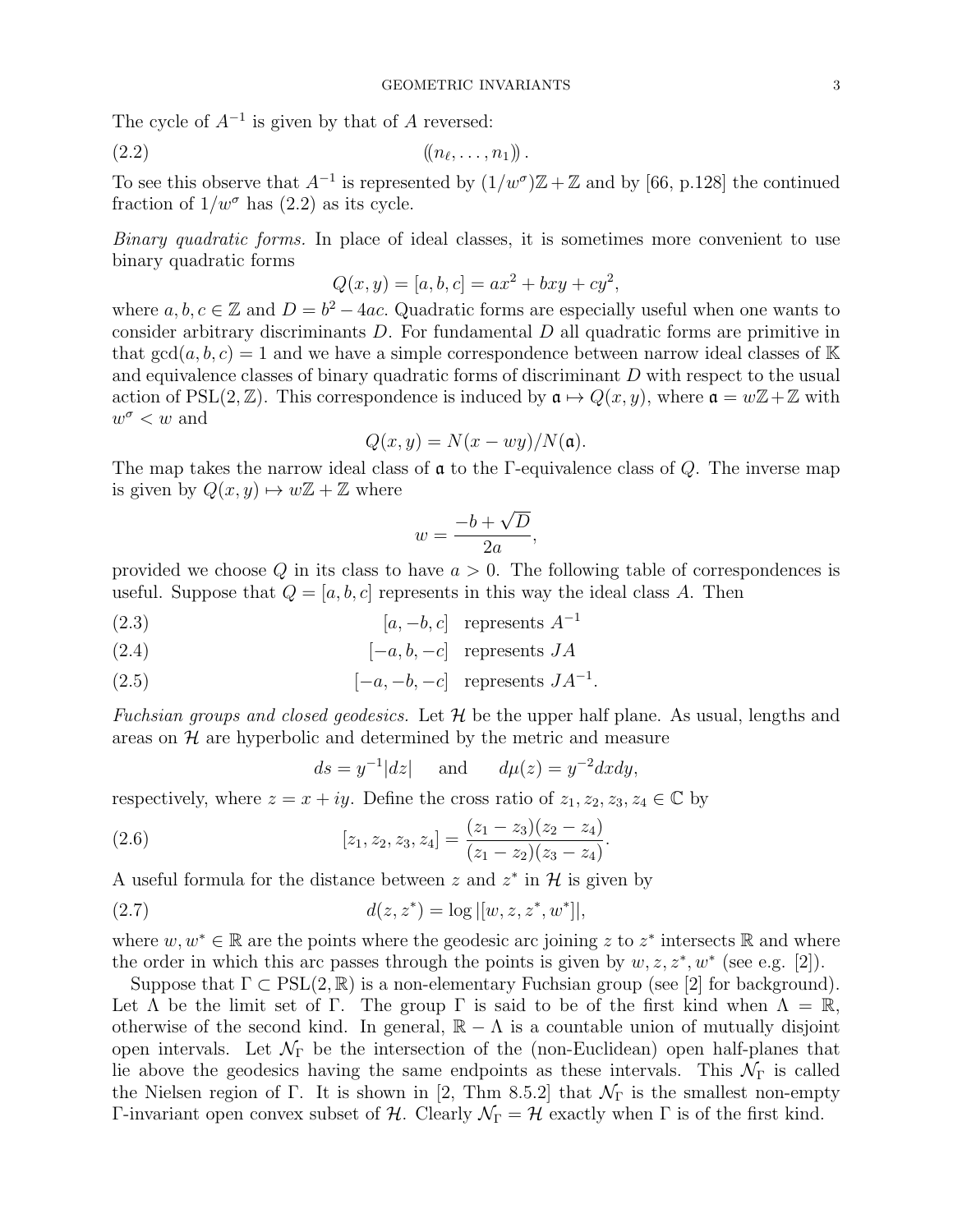Suppose now that  $\Gamma$  is finitely generated. Let  $\mathcal{H}^*$  be the upper half-plane with all elliptic points of  $\Gamma$  removed. Then  $\Gamma\backslash\mathcal{H}^*$  becomes a Riemann surface of genus g with  $t < \infty$ conformal disks and finitely many points removed. The group  $\Gamma$  is said to have *signature*  $(g; m_1, \ldots, m_r; s; t)$  where  $m_1, \ldots, m_r$  are the orders of the elliptic points and there are s parabolic cusps of  $\Gamma \backslash \mathcal{H}^*$ . The boundary circle of each removed disk, assumed positively oriented, is freely homotopic in  $\Gamma \backslash \mathcal{H}^*$  to a *unique* closed geodesic (see e.g. [24, Prop. 1.3]). These geodesics form the boundary of the image in  $\Gamma \backslash \mathcal{H}^*$  of (the closure of) the Nielsen region.

Thus Γ $\setminus \mathcal{N}_{\Gamma}$  is a Riemann surface with signature having t geodesic boundary curves, s cusps, and r orbifold points. Let  $\mathcal{F}_{\Gamma} \subset \mathcal{H}$  be a fundamental domain for  $\Gamma \backslash \mathcal{N}_{\Gamma}$ . For simplicity we will identify the surface with  $\mathcal{F}_{\Gamma}$ . This should cause no confusion as long as it is understood that for us  $\partial \mathcal{F}_{\Gamma}$  denotes the pre-image of the boundary of the surface as a subset of the boundary of the fundamental domain. In other words, we will not count as part of the boundary of  $\mathcal{F}_{\Gamma}$  those sides of  $\overline{\mathcal{F}}_{\Gamma}$  that are identified by Γ. The Gauss-Bonnet theorem [2, Thm 10.4.3] gives

(2.8) 
$$
\frac{1}{2\pi}\text{area}(\mathcal{F}_{\Gamma}) = 2(g-1) + s + t + \sum_{j=1}^{r} \left(1 - \frac{1}{m_j}\right).
$$

Suppose now that  $\Gamma = \text{PSL}(2, \mathbb{Z})$  is the usual modular group. As is well-known,  $\Gamma$  is generated by

$$
S = \pm \begin{pmatrix} 0 & 1 \\ -1 & 0 \end{pmatrix} \quad \text{and} \quad T = \pm \begin{pmatrix} 1 & 1 \\ 0 & 1 \end{pmatrix}
$$

and has signature  $(0; 2, 3; 1, 0)$ . Let F denote the standard fundamental domain for  $\Gamma$ :

$$
\mathcal{F} = \{ z \in \mathcal{H}; -1/2 \leq \text{Re} \, x \leq 0 \, \text{ and } \, |z| \geq 1 \} \cup \{ z \in \mathcal{H}; 0 < \text{Re} \, x < 1/2 \, \text{ and } \, |z| > 1 \}.
$$

By (2.8) or otherwise we have that  $area(\mathcal{F}) = \frac{\pi}{3}$ .

For a fixed narrow ideal class  $A \in Cl^+(\mathbb{K})$  and  $\mathfrak{a} = w\mathbb{Z} + \mathbb{Z} \in A$  with  $w > w^{\sigma}$  let  $\mathcal{S}_w$  be the geodesic in H with endpoints  $w^{\sigma}$  and w. The modular closed geodesic  $\mathcal{C}_A$  on  $\Gamma\backslash\mathcal{H}$  is defined as follows. Define  $\gamma_w = \pm \left( \begin{smallmatrix} a & b \\ c & d \end{smallmatrix} \right) \in \Gamma$ , where  $a, b, c, d \in \mathbb{Z}$  are determined by

(2.9) 
$$
\varepsilon_D w = aw + b
$$

$$
\varepsilon_D = cw + d,
$$

with  $\varepsilon_D$  our unit. Then  $\gamma_w$  is a primitive hyperbolic transformation in Γ with fixed points  $w^{\sigma}$  and w. Since

$$
(cw + d)^{-2} = \varepsilon_D^{-2} < 1,
$$

we have that w is the attracting fixed point of  $\gamma_w$ . This induces on the geodesic  $\mathcal{S}_w$  a clockwise orientation. Distinct **a** and w for A induce Γ-conjugate transformations  $\gamma_w$ . If we choose some point  $z_0$  on  $\mathcal{S}_w$  then the directed arc on  $\mathcal{S}_w$  from  $z_0$  to  $\gamma_w(z_0)$ , when reduced modulo Γ, is the associated closed geodesic  $C_A$  on Γ $\mathcal{H}$ . It is well-defined for the class A and gives rise to a unique set of oriented arcs (that could overlap) in  $\mathcal F$ . We also use  $\mathcal C_A$  to denote this set of arcs. It is well-known and easy to see using (2.9) that

(2.10) length(CA) = 2 log εD.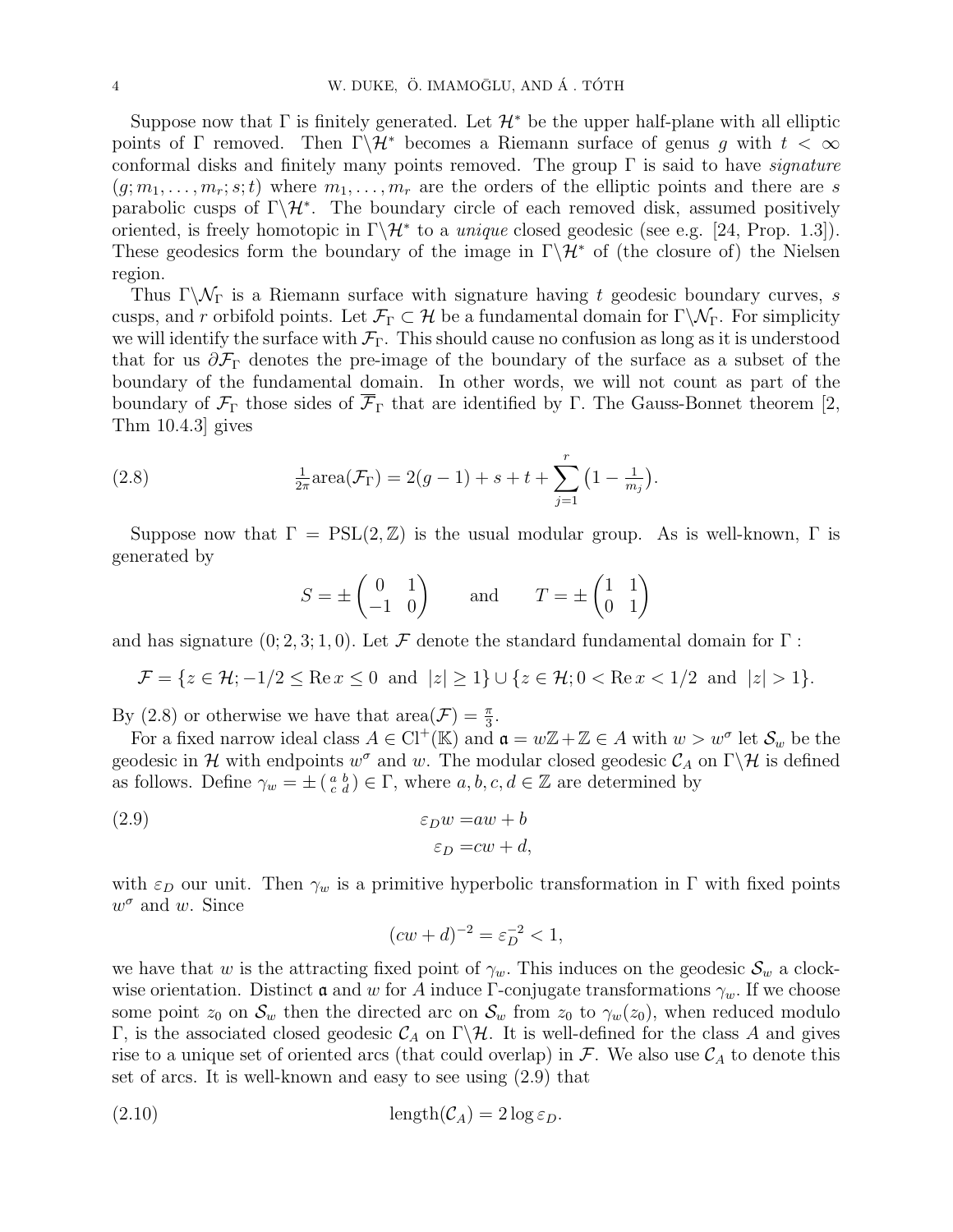For a primitive quadratic form  $Q(x, y) = [a', b', c']$  with any non-square discriminant  $d' > 1$ its group of automorphs in  $\Gamma$  is generated by

$$
\gamma_Q = \pm \begin{pmatrix} \frac{t - b'u}{2} & -c'u \\ a'u & \frac{t + b'u}{2} \end{pmatrix},
$$

where  $(t, u)$  gives the smallest solution with  $t, u \ge 1$  to  $t^2 - d'u^2 = 4$  (see [51]). If

$$
Q(x, y) = N(x - wy)/N(\mathfrak{a})
$$

as above then  $\gamma_Q = \gamma_w$  and  $\varepsilon_D = \frac{t + u\sqrt{D}}{2}$  $\frac{\mu\sqrt{D}}{2}$ . Using (2.5) we see that the closed geodesic  $\mathcal{C}_{JA^{-1}}$ has the same image as  $\mathcal{C}_A$  but with the opposite orientation.

Remark. The arcs of  $\mathcal{C}_A$  might retrace back over themselves. When this happens  $\mathcal{C}_A$  is said to be reciprocal. In terms of the class A, it means that  $JA^{-1} = A$  or equivalently  $A^2 = J$ . Sarnak [53] has given a comprehensive treatment of these remarkable geodesics for arbitrary discriminants.

## 3. Hyperbolic surfaces

The basic object we will study is a certain hyperbolic surface with boundary associated to A. This surface is built out of the cycle  $((n_1, \ldots, n_\ell))$  of A. For each class A choose once and for all a fixed  $w\mathbb{Z} + \mathbb{Z} \in A$  with w reduced, hence a fixed  $\ell$ -tuple  $(n_1, \ldots n_\ell)$ . For each  $k = 1, \ldots \ell$  define the elliptic element of order 2 in Γ:

(3.1) 
$$
S_k = T^{(n_1 + \cdots n_k)} ST^{-(n_1 + \cdots n_k)}.
$$

Consider the subgroup of the modular group

(3.2) 
$$
\Gamma_A = \langle S_1, S_2, \dots, S_\ell, T^m \rangle = \langle S, S_1, \dots, S_{\ell-1}, T^m \rangle,
$$

where m was defined in (2.1). We will show below in Theorem 1 that  $\Gamma_A$  is an infinite index (i.e. thin) subgroup of Γ, hence a Fuchsian group of the second kind. A different choice of  $w\mathbb{Z} + \mathbb{Z} \in A$  with reduced w leads to a conjugate subgroup  $\Gamma_A$  in  $\Gamma$ , in fact conjugate by a translation. In case  $\ell = 1$  we have that  $\Gamma_A = \langle S, T^{n_1} \rangle$ , which is among those studied by Hecke [32].

Let  $\mathcal{N}_A = \mathcal{N}_{\Gamma_A}$  be the Nielsen region of  $\Gamma_A$  and  $\mathcal{F}_A = \mathcal{F}_{\Gamma_A}$  the associated surface. Before giving its properties, it is useful to see some examples.

Example. Consider the quadratic field  $\mathbb{Q}(\sqrt{\frac{2}{\pi}})$ 7), for which  $D = 28 = 4 \cdot 7$ . There are 2 classes: the principal class I with associated cycle  $(3,6)$  and J with cycle  $(3,3,2,2,2)$ .



FIGURE 1. Fundamental Domain for  $\Gamma_I$  when  $d = 28$ .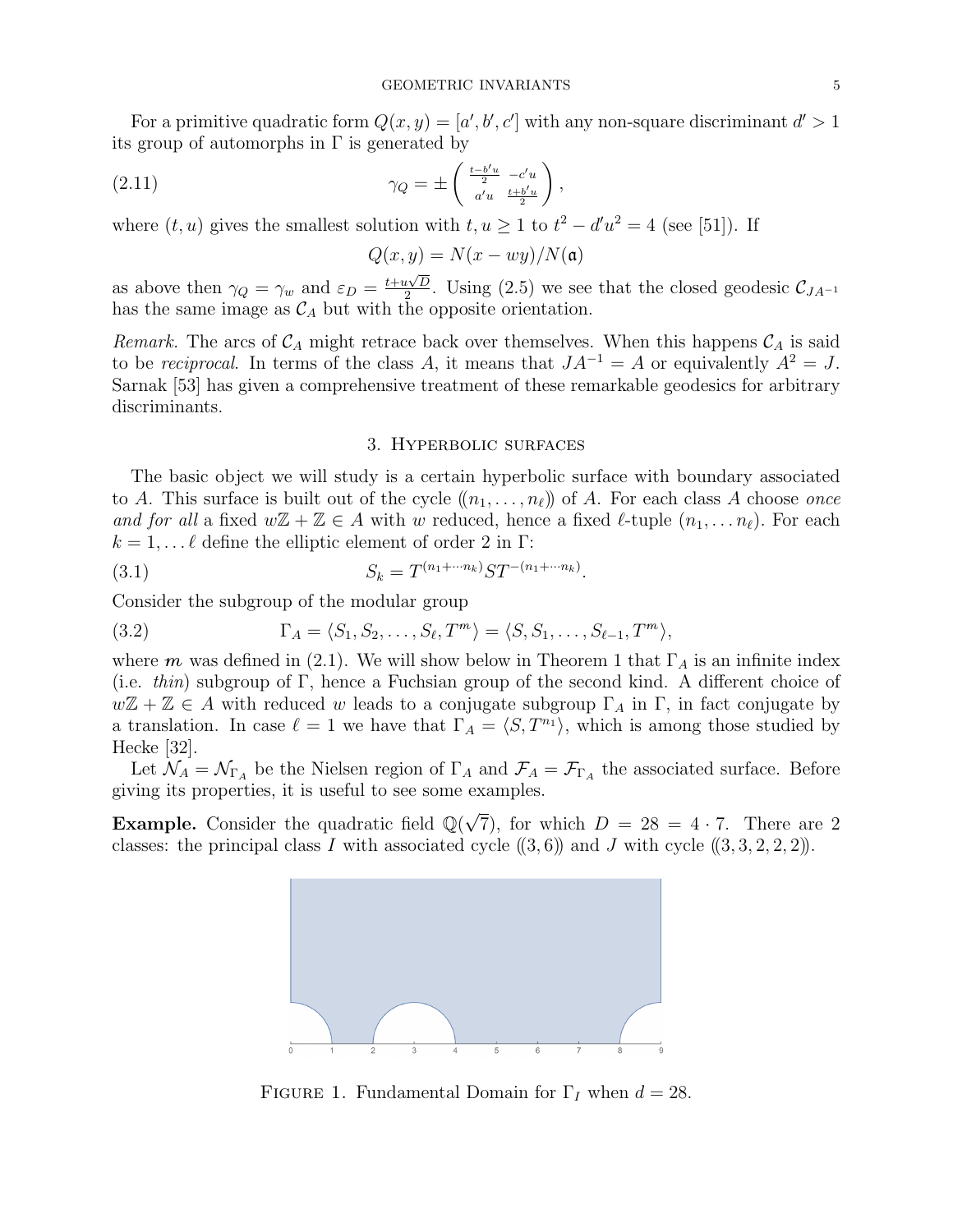

FIGURE 2. The Surface  $\mathcal{F}_I$ .



FIGURE 3. The Surface  $\mathcal{F}_I$ .

The fundamental norm one unit is  $\varepsilon_{28} = 8 + 3\sqrt{7}$ . The class I contains

 $\left(\frac{3+\sqrt{7}}{2}\right)$  $\frac{1-\sqrt{7}}{2})\mathbb{Z}+\mathbb{Z}$ 

with reduced  $w = \frac{3+\sqrt{7}}{2} = [\overline{3,6}]$ . A fundamental domain for the Fuchsian group of the second kind

$$
\Gamma_I = \langle S, T^3 S T^{-3}, T^9 \rangle
$$

is indicated in Figure 1. It has signature  $(0; 2, 2; 1, 1)$ . The surface  $\mathcal{F}_I$  is depicted in Figure 2 and is bounded from below by the simple closed geodesic  $\partial \mathcal{F}_I$  consisting of the two large z and is bounded from below by the simple closed geodesic  $\partial \mathcal{F}_I$  consisting of the two large circular arcs. The length of  $\partial \mathcal{F}_I$  is  $2 \log(8 + 3\sqrt{7})$  and the area of  $\mathcal{F}_I$  is  $2\pi$ . Another depiction is in Figure 3, where the two distinguished points are the points of order 2 and segments connect them to the boundary geodesic.



FIGURE 4. Fundamental Domain for  $\Gamma_J$  in case  $d = 28$ .

The other class J contains the ideal  $\left(\frac{5+\sqrt{7}}{3}\right)$  $\frac{1}{3}\sqrt{7}}\mathbb{Z}+\mathbb{Z}$  with reduced  $\frac{5+\sqrt{7}}{3} = [\overline{3,3,2,2,2}]$ .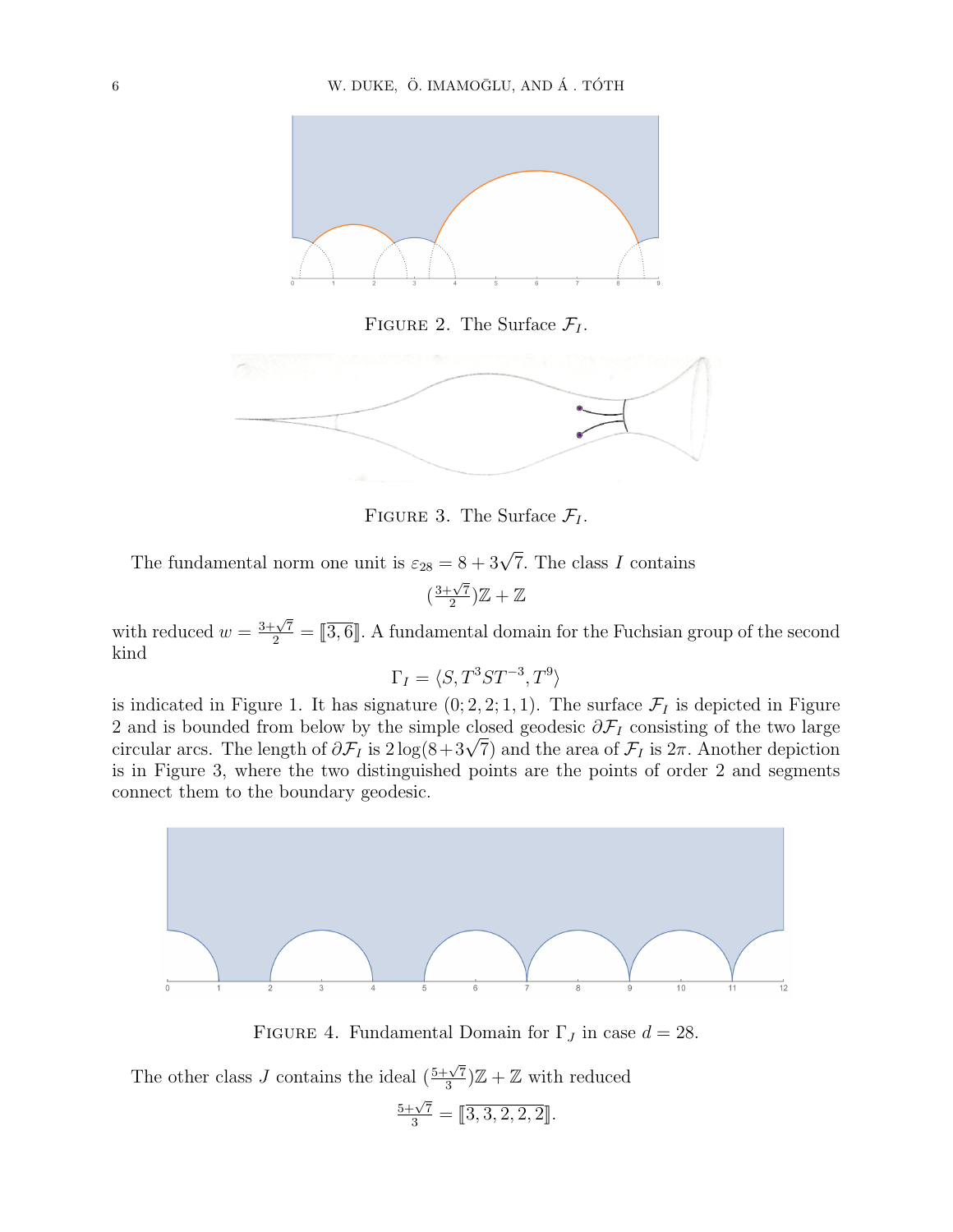

FIGURE 5. The Surface  $\mathcal{F}_J$ .

A fundamental domain for the Fuchsian group of the second kind

 $\Gamma_J = \langle S, T^3ST^{-3}, T^6ST^{-6}, T^8ST^{-8}, T^{10}ST^{-10}, T^{12} \rangle$ 

is indicated in Figure 4. It has signature  $(0; 2, 2, 2, 2, 2, 1, 1)$ . The surface  $\mathcal{F}_J$  is pictured in is indicated in Figure 4. It has signature (0; 2, 2, 2, 2, 2; 1, 1). The surface  $\mathcal{F}_J$  is pictured in<br>Figure 5. It has area 5π. The closed geodesic that bounds  $\mathcal{F}_J$  also has length  $2\log(8+3\sqrt{7})$ .

When either surface  $\mathcal{F}_I$  or  $\mathcal{F}_J$  is mapped to  $\mathcal F$  we obtain overlapping polygons and the image of their boundaries are the closed geodesics  $\mathcal{C}_I$  and  $\mathcal{C}_J$ , which have the same image as sets but with opposite orientations. This is depicted in Figure 6.



FIGURE 6. Projection of  $\mathcal{F}_I$  and  $\partial \mathcal{F}_I$  to the modular surface.

**Theorem 1.** The group  $\Gamma_A$  defined in (3.2) is Fuchsian of the second kind with signature

$$
(0; \underbrace{2, \ldots, 2}_{\ell \ times}; 1; 1).
$$

The hyperbolic Riemann surface  $\mathcal{F}_A$  thus has genus 0, contains  $\ell$  points of order 2 and has one cusp and one boundary component. The boundary  $\partial \mathcal{F}_A$  is a simple closed geodesic whose image in  $\mathcal F$  is  $\mathcal C_A$ . We have

(3.3) 
$$
\operatorname{length}(\partial \mathcal{F}_A) = 2 \log \epsilon_D \quad \text{and} \quad \operatorname{area}(\mathcal{F}_A) = \pi \ell_A.
$$

The conformal class of  $\mathcal{F}_A$  determines A.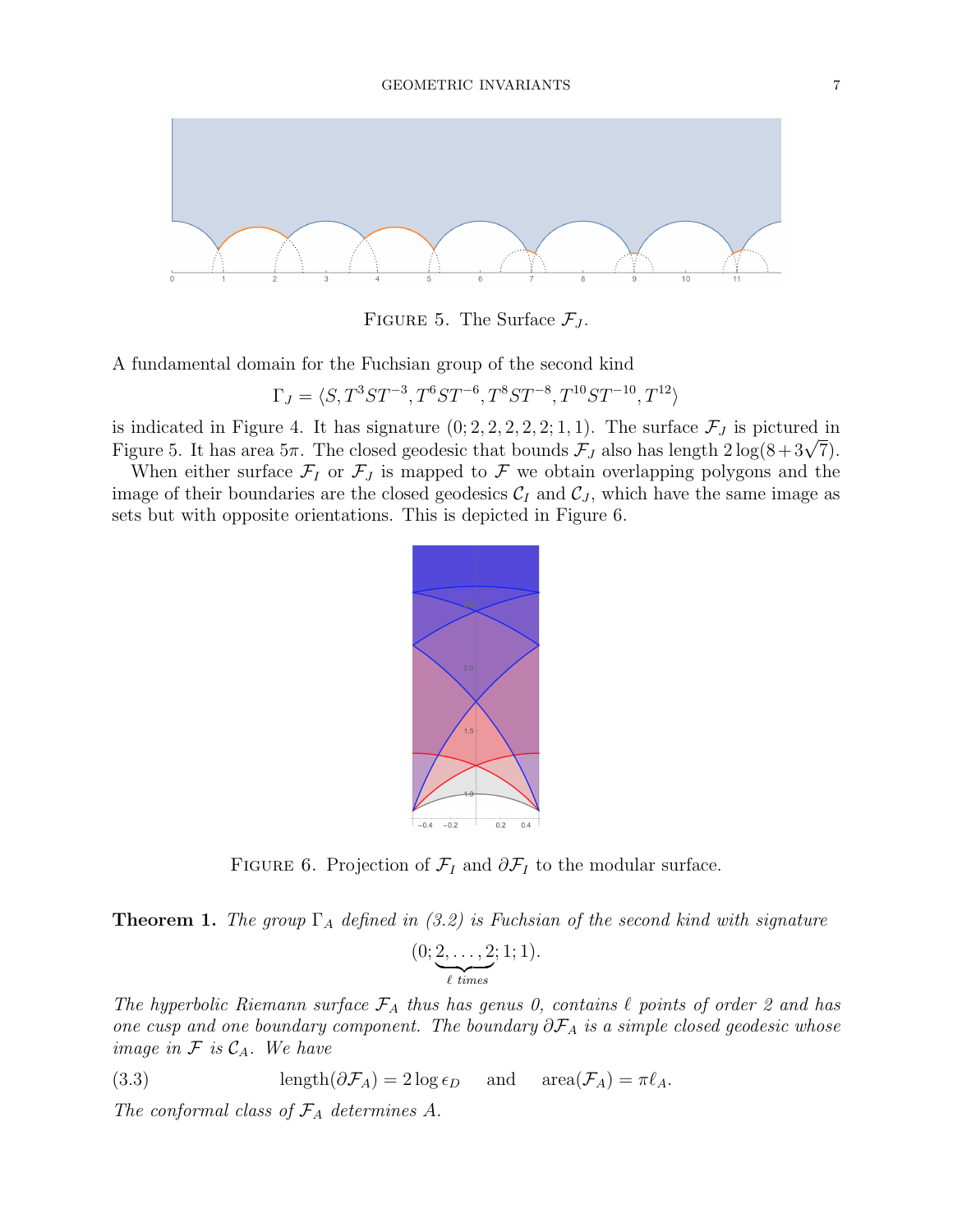Proof. The first two statements of Theorem 1 follow easily from an examination of the fundamental domain for

$$
\Gamma_A = \langle S, S_1, \dots, S_{\ell-1}, T^m \rangle
$$

constructed like in the examples above. That this construction is valid is an easy consequence of the Poincaré theorem for fundamental polygons [49] (see also [46]). It also follows that  $\Gamma_A$  is isomorphic to the free product

$$
\mathbb{Z} * \underbrace{\mathbb{Z}/2\mathbb{Z} * \cdots * \mathbb{Z}/2\mathbb{Z}}_{\ell \text{ times}}
$$

.

Note that the unique boundary circle of  $\Gamma_A \backslash \mathbb{H}^*$  can be visualized by identifying endpoints of the intervals on  $\mathbb R$  bounding the fundamental domain using elliptic elements and the translation of  $\Gamma_A$ .

We next show that the boundary component of  $\mathcal{F}_A$  is a simple closed geodesic whose image in  $\Gamma \backslash \mathcal{H}$  is  $\mathcal{C}_A$ . Recall that we have fixed a choice of reduced w for each ideal class A. Using the minus continued fraction of w we have by [39] that for  $\gamma_w$  from (2.9)

$$
\gamma_w = S_1 S_2 \cdots S_\ell T^m,
$$

where  $S_k$  is given in (3.1) and m in (2.1). In particular,

$$
\gamma_w \in \Gamma_A = \langle S_1, S_2, \dots, S_\ell, T^m \rangle.
$$

Set  $w_1 = w$  and for  $k = 2, \ldots \ell$  set  $w_k = S_{k-1} \cdots S_1(w)$ . By the construction of the minus continued fraction expansion we have that

$$
(3.5) n_1 + \dots + n_{k-1} < w_k^{\sigma} < n_1 + \dots + n_{k-1} + 1 \le n_1 + \dots + n_k - 1 < w_k < n_1 + \dots + n_k
$$

for  $k = 1, \ldots \ell$  where, when  $k = 1$ , the first two inequalities mean that  $0 < w^{\sigma} < 1$ . Therefore the intersection of the unit circle with the geodesic in  $\mathcal H$  with endpoints  $w^{\sigma}$  and w exists and defines a point z. We have by  $(3.4)$  that

(3.6) 
$$
\gamma_w(z) = \gamma(z) = S_1 S_2 \cdots S_\ell T^m(z), \text{ so}
$$

$$
T^{-m} S_\ell \cdots S_2 S_1 \gamma(z) = z.
$$

The circular arc from z to  $\gamma(z)$  will intersect the circle with equation  $(x - n_1)^2 + y^2 = 1$ at some  $z^*$  since by (3.5) we have that  $n_1 - 1 < w < n_1$ . The image of the arc from z<sup>\*</sup> to  $\gamma(z)$  under  $S_1$  covers part of the geodesic joining  $w_2^{\sigma}$  to  $w_2$ . Again the excess arc from  $S_1(z^*)$  to  $S_1\gamma(z)$  will intersect the circle  $(x - n_1 - n_2)^2 + y^2 = 1$  at some  $z^{**}$  since  $n_1 + n_2 - 1 < w_2 < n_1 + n_2$ . Using now  $S_2$  we can map the new excess arc from  $S_2(z^{**})$ to  $S_2S_1\gamma(z)$ . We can repeat this process of cutting off arcs until we have applied  $S_\ell$ . Now observe that by (3.6), upon application of  $T^{-m}$ , we have returned to z. Since the maps are orientation preserving isometries we see that the bounding geodesic arcs piece together to give exactly one copy of  $C_A$ , known to have length  $2 \log \varepsilon_D$ . See Figure 7 for an illustration give exactly one copy of  $C_A$ , know<br>of this argument when  $w = \frac{3+\sqrt{7}}{2}$  $\frac{2}{2}$  from our first example above.

It is easily seen that the constructed geodesic is freely homotopic to the boundary circle of  $\Gamma_A\backslash\mathcal{H}^*$  and hence by uniqueness is the boundary curve of  $\mathcal{F}_A$ . Furthermore,  $\mathcal{F}_A$  can be identified with the intersection of the fundamental domain for  $\Gamma_A$  with the region above this boundary curve.

The fact that the area of  $\mathcal{F}_A$  is  $\pi\ell_A$  is an immediate consequence of (2.8).

Finally we must show that the conformal type of  $\mathcal{F}_A$  determines A to complete the proof of Theorem 1. We will do this by demonstrating that this conformal type determines the cycle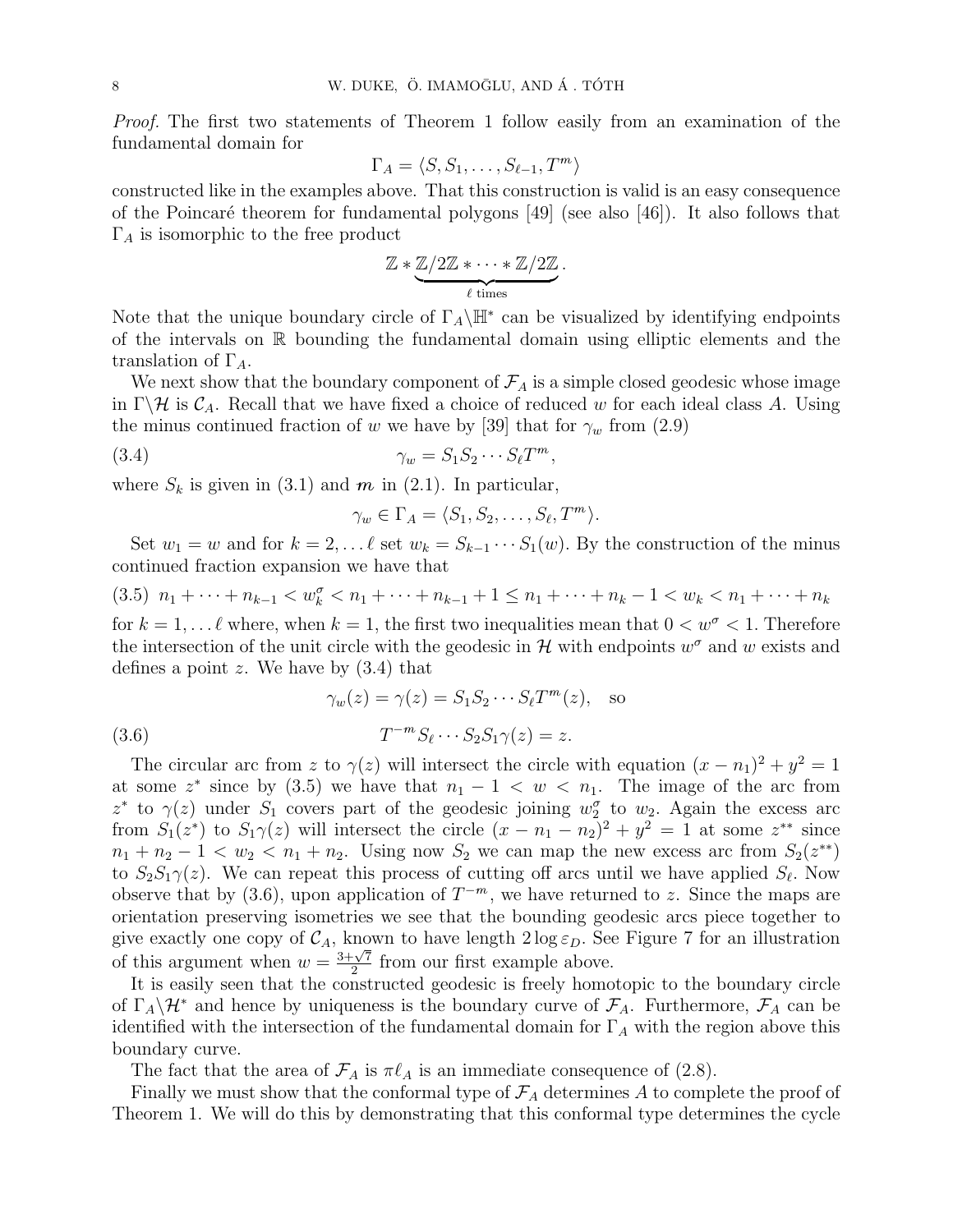

FIGURE 7. Cutting up  $\partial \mathcal{F}_A$ .

 $((n_1, \ldots n_\ell))$ . By the above construction of  $\mathcal{F}_A$ , each elliptic fixed point in  $\mathcal{F}_A$  determines a unique point on the boundary geodesic that is closest to it. The boundary geodesic (which is simple and oriented) determines an ordering of these points, which is unique up to cyclic permutations. This determines an ordering of the elliptic fixed points. Using (2.7) we compute the cycle of hyperbolic distances between successive fixed points of  $S_0, S_1, \ldots S_\ell$ in H. This is given by  $(V(n_1), V(n_2), \ldots V(n_\ell))$ , where  $V(x)$  is the monotone increasing function

$$
V(x) = \log\left(\frac{x}{2}\left(\sqrt{x^2+4}+x\right)+1\right).
$$

The cycle of distances is a conformal invariant since these distances and the orientation of the boundary geodesic are preserved under conformal equivalence. The cycle of distances clearly determines the cycle  $((n_1, \ldots n_\ell))$  since V is monotone increasing.

This completes the proof of Theorem 1.

## 4. Uniform distribution

In this section we state the main result of this paper. To obtain satisfactory results about the uniform distribution of  $\mathcal{F}_A$ , we average over a genus of ideal classes of K. A genus is an element of the group of genera, which is (isomorphic to) the quotient group

(4.1) 
$$
Gen(\mathbb{K}) = Cl^{+}(\mathbb{K})/(Cl^{+}(\mathbb{K}))^{2}.
$$

It is classical that  $Gen(\mathbb{K}) \cong (\mathbb{Z}/2\mathbb{Z})^{\omega(D)-1}$  so if  $G_D$  is a genus in  $Cl^+(\mathbb{K})$  then

(4.2) 
$$
\#G_D = 2^{1-\omega(D)}h(D),
$$

where  $\omega(D)$  is the number of distinct prime factors of D.

**Theorem 2.** Suppose that for each positive fundamental discriminant  $D > 1$  we choose a genus  $G_D \in \text{Gen}(\mathbb{K})$ . Let  $\Omega$  be an open disc contained in the fundamental domain F for  $\Gamma = \text{PSL}(2, \mathbb{Z})$  and let  $\Gamma \Omega$  be its orbit under the action of  $\Gamma$ . We have

(4.3) 
$$
\frac{\pi}{3} \sum_{A \in G_D} \text{area}(\mathcal{F}_A \cap \Gamma \Omega) \sim \text{area}(\Omega) \sum_{A \in G_D} \text{area}(\mathcal{F}_A),
$$

as  $D \rightarrow \infty$  through fundamental discriminants.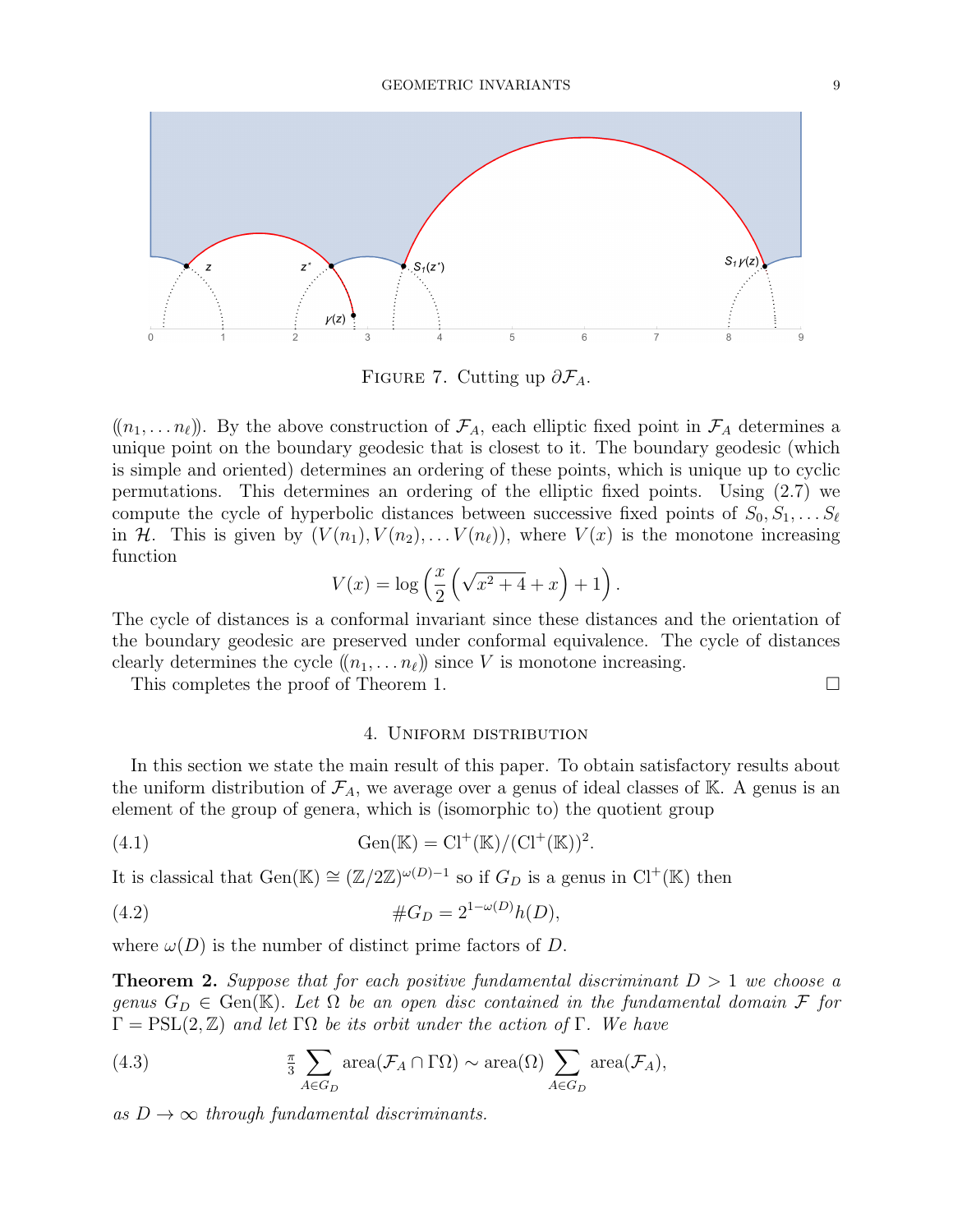In view of Theorem 1, the uniform distribution of closed geodesics proven in [13] (generalized to genera) can be stated in the following form<sup>2</sup>:

(4.4) 
$$
\frac{\pi}{3} \sum_{A \in G_D} \text{length}(\partial \mathcal{F}_A \cap \Gamma \Omega) \sim \text{area}(\Omega) \sum_{A \in G_D} \text{length}(\partial \mathcal{F}_A)
$$

as  $D \to \infty$  through fundamental discriminants.

The statement of (4.4) given in [13] has averaging over the entire class group. Unlike (4.4), (4.3) is actually trivial when one averages over the whole group since we get an even covering in that case and the  $\sim$  can be replaced by equality. The reason is that  $\mathcal{F}_A$  and  $\mathcal{F}_{JA^{-1}}$ are complementary in that their union covers  $\mathcal F$  evenly and the images of their boundary geodesics are the same as sets but with opposite orientations. For instance, the surfaces  $\mathcal{F}_{I}$ and  $\mathcal{F}_J$  are complementary. In general, (4.3) is trivial when J is in the principal genus. This happens if and only if D is not divisible by any primes  $p \equiv 3 \pmod{4}$  or, equivalently, when  $D$  is the sum of two squares (see e.g. [29, Prop. 3.1]). In particular, for any class  $A$  that satisfies  $A^2 = J$ , so that  $\mathcal{C}_A$  is reciprocal, we have that  $\mathcal{F}_A$  covers  $\mathcal F$  evenly.

An interesting special case for which (4.3) is non-trivial is when  $D = 4p$  where  $p \equiv 3$ (mod 4) is prime. The case  $p = 7$  was illustrated above. There are exactly two genera, one containing I and the other containing J. Cohen and Lenstra  $[10]$  have conjectured that I and J are the only classes in their respective genera for  $> 75\%$  of such p. This happens exactly when  $\mathbb K$  has wide class number one. Suppose that arbitrarily large such p exist. Then Theorem 2 and (4.4) imply that as  $p \to \infty$  through such p we have that

$$
\frac{\text{area}(\mathcal{F}_I \cap \Gamma \Omega)}{\text{area}(\mathcal{F}_I)} \sim \frac{\text{area}(\Omega)}{\text{area}(\mathcal{F})} \quad \text{and} \quad \frac{\text{length}(\partial \mathcal{F}_I \cap \Gamma \Omega)}{\text{length}(\partial \mathcal{F}_I)} \sim \frac{\text{area}(\Omega)}{\text{area}(\mathcal{F})}
$$

.

Remarks. Since  $\mathcal{F}_I$  and  $\mathcal{F}_J$  are complementary, their distribution properties are directly related. A pretty class number formula of Hirzebruch and Zagier [34] (see also [64]) states that for such  $p > 3$ 

$$
\ell_J - \ell_I = 3h(-p),
$$

where  $h(-p)$  is the class number of the imaginary quadratic field  $\mathbb{Q}(\sqrt{\mathbb{Z}})$  $\overline{-p}$ ). Upon using that  $area(\mathcal{F}_A) = \pi \ell_A$ , this is equivalent to the area formula

$$
\operatorname{area}(\mathcal{F}_J) - \operatorname{area}(\mathcal{F}_I) = 3\pi h(-p).
$$

There is a third hyperbolic distribution problem, one associated to imaginary quadratic fields. For  $\mathbb{K} = \mathbb{Q}(\sqrt{D})$  with  $D < 0$  we may again associate to each ideal class A a geometric object, a CM point we denote by  $z_A \in \mathcal{F}$  where  $z_A \mathbb{Z} + \mathbb{Z} \in A$ . Choose for each D a genus  $G_D$ , noting that (4.1) and (4.2) are valid for  $D < 0$ . Then by [13] generalized to genera we have that

(4.5) 
$$
\frac{\pi}{3} \# \{ A \in G_D \mid z_A \in \Omega \} \sim \text{area}(\Omega) \# G_D
$$

as  $D \to -\infty$  through fundamental discriminants.

## 5. The analytic approach

Here we give a brief review of the analytic method and then state the extensions of formulas of Hecke and Katok-Sarnak that we will use to prove Theorem 2. Since it creates no new difficulties, we will allow both positive and negative  $D$  and set things up so that only obvious modifications are needed to prove the other two uniform distribution results (4.4) and (4.5).

<sup>&</sup>lt;sup>2</sup>Recall our convention concerning  $\partial \mathcal{F}_A$ .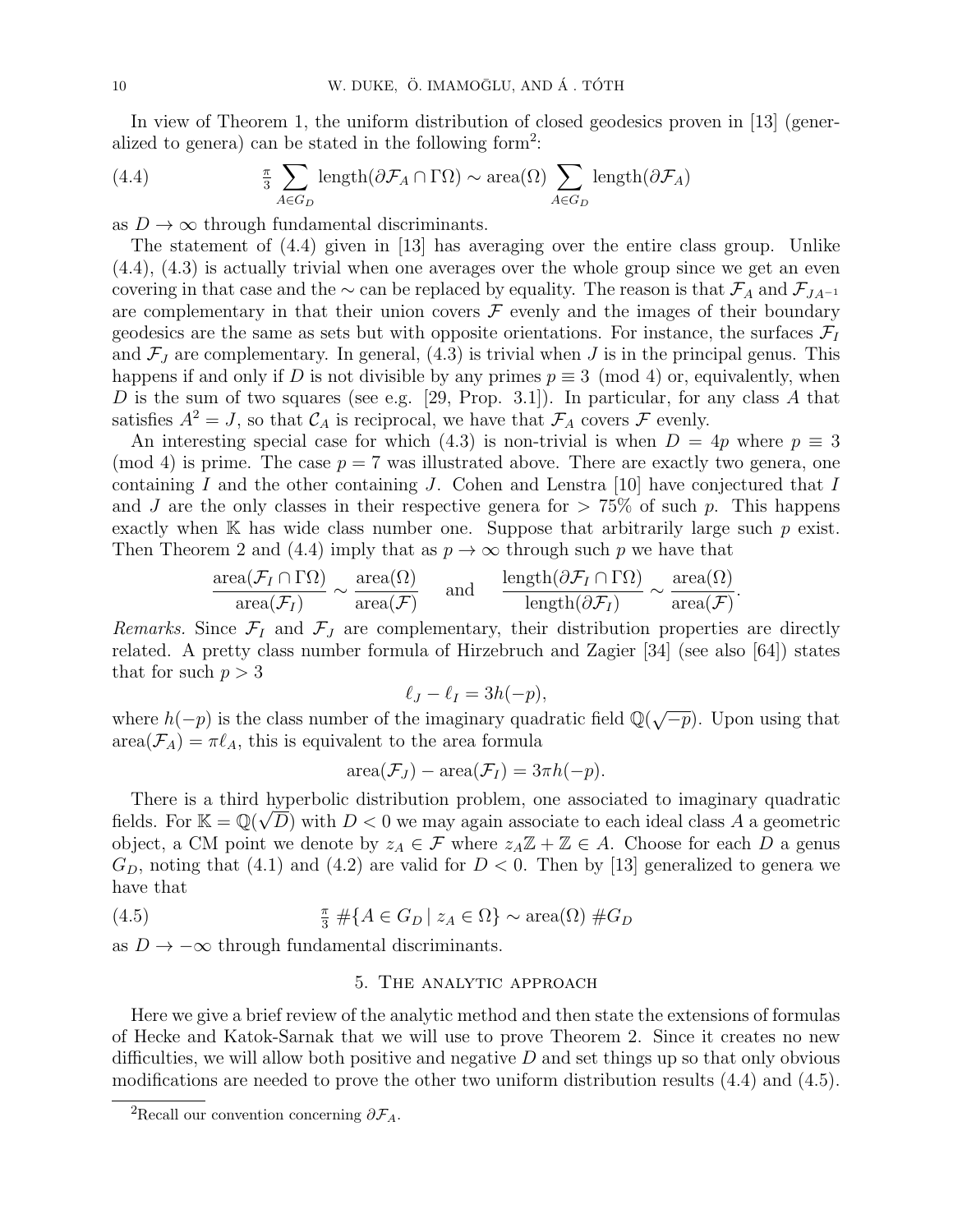The analytic approach that we follow is based on the spectral theory of the Laplacian for automorphic forms and strong sub-convexity estimates for L-values, or equivalently nontrivial estimates of Fourier coefficients of modular forms of half-integral weight. Standard references for this section are Hejhal's book [33], the book of Iwaniec [36] and that of Iwaniec and Kowalski [37]. Some other related distribution problems are treated in Sarnak's book [52].

In this paper we will make use of many standard special functions, including the Bessel functions  $I_s, J_s, K_s$  and the Whittaker functions  $M_{r,s}, W_{r,s}$ . Some standard references for their properties are [45] and [62].

Spectral expansion. First we review the spectral expansion. The initial idea is to employ hyperbolic Weyl integrals, which are analogous to the usual Weyl sums used in proving the uniform distribution of sequences of points on a circle. One approximates the characteristic function of ΓΩ from above and from below by smooth Γ-invariant functions with compact support. If  $f: \mathcal{H} \to \mathbb{R}^+$  is such a function we expand it spectrally:

(5.1) 
$$
f(z) = c_0 + \frac{1}{4\pi} \int_{-\infty}^{\infty} c(t) E(z, \frac{1}{2} + it) dt + \sum_{\varphi} c(\varphi) \langle \varphi, \varphi \rangle^{-1} \varphi(z),
$$

where  $\langle \varphi, \varphi \rangle = \int_{\mathcal{F}} |\varphi(x)|^2 d\mu(z)$ . Here  $E(z, s)$  is the Eisenstein series of weight 0 given for  $Re(s) > 1$  by

(5.2) 
$$
E(z,s) = \sum_{\gamma \in \Gamma_{\infty} \backslash \Gamma} (\operatorname{Im} \gamma z)^s = \frac{1}{2} (\operatorname{Im} z)^s \sum_{\gcd(c,d)=1} |cz+d|^{-2s},
$$

where  $\Gamma_{\infty}$  is the subgroup of  $\Gamma$  generated by T. Clearly  $E(z, s)$  is an eigenfunction of

$$
\Delta = -y^{-2}(\partial_x^2 + \partial_y^2)
$$

with eigenvalue  $\lambda = s(1-s)$ . If we define  $E^*(z, s) = \Lambda(2s)E(z, s)$ , the Fourier expansion of  $E^*(z, s)$  is given by (see e.g. [37])

$$
(5.3)\quad E^*(z,s) = \Lambda(2s)y^s + \Lambda(2-2s)y^{1-s} + 2y^{1/2} \sum_{n \neq 0} |n|^{s-1/2} \sigma_{1-2s}(|n|) K_{s-\frac{1}{2}}(2\pi |n|y)e(nx),
$$

where  $\Lambda(s) = \pi^{-s/2} \Gamma(\frac{s}{2}) \zeta(s)$ . Then  $E^*(z, s)$  is entire except at  $s = 0, 1$  where it has simple poles and satisfies the functional equation

(5.4) 
$$
E^*(z, 1-s) = E^*(s).
$$

Furthermore we have that

(5.5) 
$$
\text{Res}_{s=1} E^*(z, s) = -\text{Res}_{s=0} E^*(z, s) = \frac{1}{2}.
$$

The residue at  $s = 1$  gives rise to constant term  $c_0$  in (5.1).

The second sum in (5.1) is over the countably infinite set of Hecke-Maass cusp forms  $\varphi$ . Like the Eisenstein series, these are Maass forms in that they are Γ-invariant eigenfunctions of  $\Delta$  with  $\Delta \varphi = \lambda \varphi$ , where we express the eigenvalue uniquely as

(5.6) 
$$
\lambda = \lambda(\varphi) = \frac{1}{4} + r^2
$$

and choose  $r \geq 0$ . Being a Hecke-Maass cusp form means that, in addition,  $\varphi$  is an eigenfunction of all the Hecke operators, that  $\|\varphi\|^2 = \langle \varphi, \varphi \rangle < \infty$  and that the constant term in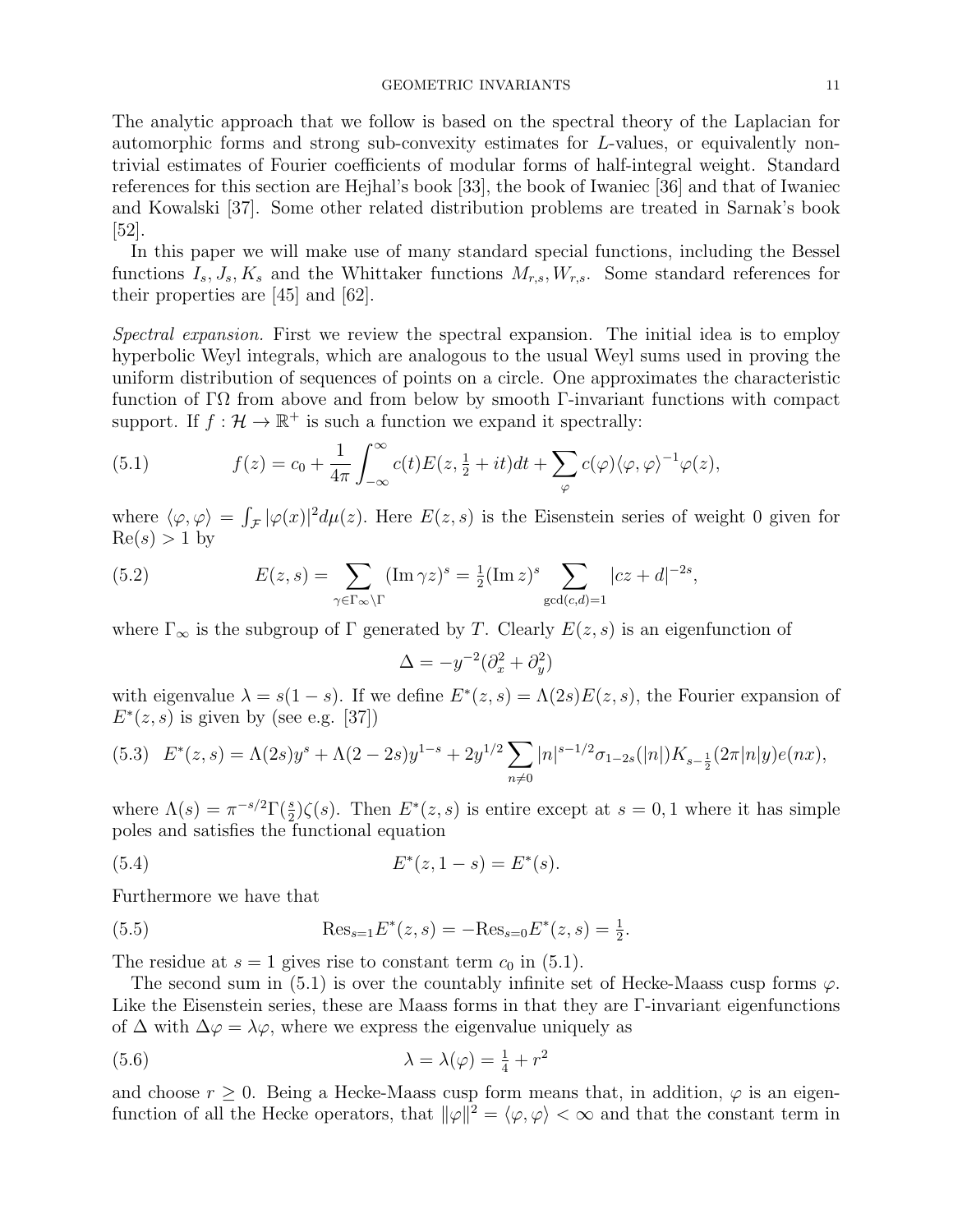its Fourier expansion at  $i\infty$  is zero. We can and always will normalize such a Hecke-Maass cusp form  $\varphi$  so that this Fourier expansion has the form<sup>3</sup>

(5.7) 
$$
\varphi(z) = 2y^{1/2} \sum_{m \neq 0} a(m) K_{ir}(2\pi |m|y) e(mx),
$$

where  $a(1) = 1$ . We can also assume that

$$
a(-n) = a(-1)a(n) = \pm a(n).
$$

If  $a(-1) = 1$  we say that  $\varphi$  is even, otherwise odd since  $\varphi(-\overline{z}) = a(-1)\varphi(z)$  or equivalently  $\overline{\varphi}(z) = a(-1)\varphi(z)$ . Thus the associated L-function has an Euler product (for Re(s) > 1):

(5.8) 
$$
L(s; \varphi) = \sum_{n \ge 1} a(n) n^{-s} = \prod_{p \text{ prime}} (1 - a(p) p^{-s} + p^{-2s})^{-1}.
$$

Furthermore, its completion

(5.9) 
$$
\Lambda(s; \varphi) = \pi^{-s} \Gamma(\frac{s + ir + \epsilon}{2}) \Gamma(\frac{s - ir + \epsilon}{2}) L(s; \varphi),
$$

is entire and satsfies the functional equation  $\Lambda(s; \varphi) = (-1)^{\epsilon} \Lambda(1-s; \varphi)$ , where  $\epsilon = \frac{1-a(-1)}{2}$  $rac{2^{(n-1)}}{2}$ .

Remark. Note that the Eisenstein series is also an even Hecke eigenform and that its associated L-function

$$
L(s;t) = \sum_{n\geq 1} n^{it} \sigma_{-2it}(m) m^{-s} = \zeta(s+it)\zeta(s-it),
$$

defined for a fixed t, satisfies  $\Lambda(s,t) = \pi^{-s} \Gamma(\frac{s+it}{2}) \Gamma(\frac{s-it}{2}) L(s,t) = \Lambda(1-s,t)$ . Unlike  $\Lambda(s;\varphi)$ , it has poles, reflecting the fact that  $E(z, s)$  is not a cusp form.

Weyl's law gives that as  $x \to \infty$ 

(5.10) 
$$
\#\{\varphi; \lambda(\varphi) \le x\} \sim \frac{x}{12}.
$$

The first five values of  $\lambda$  to five decimal places (see [5]) are

(5.11) 91.14134, 148.43213, 190.13154, 206.41679, 260.68740.

It appears to be likely that each  $\lambda$  is simple but this is open. The eigenvalues in (5.11), all belong to odd forms except the third.

For our f the spectral expansion (5.1) converges uniformly on compact subsets of  $H$ .

Hyperbolic Weyl integrals. The Weyl integrals give the remainder terms in the asymptotics and are of two types depending on whether they come from the Eisenstein series or the Hecke-Maass cusp forms. Let  $u(z)$  denote either  $E(z, s)$  for  $\text{Re}(s) = 1/2$  or  $\langle \varphi, \varphi \rangle^{-1} \varphi(z)$ . Note that  $E(z, s)$  is absolutely integrable over  $\mathcal{F}_A$  for  $\text{Re}(s) = 1/2$  by (5.3). To pick out genera we need genus characters, or what is the same thing, real characters of  $Cl^+(\mathbb{K})$ . These are in one to one correspondence with factorizations  $D = d'd$  where  $d', d$  are fundamental discriminants. See Section 7 for more information about the genus characters. Given such a  $\chi$  define

(5.12) Weyl(u, χ) = X A∈Cl+(K) χ(A) λ 2 R F<sup>A</sup> u(z)dµ(z) if d 0 , d < 0 R ∂F<sup>A</sup> u(z)y −1 |dz| if d 0 , d > 0 1 ω<sup>D</sup> u(zA) if d <sup>0</sup>d < 0.

<sup>3</sup>Note the 2 in front!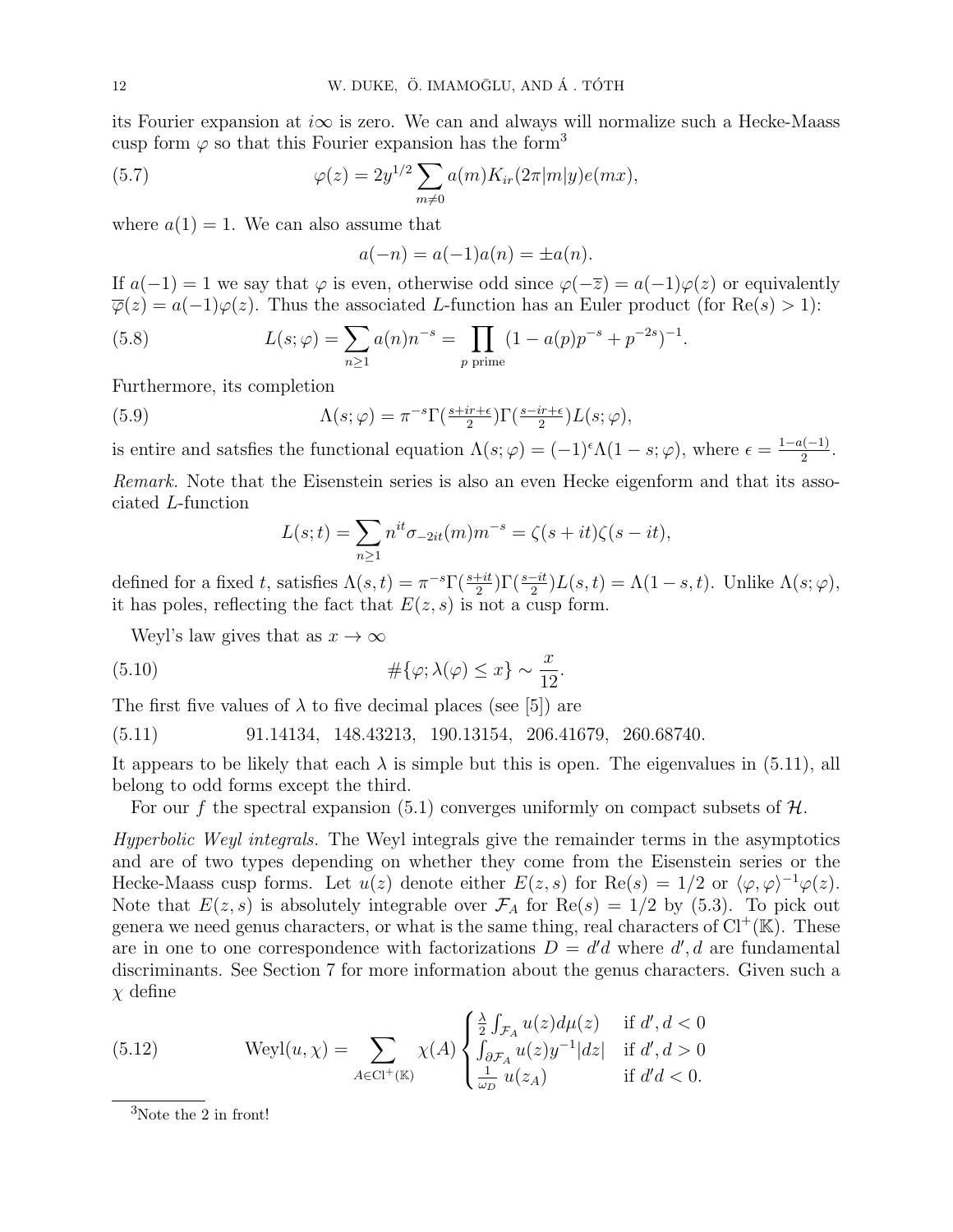Here  $\omega_D = 1$  except that  $\omega_{-3} = 3$  and  $\omega_{-4} = 2$ .

To prove uniform distribution by the analytic method we need estimates for  $Weyl(u, \chi)$ for real  $\chi$  that are non-trivial in the D-aspect and uniform (but weak) in the spectral aspect. This is enough since the Weyl integral in  $(5.12)$  in the first case is zero when  $d', d > 0$  as is that in the second case when  $d', d < 0$ .

When  $u(z) = E(z, s)$ , we apply a version of a classical formula of Hecke. Let  $L(s, \chi_d)$  be the Dirichlet L-function with character given by the Kronecker symbol  $\chi_d(\cdot) = \left(\frac{d}{d\tau}\right)^{d}$  $\frac{d}{dx}$  and for  $\alpha = \frac{1}{2}$  $\frac{1}{2}(1 - \text{sign } d)$  define the completed L-function

(5.13) 
$$
\Lambda(s,\chi_d) = \pi^{-s/2} \Gamma(\frac{s+\alpha}{2}) |d|^{s/2} L(s,\chi_d).
$$

**Theorem 3.** For the genus character  $\chi$  associated to  $D = d'd$  and  $Re(s) = \frac{1}{2}$  we have

$$
\Lambda(s,\chi_{d'})\Lambda(s,\chi_d) = \sum_{A \in \text{Cl}^+(\mathbb{K})} \chi(A) \begin{cases} \frac{\lambda}{2} \int_{\mathcal{F}_A} E^*(z,s) d\mu(z) & \text{if } d', d < 0 \\ \int_{\partial \mathcal{F}_A} E^*(z,s) y^{-1} |dz| & \text{if } d', d > 0 \\ 2\sqrt{\pi} \omega_D^{-1} E^*(z_A,s) & \text{if } d'd < 0. \end{cases}
$$

This formula, due to Hecke except when  $d', d < 0$ , reduces the problem of estimating non-trivially the Weyl integrals for Eisenstein series to obtaining a sub-convexity bound for Dirichlet L-functions in the conductor aspect. Of course, this is one of the first such to be done and is a famous result of Burgess.

Theorem 3 can be expressed in terms of Maass forms of weight 1/2. These generalize the (modified) Jacobi theta series,

$$
\theta(z) = \operatorname{Im}(z)^{1/4} \sum_{n \in \mathbb{Z}} e(n^2 z),
$$

which is a modular form of weight  $1/2$  for  $\Gamma_0(4)$ . Set

(5.14) 
$$
J(\gamma, z) = \frac{\theta(\gamma z)}{\theta(z)} \quad \text{for } \gamma \in \Gamma_0(4).
$$

Say F defined on H has weight  $1/2$  for  $\Gamma_0(4)$  if

$$
F(\gamma z) = J(\gamma, z)F(z) \quad \text{for all} \quad \gamma \in \Gamma_0(4).
$$

Set for fundamental d

$$
b(d,s) = (4\pi)^{-1/4}|d|^{-3/4}\Lambda(s,\chi_d)
$$

and define  $b(dm^2, s)$  for  $m \in \mathbb{Z}^+$  by means of the Shimura relation

$$
m \sum_{\substack{n|m\\n>0}} n^{-\frac{3}{2}} \left(\frac{d}{n}\right) b\left(\frac{m^2 d}{n^2}, s\right) = m^{s-1/2} \sigma_{1-2s}(m) b(d, s).
$$

Then it follows from [17, Proposition 2 p.959] that

$$
E_{1/2}^*(z,s) = \Lambda(2s)2^s y^{\frac{s}{2} + \frac{1}{4}} + \Lambda(2-2s)2^{1-s} y^{\frac{3}{4} - \frac{s}{2}} + \sum_{\substack{n \equiv 0,1 \pmod{4} \\ n \neq 0}} b(n,s) W_{\frac{1}{4} \operatorname{sgn} n, \frac{s}{2} - \frac{1}{4}}(4\pi |n|y) e(nx)
$$

has weight  $1/2$  for  $\Gamma_0(4)$ . The idea behind this example originates in the papers of H. Cohen [9] and Goldfeld and Hoffstein [26]. See also [58], [16].

The formula

(5.15) 
$$
\Lambda(s, \chi_{d'})\Lambda(s, \chi_d) = 2\sqrt{\pi} |D|^{3/4}b(d', s)b(d, s)
$$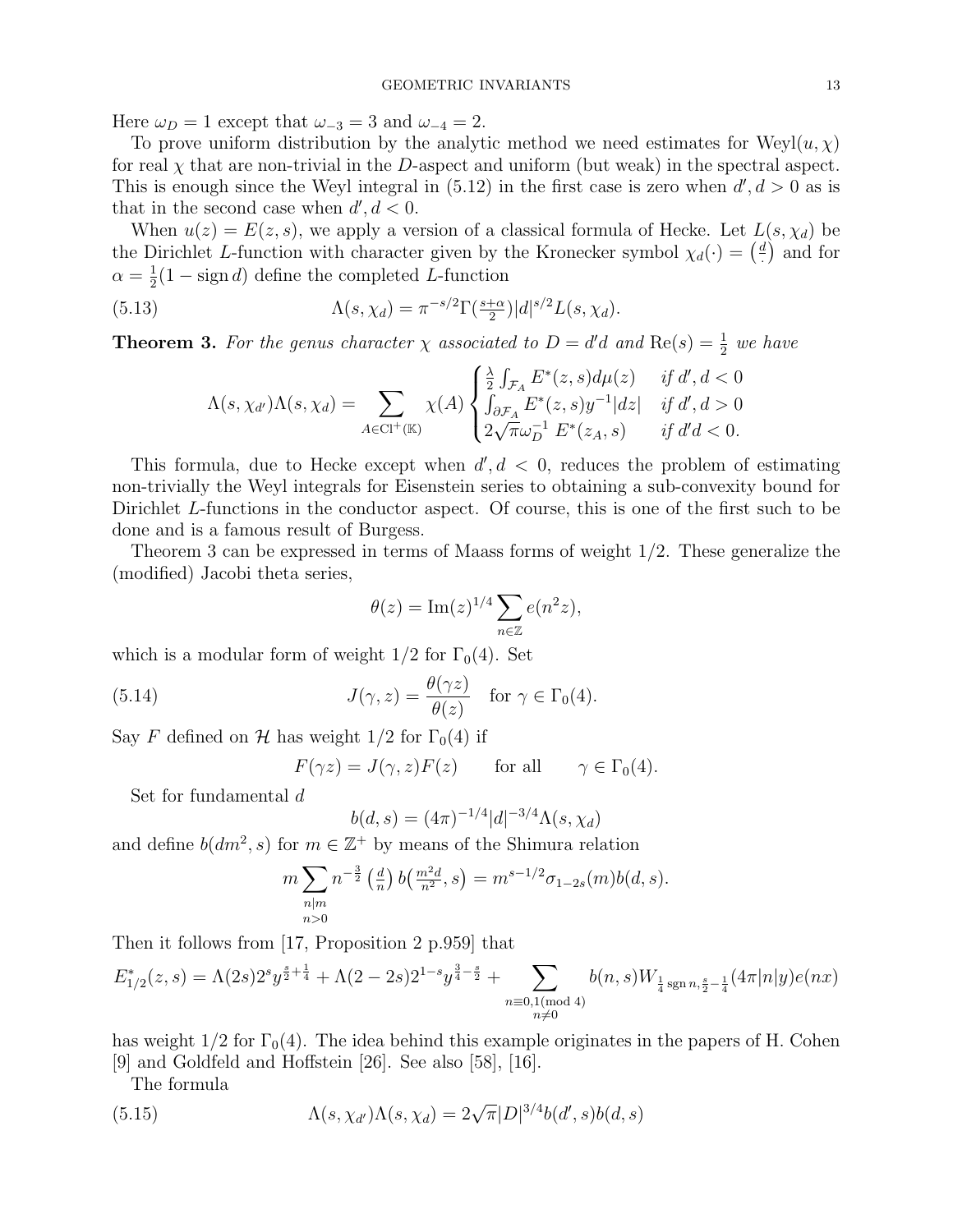in connection with Theorem 3 hints strongly as to what should take place for cusp forms; this is the extension (and refinement) of the formula of Katok-Sarnak mentioned earlier. Their result from [40], together with [1], gives the case  $d = 1$  in the following.<sup>4</sup>

#### Theorem 4. Let

$$
\varphi(z) = 2y^{1/2} \sum_{n \neq 0} a(n) K_{ir}(2\pi |n|y) e(nx)
$$

be a fixed even Hecke-Maass cusp form for Γ. Then there exists a unique nonzero  $F(z)$  with weight  $1/2$  for  $\Gamma_0(4)$  with Fourier expansion

$$
F(z) = \sum_{\substack{n \equiv 0,1 \pmod{4} \\ n \neq 0}} b(n) W_{\frac{1}{4} \operatorname{sgn} n, \frac{ir}{2}}(4\pi |n|y) e(nx),
$$

such that for any pair of co-prime fundamental discriminants  $d'$  and  $d$  we have

$$
(5.16) \qquad 12\sqrt{\pi}|D|^{\frac{3}{4}}b(d')\overline{b}(d)=\langle\varphi,\varphi\rangle^{-1}\sum_{A\in \text{Cl}^+(\mathbb{K})}\chi(A)\begin{cases} \frac{\lambda}{2}\int_{\mathcal{F}_A}\varphi(z)d\mu(z) & \text{if }d',d<0\\ \int_{\partial\mathcal{F}_A}\varphi(z)y^{-1}|dz| & \text{if }d',d>0\\ 2\sqrt{\pi} \,\omega_D^{-1}\,\varphi(z_A) & \text{if }d'd<0, \end{cases}
$$

where  $\chi$  is the genus character associated to  $D = d'd$ . Here  $\langle F, F \rangle = \int_{\Gamma_0(4)\setminus\mathcal{H}} |F|^2 d\mu = 1$  and the value of  $b(n)$  for a general discriminant  $n = dm^2$  for  $m \in \mathbb{Z}^+$  is determined by means of the Shimura relation

$$
m \sum_{\substack{n|m\\n>0}} n^{-\frac{3}{2}} \left(\frac{d}{n}\right) b\left(\frac{m^2 d}{n^2}\right) = a(m)b(d).
$$

Remarks. The  $\sqrt{\pi}$  in (5.15) and (5.16) is an artifact of the normalization of the Whittaker function. Also, if we choose F in Theorem 4 so that  $\langle F, F \rangle = 6$ , which is the index of  $\Gamma_0(4)$ in Γ, then we get 2 in the LHS of  $(5.16)$  instead of 12, which matches the Eisenstein series case (5.15). Perhaps not coincidentally,

$$
Res_{s=1}E_{1/2}^*(z,s) = \frac{1}{2}\theta(z)
$$

and by [8] we have  $\langle \frac{1}{2} \rangle$  $\frac{1}{2}\theta(z),\frac{1}{2}$  $\frac{1}{2}\theta(z)\rangle=6.$ 

It is also possible to evaluate  $|b(d)|^2$ . When  $d=1$  this was done in [40] and in general by Baruch and Mao [1]. Here we quote their result in our context. Under the same assumptions as in Theorem 4 we have

(5.17) 
$$
12\pi |d||b(d)|^2 = \langle \varphi, \varphi \rangle^{-1} \Gamma(\frac{1}{2} + \frac{ir}{2} - \frac{\text{sign } d}{4}) \Gamma(\frac{1}{2} - \frac{ir}{2} - \frac{\text{sign } d}{4}) L(\frac{1}{2}, \varphi, \chi_d),
$$

where

$$
L(s, \varphi, \chi_d) = \sum_{n \ge 1} \chi_d(n) a(n) n^{-s}.
$$

Hence in the cuspidal case our problem also reduces to obtaining a sub-convexity bound, this time for a twisted L-function.

Results like Theorem 4 and (5.17) have a long history, especially in the holomorphic case. Some important early papers are those by Kohnen and Zagier [42], Shintani [56] and Waldspurger [61]. All of these relied on the fundamental paper of Shimura [55].

 $\frac{4E}{\text{except that when}} d' < 0$  we get in (5.16) on the RHS  $2\sqrt{\pi} \omega_D^{-1}$  instead of their  $(2\sqrt{\pi} \omega_D)^{-1}$ .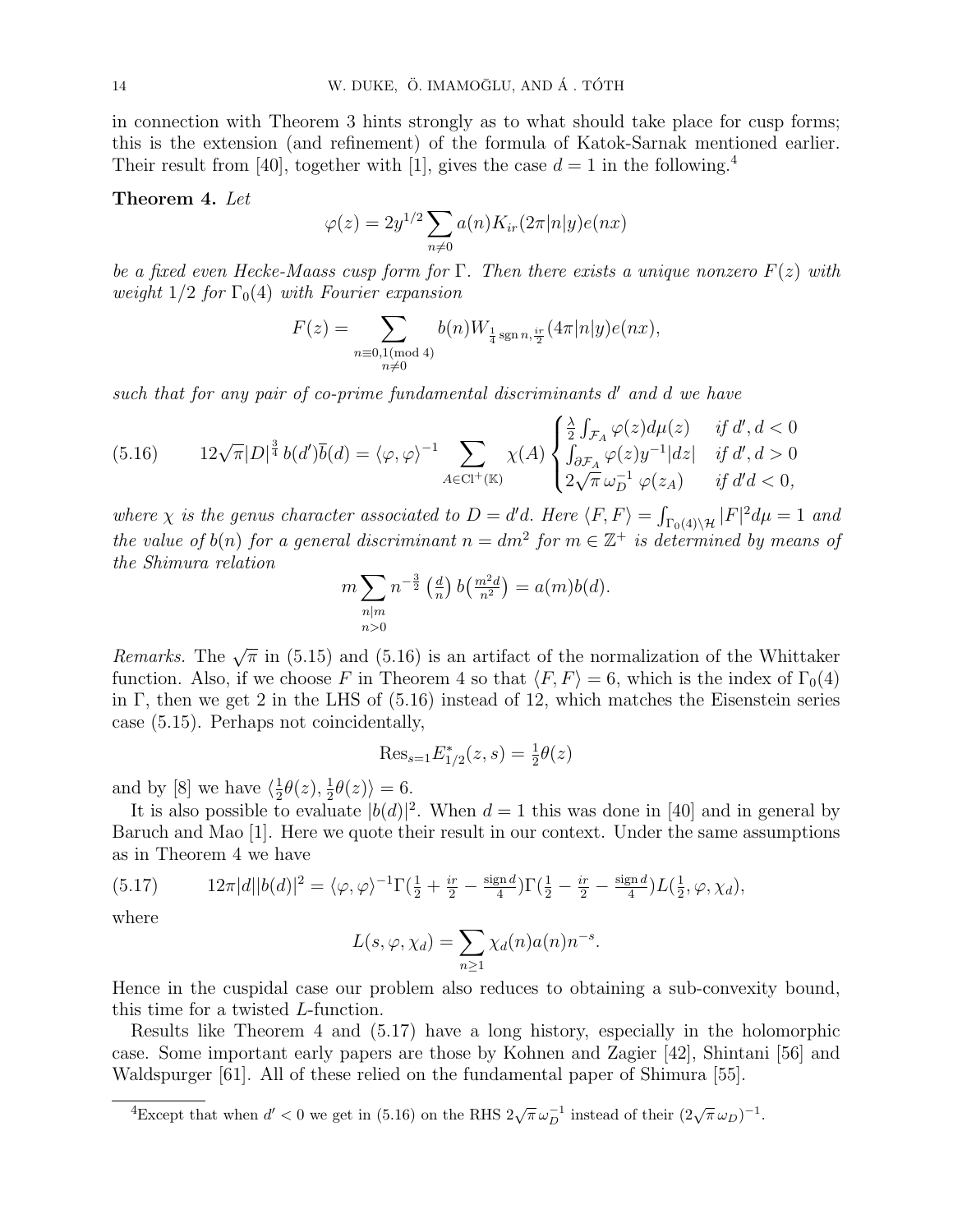Examples. It is interesting to evaluate numerically some examples of Theorem 4. This is possible thanks to computations done by Strömberg [59]. Note that half-integral weight Fourier coefficients, even in the holomorphic case, are notoriously difficult to compute.

For example, for  $\varphi(z)$  we take the first occurring even Hecke-Maass form with eigenvalue

$$
\lambda = 190.13154731 \cdots = \frac{1}{2} + r^2,
$$

where  $r/2 = 6.889875675...$  We have

$$
\langle \varphi, \varphi \rangle = 7.26300636 \times 10^{-19}
$$

.

A large number of Hecke eigenvalues for this  $\varphi$  are given (approximately, but with great accuracy) in the accompanying files of the paper of Booker, Strömbergsson and Venkatesh [5]. The first six values to twelve places are given in Table 1.

Table 1. Hecke eigenvalues

| р                           | a(p)              |  |  |
|-----------------------------|-------------------|--|--|
| $\mathcal{D}_{\mathcal{L}}$ | 1.549304477941    |  |  |
| 3                           | 0.246899772453    |  |  |
| 5                           | 0.737060385348    |  |  |
| 7                           | $-0.261420075765$ |  |  |
| 11                          | $-0.953564652617$ |  |  |
| 13                          | 0.278827029162    |  |  |

A few values of  $b(d)$  for fundamental d (except for  $d = 1$ , which we computed independently) are computed from Strömberg's Table 5 and given in our Table 2.

TABLE 2. Weight  $1/2$  coefficients

| d>0 | b(d)          | d<0  | b(d)          |
|-----|---------------|------|---------------|
| 1   | 10894.40532   | -3   | 6404.69711    |
| 5   | 894.31877     | $-4$ | 11927.63292   |
| 8   | 2191.95607    | $-7$ | 8495.02618    |
| 12  | $-1298.74136$ | -8   | $-4512.60385$ |

Let us illustrate Theorem 4 in a few cases. Consider first the quadratic field  $\mathbb{Q}(\sqrt{\mathbb{Z}})$ 3), for which  $D = 12 = 4 \cdot 3$ . There are 2 classes: the principal class I with associated cycle ((4)) and J with cycle  $((2, 3))$ . For  $D = 12 = (1)(12)$ 

$$
12^{7/4}\sqrt{\pi} \; b(1)b(12) = 2\langle \varphi, \varphi \rangle^{-1} \int_{\partial \mathcal{F}_I} \varphi(z) y^{-1} |dz| = -1.94029 \times 10^9
$$

and for  $D = (-3)(-4)$ 

$$
12^{7/4}\sqrt{\pi} \ b(-3)b(-4) = \lambda \langle \varphi, \varphi \rangle^{-1} \int_{\mathcal{F}_I} \varphi(z) d\mu(z) = 1.04759 \times 10^{10}.
$$

Two examples when  $D < 0$ :  $D = (1)(-3)$ 

$$
18 \ 3^{3/4} \ b(1)b(-3) = \langle \varphi, \varphi \rangle^{-1} \varphi(\frac{1+\sqrt{-3}}{2}) = 2.86296 \times 10^9
$$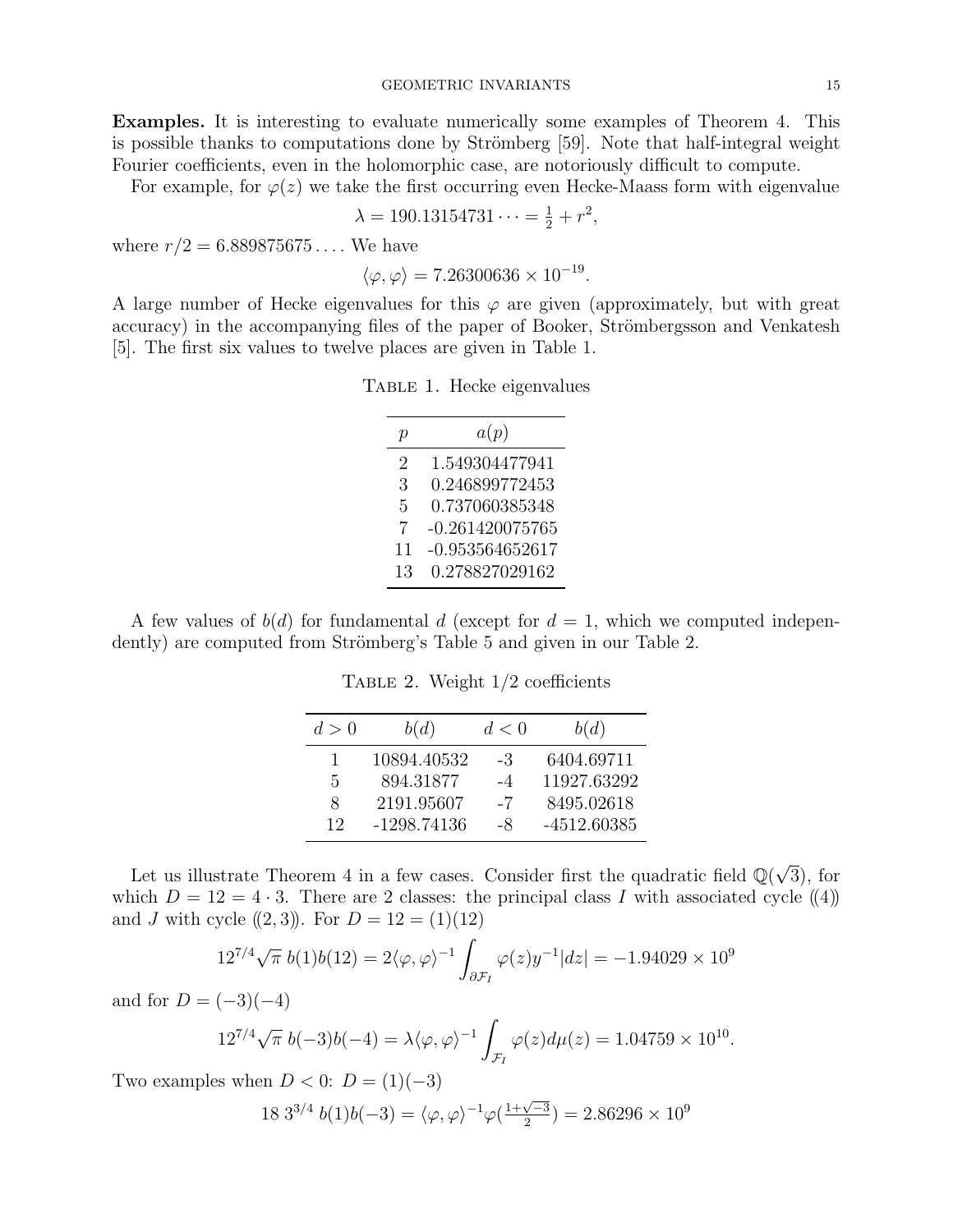and  $D = (1)(-4)$ 

$$
12 \; 4^{3/4} \; b(1)b(-4) = \langle \varphi, \varphi \rangle^{-1} \varphi(i) = 4.41046 \times 10^9.
$$

In these examples the integrals and special values were computed by approximating  $\varphi$  by its Fourier expansion and using the Fourier coefficients given in the files accompanying [5].

## 6. Proof of Theorem 2

We now show how to deduce Theorem 2 (and  $(4.4)$  and  $(4.5)$ ) from Theorems 3 and 4. In order to show that we actually have an asymptotic formula we need a lower bound for the main term that is larger than the remainder terms. The main term comes from the constant  $c_0$  in the spectral expansion (5.1). It is a little more complicated to obtain a lower bound for the main term in (4.3) than the corresponding bounds for geodesics or CM points, which we get almost directly from Siegel's theorem. For the geodesic case we have by the class number formula and (4.2) that

$$
\sum_{A \in G_D} \text{length}(\partial \mathcal{F}_A) = 2^{2-\omega(D)} h(D) \log \varepsilon_D.
$$

Similarly, when  $D < 0$  we have

$$
\#G_D = 2^{1-\omega(D)}h(D).
$$

By Siegel's theorem we obtain that the main term in either case is  $\gg_{\epsilon} |D|^{1/2-\epsilon}$  for any  $\epsilon > 0$ , where the implied constant is not effective.

Unlike the lengths of the closed geodesics, the areas of the surfaces  $\mathcal{F}_A$  are not the same for different A! Still, we have the needed lower bound.

**Proposition 1.** For any  $\epsilon > 0$  we have that

(6.1) 
$$
\sum_{A \in G_D} \operatorname{area}(\mathcal{F}_A) \gg_{\epsilon} D^{1/2 - \epsilon}.
$$

The implied constant is not effectively computable for a given  $\epsilon$ .

Proof. We have by Theorem 1 that

(6.2) 
$$
\sum_{A \in G_D} \operatorname{area}(\mathcal{F}_A) = \sum_{A \in G_D} \ell_A.
$$

We have the identity (see [66, p.167] or [66, p.138])

(6.3) 
$$
\prod_{w \text{ reduced}} w = \varepsilon_D.
$$

Now for a reduced w there are  $a, b, c \in \mathbb{Z}$  with  $D = b^2 - 4ac$  and

$$
a, c > 0 \text{ and } a + b + c < 0
$$

so that  $w = \frac{-b + \sqrt{D}}{2a}$  $rac{+\sqrt{D}}{2a}$ . Thus

$$
\sqrt{D} \ge \frac{\sqrt{D}}{a} = w - w^{\sigma} > w - 1.
$$

We conclude that  $w < \sqrt{D} + 1$ , so (6.3) easily implies that

(6.4) 
$$
\ell_A > \frac{\log \varepsilon_D}{\log(\sqrt{D} + 1)}.
$$

Using  $(6.2)$ ,  $(6.4)$ ,  $(4.2)$  and Siegel's theorem (see [12]), we derive  $(6.1)$ .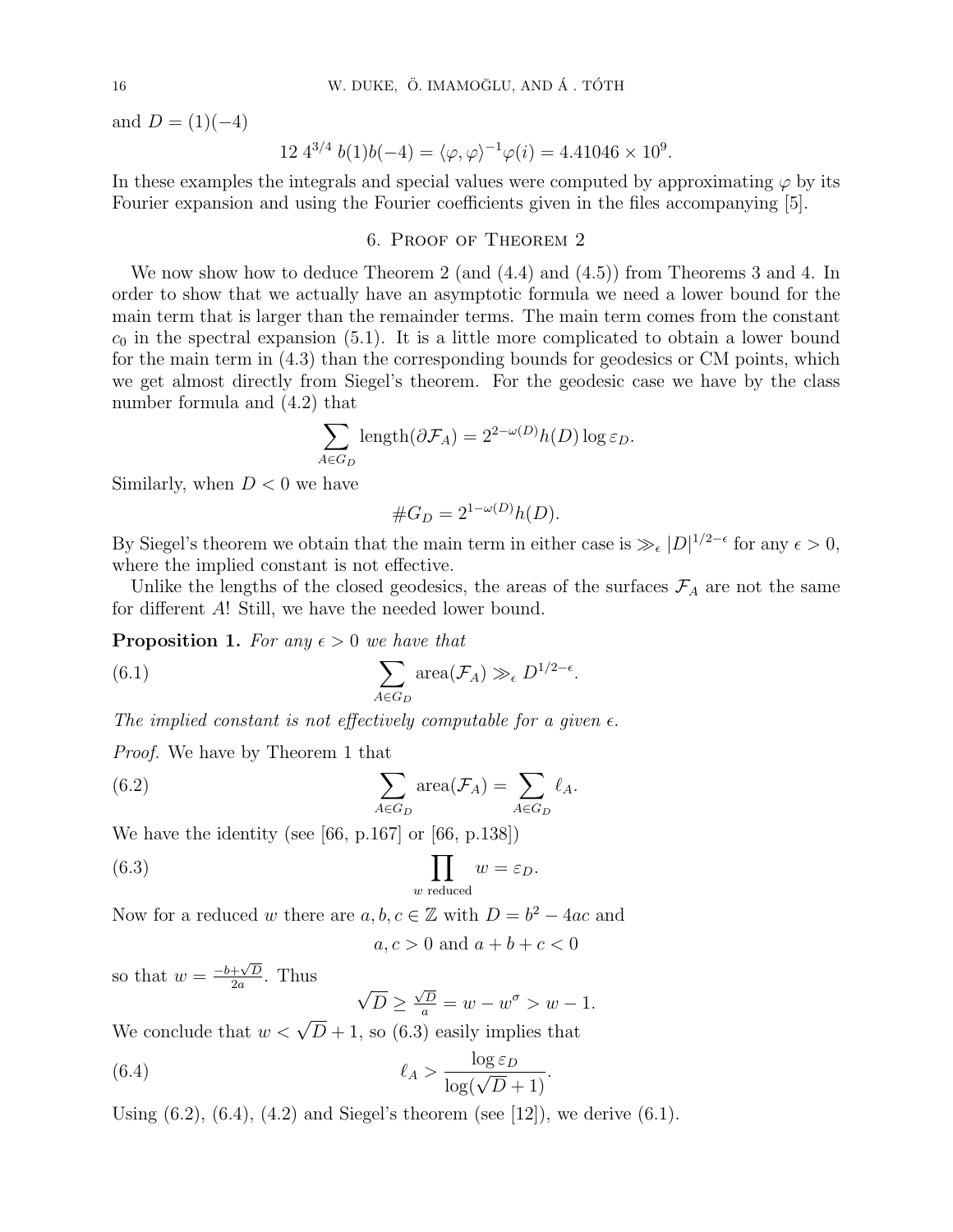$\Box$ 

Remark. It is also possible to give an upper bound for  $\ell_A$ . For example, Eichler [22] gave a general argument that yields for the modular group that

$$
\ell_A < c \log \varepsilon_D
$$

for an explicit c.

We now turn to estimating the Weyl integrals.

**Proposition 2.** There is a constant  $C > 0$  such that for any  $\epsilon > 0$  we have

(6.5) 
$$
Weyl(E(\cdot, s), \chi) \ll_{\epsilon} |s|^C|D|^{7/16+\epsilon}
$$

 $Weyl(\langle \varphi, \varphi \rangle^{-1} \varphi, \chi) \ll_{\epsilon} r^C |D|^{13/28+\epsilon}$ (6.6)

where  $\text{Re}(s) = 1/2$  and  $\varphi$  is any even Hecke-Maass cusp form with Laplace eigenvalue  $\frac{1}{4} + r^2$ .

*Proof.* By Theorem 3 and standard estimates for the gamma function quotient and for  $\zeta(2s)$ , we have for  $\text{Re}(s) = 1/2$  that

(6.7) 
$$
\text{Weyl}(s,\chi) \ll_{\epsilon} |s|^C |L(s,\chi_{d'}) L(s,\chi_d)| D^{1/4+\epsilon}.
$$

Thus  $(6.5)$  now follows from the subconvexity bound of Burgess [7] made uniform in s (see [37, Theorem 12.9 p.329]): for any  $\epsilon > 0$  we have

$$
L(s, \chi_d) \ll |s| |d|^{3/16 + \epsilon},
$$

where the implied constant depends only on  $\epsilon$ .

Part  $(6.6)$  of Proposition 2 follows straight from Theorem 4 and Theorem 5 of [13].  $\square$ 

To see that it is enough to restrict to even Maass cusp forms observe that for an odd form all the Weyl integrals are identically zero. To see this first observe that  $\chi(A) = \chi(A^{-1})$ . There is a symmetry under  $A \to A^{-1}$  of all the geometric objects that forces the corresponding sum of integrals for A and  $A^{-1}$  to cancel for an odd form  $\varphi$ . For example, when  $d', d < 0$  we have that

(6.8) 
$$
\int_{\mathcal{F}_{A^{-1}}} \varphi(z) d\mu(z) = - \int_{\mathcal{F}_A} \varphi(z) d\mu(z).
$$

To get (6.8) observe that by (2.2) the cycle for  $A^{-1}$  is that for A reversed. This has the effect of making a left translate by  $T^{-m_A}$  of the fundamental domain  $\mathcal{F}_{A^{-1}}$  a mirror image in the imaginary axis of  $\mathcal{F}_A$ . Here we are using the fundamental domains constructed in the proof of Theorem 1. The cases  $d', d > 0$  and  $d'd < 0$  are handled similarly by using (2.3).

Theorem 2 follows from Propositions 1 and 2 and the fact that the spectral coefficients in  $(5.1)$  satisfy

 $c(t) \ll |s|^{-A}$  and  $c(\varphi) \ll |r|^{-A}$ 

for any  $A > 0$  and by the Weyl law  $(5.10)$ . See e.g. [36].

Remarks. There has been a lot of progress on subconvexity estimates since the paper [13] that we quote was written. We were content to use the result of  $[13]$  here since any strong non-trivial estimate is enough to get the uniform distribution results. By "strong" we mean a power savings in the exponent, and this is required due to our use of Siegel's theorem for the main term.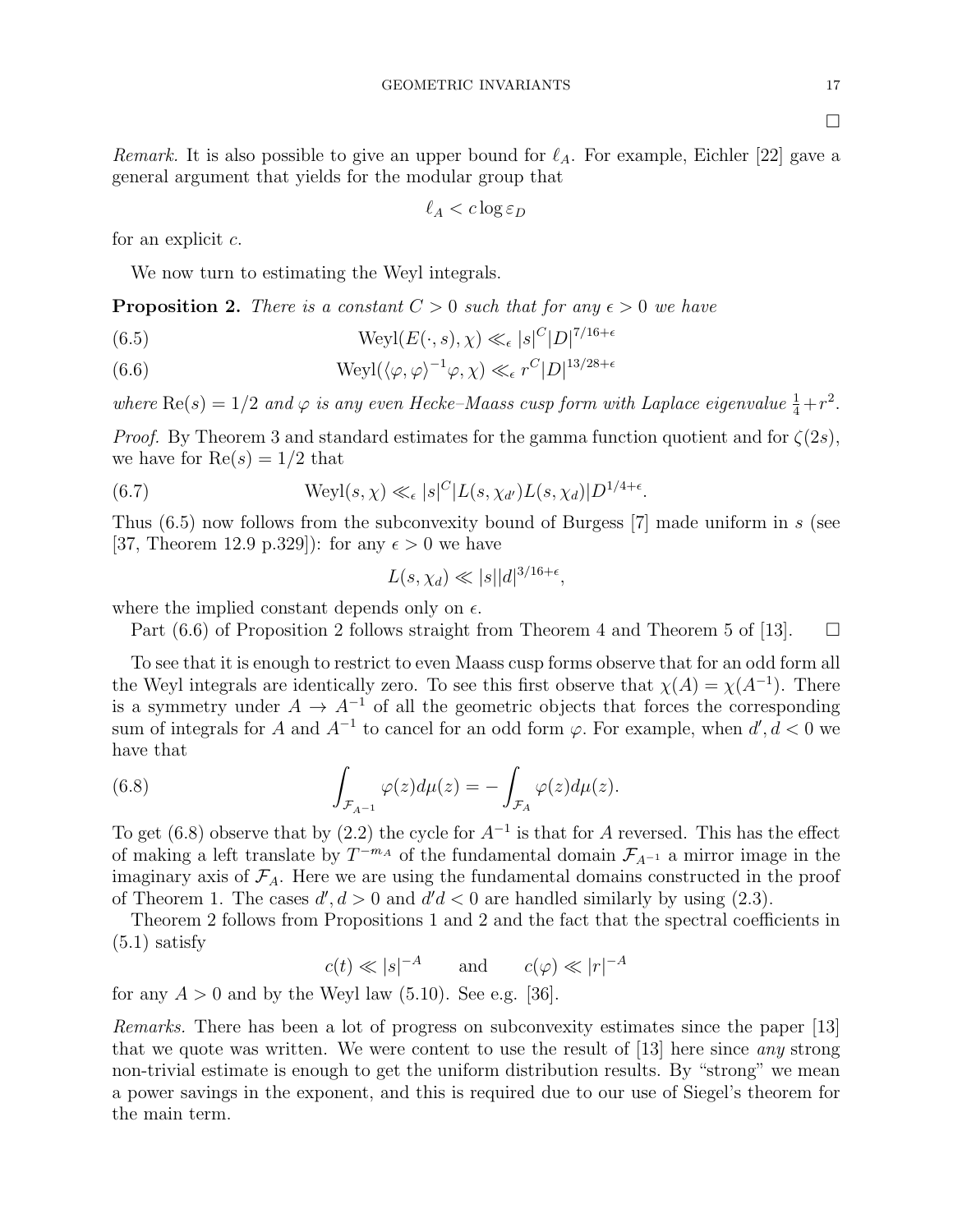After the fundamental paper of Iwaniec [35], techniques for dealing directly with the Lfunctions were developed in a series of papers starting with [14]. See also [15]. Currently the best known subconvexity bound for the  $L$ -functions (5.17) was obtained in the breakthrough paper [11] of Conrey and Iwaniec, which gives the exponent  $1/3 + \epsilon$  of  $|D|$  in both estimates of Proposition 2 but under the technical assumption that  $D$  is odd. This result was improved by Young [63], who gives the same value  $1/3 + \epsilon$  for the exponent of C in these estimates. See also the paper of Blomer and Harcos [4]. Although we have not pursued this here, such explicit hybrid estimates would allow one to improve the ranges of certain parameters in the distribution results.

In a different direction, it would be interesting to see if the methods of arithmetic ergodic theory could be applied here along the lines of the paper [23] of Einsiedler, Lindenstrauss, Michel and Venkatesh.

## 7. Proof of Theorem 3

To prove Theorem 3, we begin by giving some background on Hecke's L-functions. The zeta function for an ideal class A is given for  $Re(s) > 1$  by

$$
\zeta_A(s) = \sum_{\mathfrak{a} \in A} N(\mathfrak{a})^{-s}
$$

where **a** runs over all *integral* ideals in A. When  $\mathbb{K} = \mathbb{Q}(\sqrt{\mathbb{K}})$ D) with  $D < 0$  we have

(7.1) 
$$
\pi^{-s} \Gamma(s) \zeta_A(s) = \frac{2^s}{\omega_D} |D|^{-\frac{s}{2}} E^*(z_A, s).
$$

In order to generalize this in the presence of an infinite groups of units, Hecke invented his famous trick of dividing out the action of the unit group on generators of principal ideals. For real quadratic fields this procedure amounts to either integrating the Eisenstein series with respect to arc length over the associated closed geodesic  $\mathcal{C}_A$  or integrating its derivative over this geodesic. He showed

(7.2) 
$$
\pi^{-s} \Gamma(\frac{s}{2})^2 D^{s/2}(\zeta_A(s) + \zeta_{JA}(s)) = 2 \int_{\mathcal{C}_A} E^*(z, s) y^{-1} |dz| \text{ and}
$$

(7.3) 
$$
\pi^{-s} \Gamma(\frac{s+1}{2})^2 D^{s/2}(\zeta_A(s) - \zeta_{JA}(s)) = 2 \int_{\mathcal{C}_A} i \, \partial_z E^*(z, s) \, dz.
$$

Hecke's L-function for a character  $\chi$  of Cl<sup>+</sup>(K) is given for Re(s) > 1 by

$$
L(s,\chi)=\sum_{\mathfrak{a}}\chi(\mathfrak{a})N(\mathfrak{a})^{-s}=\prod_{\mathfrak{p}}(1-N(\mathfrak{p})^{-s})^{-1},
$$

where  $\alpha$  runs over all integral ideals in K and  $\beta$  over all (finite) primes. Clearly

$$
L(s,\chi) = \sum_{A} \chi(A)\zeta_A(s).
$$

When  $D < 0$  the completed L-function is

(7.4) 
$$
\Lambda(s,\chi) = \pi^{-s} \Gamma(\frac{s}{2}) \Gamma(\frac{s+1}{2}) |D|^{s/2} L(s,\chi) = 2^{1-s} \pi^{1/2-s} |D|^{s/2} \Gamma(s) L(s,\chi),
$$

while when  $D > 0$  it is

$$
\Lambda(s,\chi) = \pi^{-s} \Gamma(\frac{s+\alpha}{2}) \Gamma(\frac{s+\alpha}{2}) D^{s/2} L(s,\chi),
$$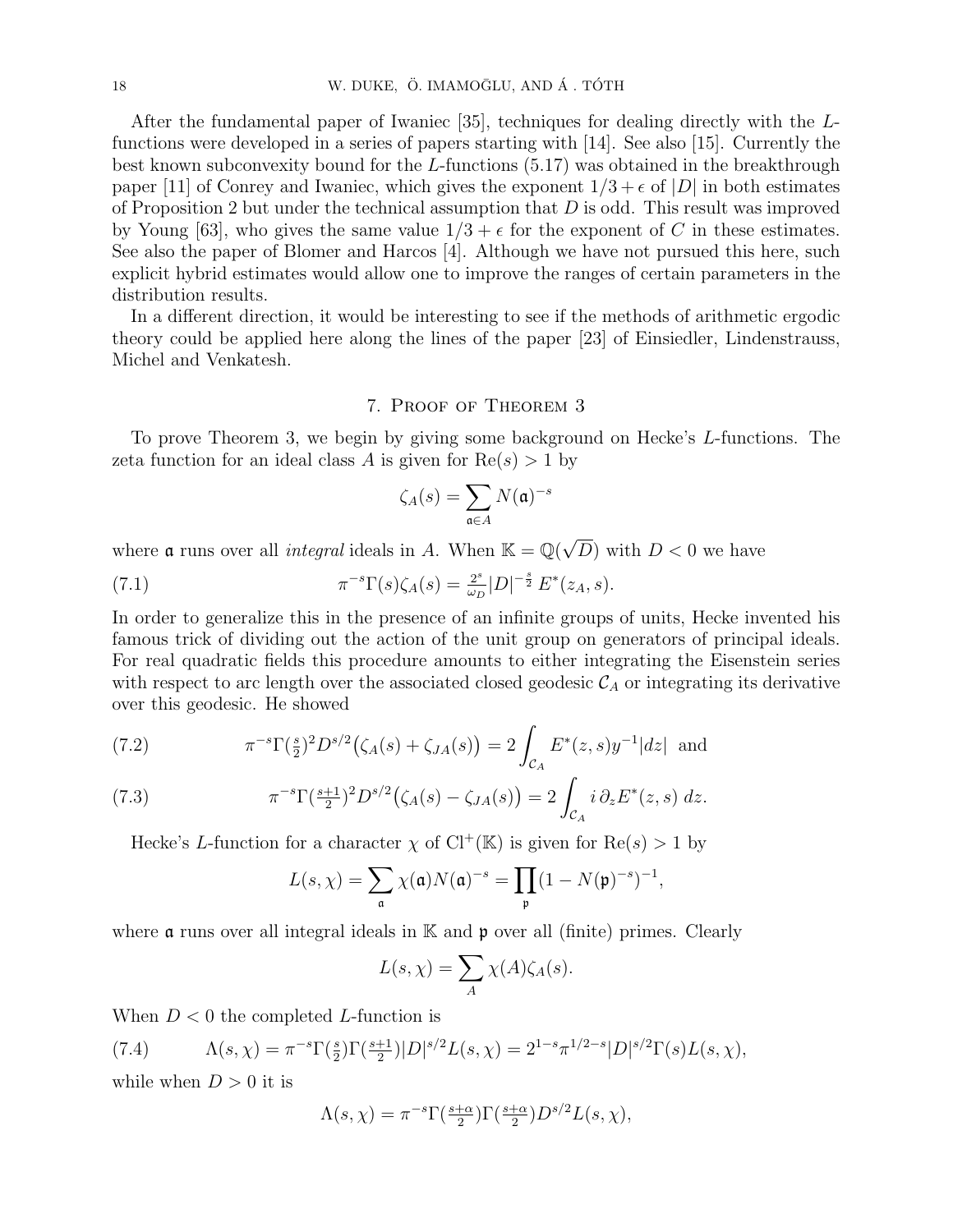where

(7.5) 
$$
\alpha = \alpha_{\chi} = \frac{1}{2}(1 - \chi(J)).
$$

Then from  $(7.1)$  and  $(7.4)$  we have when  $D < 0$  that

(7.6) 
$$
\Lambda(s,\chi) = \frac{2\sqrt{\pi}}{\omega_D} \sum_{A \in \text{Cl}^+(\mathbb{K})} \chi(A) E^*(z_A, s),
$$

while from  $(7.2)$  and  $(7.3)$  we have when  $D > 0$  that

(7.7) 
$$
\Lambda(s,\chi) = \sum_{A \in \text{Cl}^+(\mathbb{K})} \chi(A) \begin{cases} \int_{\mathcal{C}_A} E^*(z,s) y^{-1} |dz| & \text{if } \chi(J) = 1, \\ \int_{\mathcal{C}_A} i \, \partial_z E^*(z,s) \, dz & \text{if } \chi(J) = -1. \end{cases}
$$

These equations show that the analytic properties of  $\Lambda(s, \chi)$  are inherited from those of  $E^*(z, s)$ . For instance, (5.4) gives the functional equation

$$
\Lambda(1-s,\chi)=\Lambda(s,\chi).
$$

When  $\chi(J) = 1$  the narrow class character  $\chi$  descends to a character of the wide class group, so these formulas are usually given in terms of the wide class group  $Cl(K)$  in this case. When  $\chi(J) = -1$  the character is a norm class character (see [29], [30]).

Genus characters. The characters of  $Cl^+(\mathbb{K})$  that we need are the genus characters, which are the same as the real characters. See [57] for their basic theory. The genus characters are in 1-1 correspondence with decompositions  $D = d'd$  where d and d' are fundamental discriminants. Given such a decomposition, the associated character  $\chi$  is defined for a prime ideal **p** of  $K$  by

$$
\chi(\mathfrak{p}) = \begin{cases} \left(\frac{d}{N(\mathfrak{p})}\right) & \text{if } \mathfrak{p} \nmid d \\ \left(\frac{d'}{N(\mathfrak{p})}\right) & \text{if } \mathfrak{p} \nmid d' \end{cases},
$$

where  $\left(\frac{d}{dx}\right)$  $\frac{d}{dx}$ ) is the Kronecker symbol. From now on by  $\chi$  we shall always mean, unless otherwise specified, the genus character associated to  $D = d'd$ . Later we need a generalization of  $\chi$  to some cases where  $d$  is fundamental but  $d'$ , hence  $D$ , need not be.

We have that  $\chi(J) = \text{sign } d = \text{sign } d'$  and we also have Kronecker's decomposition  $L(s, \chi) = L(s, \chi_{d'}) L(s, \chi_d)$ . Equivalently,

$$
\Lambda(s,\chi)=\Lambda(s,\chi_{d'})\Lambda(s,\chi_d).
$$

By  $(7.6)$  we have when  $D < 0$  that

$$
\Lambda(s, \chi_{d'})\Lambda(s, \chi_d) = \frac{2\sqrt{\pi}}{\omega_D} \sum_{A \in \text{Cl}^+(\mathbb{K})} \chi(A) E^*(z_A, s),
$$

while by  $(7.7)$  we get when  $D > 0$  that

(7.8) 
$$
\Lambda(s, \chi_{d'})\Lambda(s, \chi_d) = \sum_{A \in \text{Cl}^+(\mathbb{K})} \chi(A) \begin{cases} \int_{\mathcal{C}_A} E^*(z, s) y^{-1} |dz| & \text{if } d', d > 0, \\ \int_{\mathcal{C}_A} i \, \partial_z E^*(z, s) \, dz & \text{if } d', d < 0. \end{cases}
$$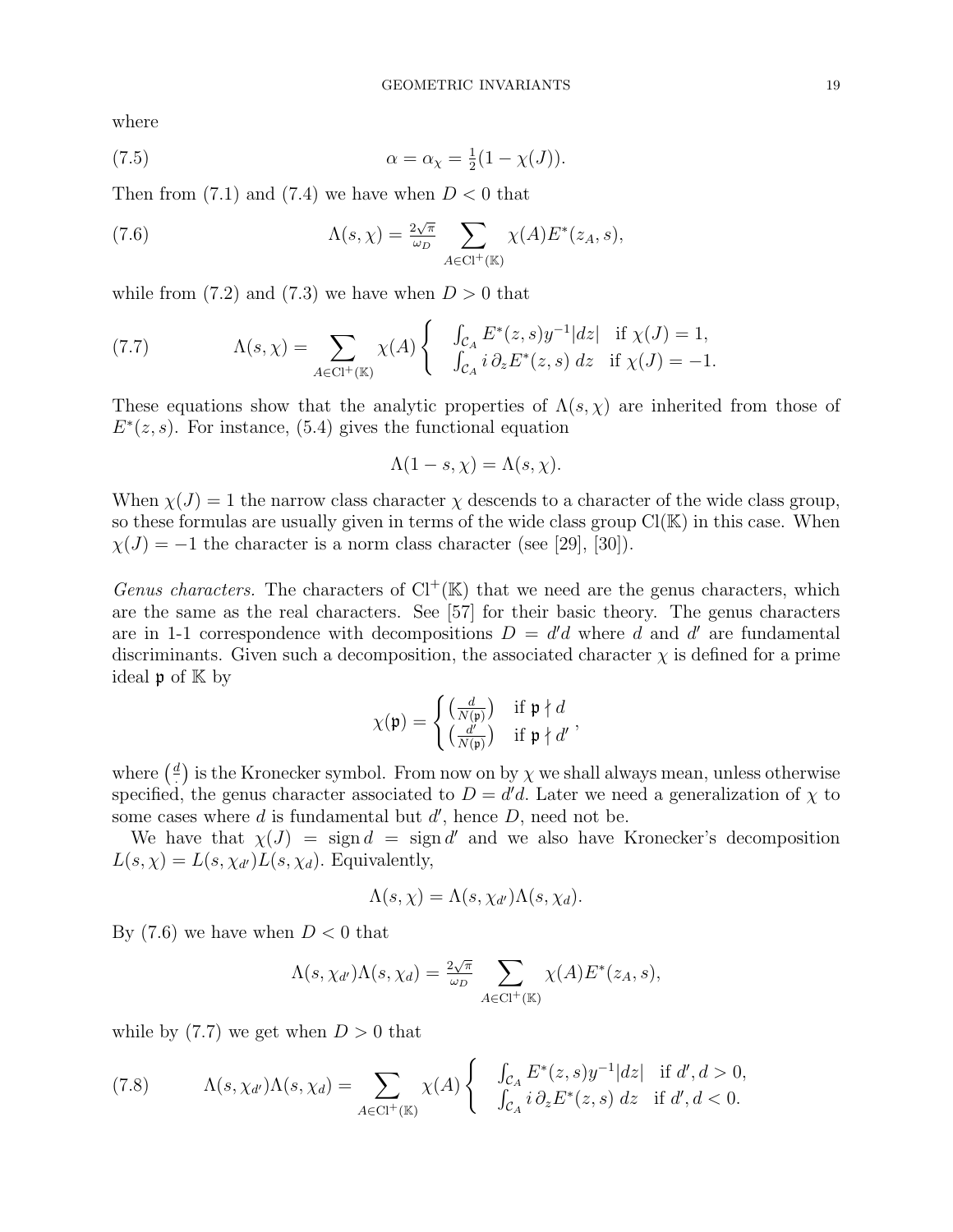Stokes' theorem. To get the surface case of Theorem 3 we need to express the Weyl surface integrals in terms of cycle integrals. Of course, the main tool for this is Stokes' theorem. We do the cusp form case at the same time.

**Lemma 1.** For u as in  $(5.12)$  we have

(7.9) 
$$
\frac{\lambda}{2} \int_{\mathcal{F}_A} u(z) d\mu(z) = \int_{\mathcal{C}_A} i \, \partial_z u(z) dz.
$$

By an integral over  $\mathcal{C}_A$  we always mean the integral from  $z_0 \in \mathcal{S}_w$  to  $\gamma_w(z_0) \in \mathcal{S}_w$  along the arc on  $\mathcal{S}_w$ , assuming that the integral is independent of  $z_0$ .

A little more generally we have the following lemma. Recall that  $m$  was defined in (2.1).

**Lemma 2.** Suppose that  $F(z)$  is any real analytic  $\Gamma_A$ -invariant function on H that satisfies

(7.10) 
$$
\Delta F = -y^2 (F_{xx} + F_{yy}) = s(1 - s)F
$$

and the growth condition  $\int_0^m \partial_z F(x+iY)dx = o(1)$  as  $Y \to \infty$ . Then we have

(7.11) 
$$
\frac{s(1-s)}{2} \int_{\mathcal{F}_A} F(z) d\mu(z) = \int_{\partial \mathcal{F}_A} i \, \partial_z F(z) dz.
$$

Proof. By Stokes' theorem we have

$$
\int_{\mathcal{F}_A(Y)} \partial_{\overline{z}} (\partial_z F(z)) dz d\overline{z} = - \int_{\partial \mathcal{F}_A} \partial_z F(z) dz + \int_0^m \partial_z F(x + iY) dx,
$$

where  $\mathcal{F}_A(Y) = \{z \in \mathcal{F}_A; \text{Im}(z) < Y\}$ . Using that  $dz d\overline{z} = -2idx dy$ , we have by (7.10)

$$
\partial_{\overline{z}} \partial_z F(z) dz d\overline{z} = \frac{i}{2} s(1-s)F(z) d\mu(z).
$$

By our growth assumption on F we get (7.11) by letting  $Y \to \infty$ .

To deduce Lemma 1, note that both  $E(z, s)$  and  $\varphi(z)$  satisfy (7.10) and that the growth condition for  $\varphi$  is clear while that for  $E(z, s)$  when  $\text{Re}(s) = 1/2$  follows from its Fourier expansion (5.3). Finally, since both  $\varphi(z)$  and  $E(z, s)$  are Γ-invariant we may replace the integrals over  $\partial \mathcal{F}_A$  by integrals over  $\mathcal{C}_A$ .

Applying Lemma 1 when  $u(z) = E(z, s)$  we finish the proof of Theorem 3.

## 8. Maass forms and the resolvent kernel

Our proof of Theorem 4 is similar in spirit to that of Hecke's for the Eisenstein series case. We will employ resolvent kernels for the Laplacians of weight 0 and weight 1/2. The residue of such a resolvent at a spectral point gives the reproducing kernel for the associated eigen-space. Our principal reference here is the paper of Fay [25]. Other references include Hejhal [33] and Roelcke [50].

We begin with the case of Maass cusp forms of weight 0 for Γ. For  $\text{Re}(s) > 1$  consider the Poincaré series

(8.1) 
$$
F_m(z,s) = \sum_{\gamma \in \Gamma_{\infty} \backslash \Gamma} f_m(\gamma z,s),
$$

where  $f_0(z, s) = y^s$  and for  $m \neq 0$ 

$$
f_m(z,s) = y^{1/2} I_{s-1/2}(2\pi |m|y)e(mx) = \frac{|m|^{-1/2}}{2\pi} \frac{\Gamma(s)}{\Gamma(2s)} M_{0,s-\frac{1}{2}}(4\pi |m|y)e(mx).
$$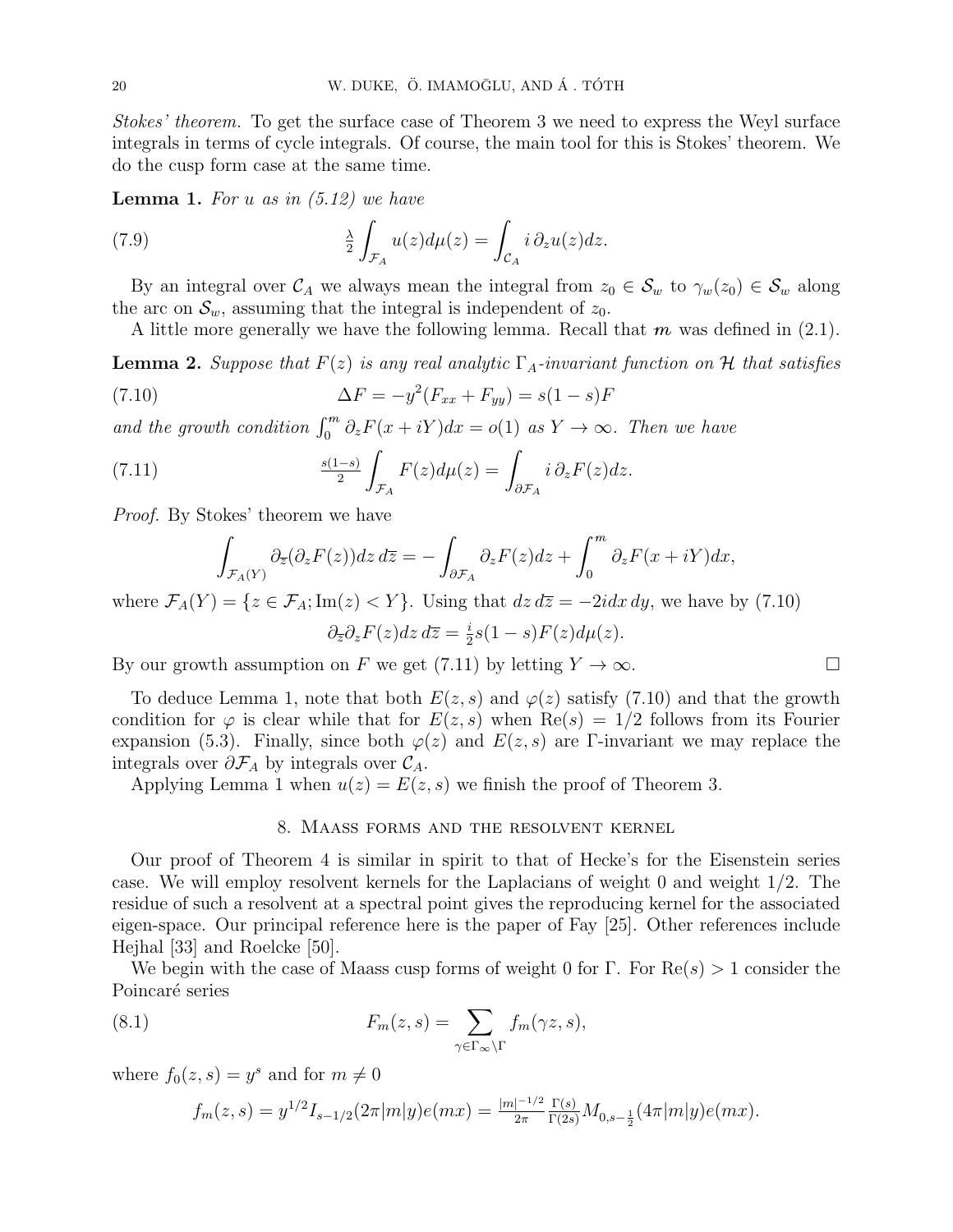The function  $F_m(z, s)$ , which was first studied by Neunhöffer [47] and Niebur [48], is a Γ-invariant eigenfunction of ∆:

$$
\Delta F_m(z,s) = s(1-s)F_m(z,s).
$$

We will get to the Maass cusp forms through residues of  $F_m(z, s)$ .

**Proposition 3.** For any  $m \neq 0$  we have that  $F_m(z, s)$  has meromorphic continuation in s to  $\text{Re}(s) > 0$  and that

$$
\operatorname{Res}_{s=\frac{1}{2}+ir}(2s-1)F_m(z,s)=\sum_{\varphi}\langle\varphi,\varphi\rangle^{-1}2a(m)\varphi(z),
$$

where the (finite) sum is over all Hecke-Maass cusp forms  $\varphi$  with Laplace eigenvalue  $\frac{1}{4} + r^2$ and  $a(m)$  is defined in  $(5.7)$ .

*Proof.* For  $u \in L^2(\mathcal{F}, d\mu)$  the resolvent kernel  $G(z, z'; s)$  for  $\Delta$  satisfies

(8.2) 
$$
(\Delta - s(1 - s)) \int_{\mathcal{F}} G(z, z'; s) u(z) d\mu(z) = u(z').
$$

The function  $F_m(z, s)$  occurs in the Fourier expansion of  $G(z, z'; s)$ , which is given by

(8.3) 
$$
G(z, z'; s) = \sqrt{y'} \sum_{m \in \mathbb{Z}} F_{-m}(z, s) K_{s-1/2}(2\pi |m|y') e(mx'),
$$

valid when  $y' > y$ . This follows from Theorem 3.1 on p.173 of [25]. The meromorphic continuation of the resolvent kernel in s is proven in [33] (see also [50]). If  $s = \frac{1}{2} + ir$  is such that the eigenspace with eigenvalue  $\frac{1}{4} + r^2$  is non-empty and  $\{u\}$  is an orthonormal basis for this eigenspace, the integral kernel

(8.4) 
$$
H(z, z', s) = G(z, z'; s) - \frac{1}{\frac{1}{4} + r^2 - s(1 - s)} \sum \overline{u(z)} u(z')
$$

has a holomorphic extension to  $s = \frac{1}{2} + ir$ . This is a consequence of the fact that it represents the resolvent on the orthogonal complement of this eigenspace, and vanishes identically on the eigenspace itself.

Now let  $u = \frac{\varphi}{\|\varphi\|}$  $\frac{\varphi}{\|\varphi\|}$ , where  $\varphi$  is a Hecke-Maass cusp form. The set  $\{u\}$  of all such is an orthonormal basis for our eigenspace. Then by  $(8.3)$  and  $(8.4)$  we have for  $0 < y < y'$  that

$$
\int_{-1/2}^{1/2} H(z, z', s) e(-mx') dx' = \sqrt{y'} F_{-m}(z, s) K_{s-1/2}(2\pi |m|y')
$$

$$
-\frac{1}{\frac{1}{4} + r^2 - s(1-s)} \sum_{\varphi} \langle \varphi, \varphi \rangle^{-1} \overline{\varphi(z)} 2a(m) K_{ir}(2\pi |m|y'),
$$

after referring to (5.7). Since the left hand side is holomorphic at  $s = \frac{1}{2} + ir$  we get that

$$
\text{Res}_{s=\frac{1}{2}+ir}(2s-1)F_{-m}(z,s)=\sum_{\varphi} \langle \varphi, \varphi \rangle^{-1} 2a(m)\overline{\varphi(z)}.
$$

Replacing m with  $-m$  and noting that  $a(-m)\overline{\varphi(z)} = a(m)\varphi(z)$  from below (5.7) we get Proposition 3.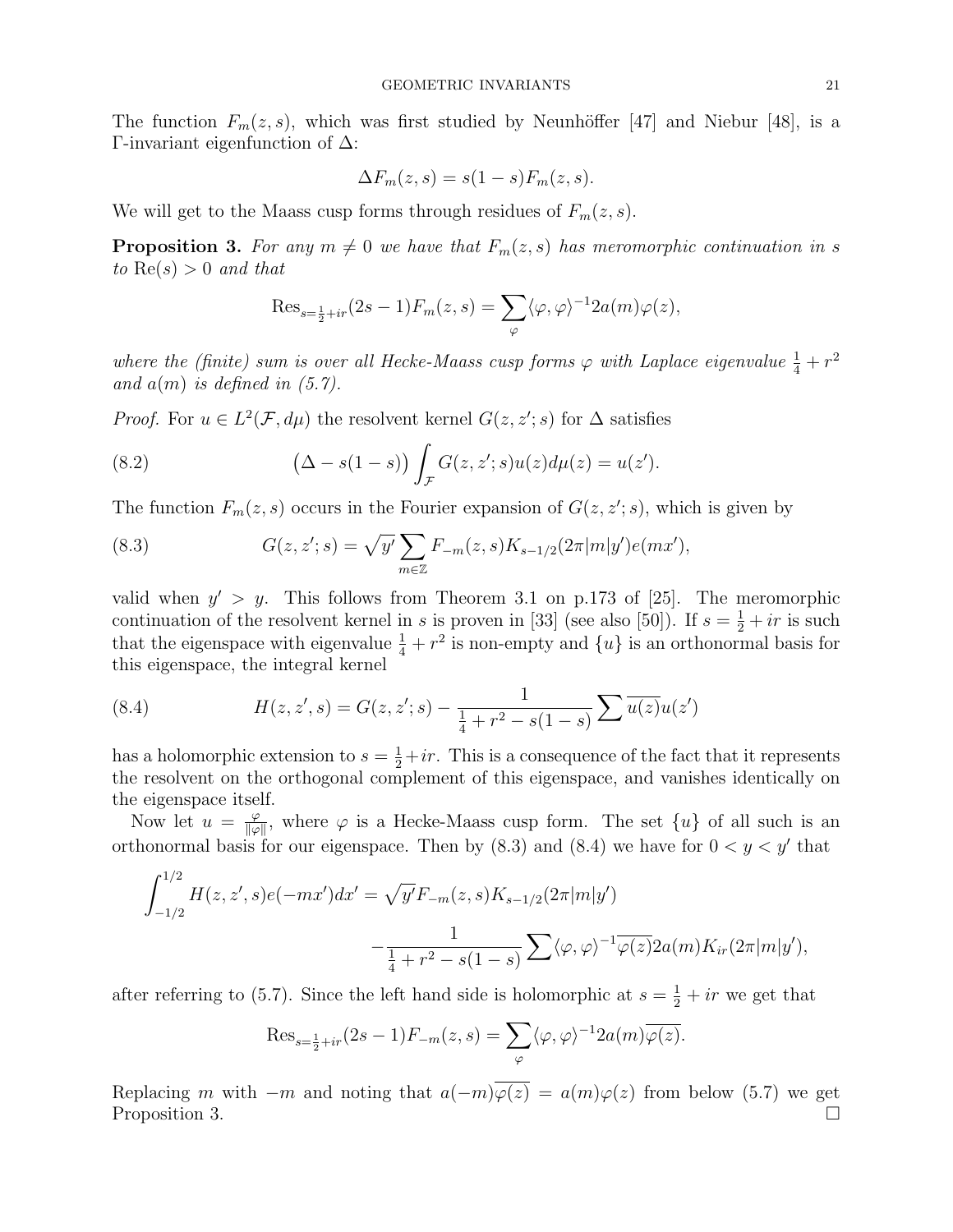For comparison with the weight  $1/2$  case that we will treat next, it is instructive to carry the analysis one step further. The Fourier expansion of  $F_m(z, s)$  is given by (see [25],[17])

$$
F_m(z,s) = f_m(z,s) + \frac{2|m|^{1/2 - s} \sigma_{2s-1}(|m|)}{(2s-1)\Lambda(2s)} y^{1-s} + 2y^{1/2} \sum_{n \neq 0} \Phi(m,n;s) K_{s-\frac{1}{2}}(2\pi |n|y) e(nx),
$$

where for  $Re(s) > 1$ 

$$
\Phi(m, n; s) = \sum_{c>0} c^{-1} K(m, n; c) \cdot \begin{cases} I_{2s-1}(4\pi \sqrt{|mn|} \, c^{-1}) & \text{if } mn < 0 \\ J_{2s-1}(4\pi \sqrt{|mn|} \, c^{-1}) & \text{if } mn > 0. \end{cases}
$$

Here  $K(m, n; c)$  is the Kloosterman sum

$$
K(m, n; c) = \sum_{\substack{a \pmod{c} \\ (a, c) = 1}} e\left(\frac{ma + n\overline{a}}{c}\right).
$$

It follows that for fixed  $m, n$  with  $mn \neq 0$  the function  $\Phi(m, n; s)$  has meromorphic continuation to  $Re(s) > 0$  and

$$
\text{Res}_{s=\frac{1}{2}+ir}(2s-1)\Phi(-m,n;s) = 2\sum_{\varphi} \langle \varphi, \varphi \rangle^{-1} a(m)a(n),
$$

where the sum is over all Hecke-Maass cusp forms  $\varphi$  for  $\Gamma$  with eigenvalue  $\frac{1}{4} + r^2$ .

There is a parallel (yet more intricate) development for Maass forms of weight 1/2. The invariant Laplace operator of weight 1/2 is given by

$$
\Delta_{1/2} = -y^2(\partial_x^2 + \partial_y^2) + \frac{1}{2}iy\partial_x.
$$

This means that for all  $\gamma \in \Gamma_0(4)$  we have

$$
(\Delta_{1/2}F)(\gamma z) = J(\gamma, z)\Delta_{1/2}F(z).
$$

A Maass form of weight 1/2 for  $\Gamma_0(4)$  has weight 1/2, is smooth and satisfies  $\Delta_{1/2}F = \lambda F$ , where we write  $\lambda = \lambda(F) = \frac{1}{4} + (\frac{r}{2})^2$ . Usually we also require some growth conditions as well in the three cusps of  $\Gamma_0(4)$ . In particular, a Maass cusp form F is in  $L^2(\Gamma_0(4)\setminus\mathcal{H}, d\mu)$  and has the further property that its zeroth Fourier coefficient in each cusp vanishes.

The resolvent kernel  $G_{1/2}(z, z'; s)$  for  $\Delta_{1/2}$  in this case was also studied by Fay [25] (see also [50]). It satisfies

(8.5) 
$$
\left(\Delta_{1/2} - s(1-s)\right) \int_{\Gamma_0(4)\backslash \mathcal{H}} G_{\frac{1}{2}}(z, z'; s) u(z) d\mu(z) = u(z')
$$

for  $u \in L^2(\Gamma_0(4)\backslash \mathcal{H}, d\mu)$  with weight 1/2. By Theorem 3.1 of [25] we have the Fourier expansion<sup>5</sup>

$$
G_{1/2}(z', z; s) = \sum_{n} F_{1/2,n}(z, s) W_{\frac{1}{4} \operatorname{sign} n, s - \frac{1}{2}}(4\pi |n|y') e(-nx')
$$

valid for  $\text{Im } z' > \text{Im } z$ , where for  $n \neq 0$  and  $\text{Re}(s) > 1$ 

(8.6) 
$$
F_{1/2,n}(z,s) = \frac{\Gamma(s - \frac{1}{4}\operatorname{sign} n)}{4\pi |n|\Gamma(2s)} \sum_{\gamma \in \Gamma_{\infty} \backslash \Gamma_0(4)} J(\gamma, z)^{-1} f_{1/2,n}(\gamma z, s)
$$

<sup>5</sup>Note that in the notation of Fay,  $F_{1/2,n}(z,s) = -\overline{F}_n(z,\overline{s})$ . The minus sign comes from his definition of  $\Delta_{1/2}$ . We are also using his (38), which gives  $G_{1/2}(z, z'; s) = \overline{G}_{1/2}(z', z; \overline{s})$ . Observe as well that for weight  $1/2$  his  $k = 1/4$ .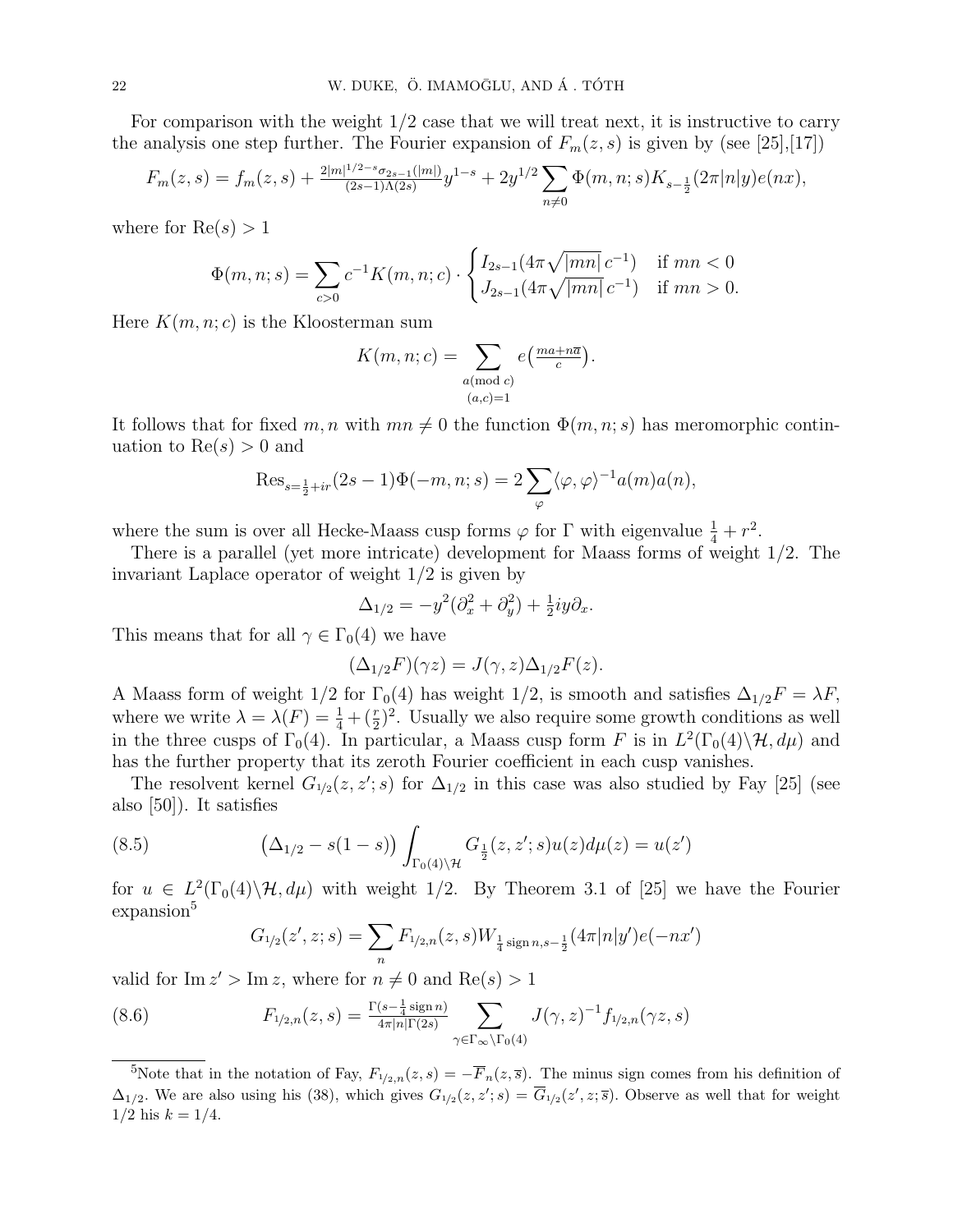with

$$
f_{1/2,n}(z,s) = M_{\frac{1}{4}\operatorname{sign} n,s-\frac{1}{2}}(4\pi |n| \operatorname{Im} z)e(n \operatorname{Re} z).
$$

As above it follows that  $F_{1/2,n}(z, s)$  has a meromorphic continuation to  $\text{Re}(s) > 0$  with simple poles at the points  $\frac{1}{2} + \frac{ir}{2}$  $\frac{dr}{2}$  giving the discrete spectrum of  $\Delta_{1/2}$  and that

$$
\text{Res}_{s=\frac{1}{2}+\frac{ir}{2}}(2s-1)G_{1/2}(z',z) = \sum \overline{\psi}(z')\psi(z)
$$

and

(8.7) 
$$
\operatorname{Res}_{s=\frac{1}{2}+\frac{ir}{2}}(2s-1)F_{1/2,n}(z,s)=\sum_{\psi}\overline{b}(n)\psi(z).
$$

Here the sum is over an orthonormal basis  $\{\psi\}$  of Maass cusp forms for  $V_r$  and  $b(n)$  is defined by

(8.8) 
$$
\psi(z) = \sum_{n \neq 0} b(n) W_{\frac{1}{4} \operatorname{sign} n, \frac{ir}{2}}(4\pi |n|y) e(nx).
$$

Plus space. There is an important distinguished subspace of  $V_r$ , denoted by  $V_r^+$  and called after Kohnen the plus space, that contains those Maass cusp forms  $\psi \in V_r$  whose n-th Fourier coefficient  $b(n)$  vanishes unless  $n \equiv 0, 1 \pmod{4}$ . It is clearly invariant under  $\Delta_{1/2}$ . We shall apply to  $F_{1/2,n}(z,s)$  from (8.6) the projection operator  ${\rm pr}^+ : V_r \to V_r^+$  defined by  $pr^+ = \frac{2}{3}WU + \frac{1}{3}$  $\frac{1}{3}$ , where<sup>6</sup>

$$
U\psi(z) = \frac{\sqrt{2}}{4} \sum_{\nu=0}^{3} \psi(\frac{z+\nu}{4}) \quad \text{and} \quad W\psi(z) = e^{\frac{i\pi}{4}} \left(\frac{z}{|z|}\right)^{-\frac{1}{2}} \psi(-\frac{1}{4z}).
$$

We will need an expansion of each of the Fourier coefficients of  $pr^+F_{1/2,m}(z, s)$  when  $m \equiv 0, 1$ (mod 4). These involve certain Kloosterman sums of weight  $1/2$  that we now recall. Let  $\left(\frac{c}{a}\right)$  $\frac{c}{a}$ be the extended Kronecker symbol (see [55]) and set

$$
\varepsilon_a = \begin{cases} 1 & \text{if } a \equiv 1 \pmod{4} \\ i & \text{if } a \equiv 3 \pmod{4}. \end{cases}
$$

Then for  $c \in \mathbb{Z}^+$  with  $c \equiv 0 \pmod{4}$  and  $m, n \in \mathbb{Z}$ 

$$
K_{1/2}(m, n; c) = \sum_{a \pmod{c}} \left(\frac{c}{a}\right) \varepsilon_a e \left(\frac{ma + n\overline{a}}{c}\right)
$$

defines the weight 1/2 Kloosterman sum. Here  $\overline{a} \in \mathbb{Z}$  satisfies  $a\overline{a} \equiv 1 \pmod{c}$ . It is convenient to define the modified Kloosterman sum

$$
K^+(m, n; c) = (1 - i)K_{1/2}(m, n; c) \times \begin{cases} 1 & \text{if } c/4 \text{ is even} \\ 2 & \text{otherwise.} \end{cases}
$$

It is easily checked that

(8.9) 
$$
K^+(m, n; c) = K^+(n, m; c) = \overline{K^+(n, m; c)}.
$$

 $\overline{^{6}$ The constant  $\sqrt{2}$  which is not present in [17] is due to the factor  $y^{1/4}$  that comes from our normalization.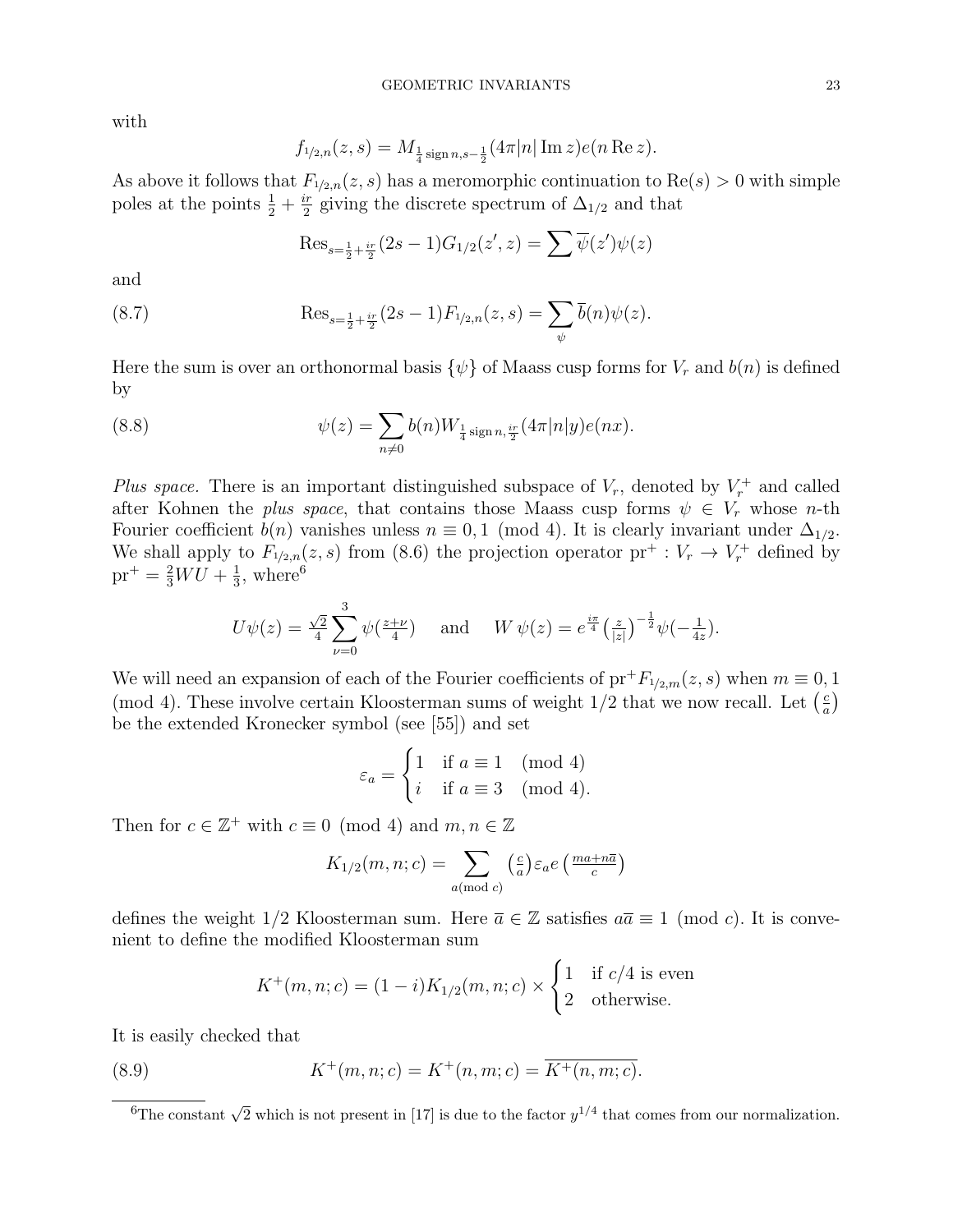It follows<sup>7</sup> from [17, Proposition 2 p.959] that for  $\text{Re}(s) > 1$  and d any non-zero integer with  $d \equiv 0, 1 \pmod{4}$  we have

$$
(8.10) \quad \text{pr}^+F_{1/2,d}(z,s) = \frac{2}{3} \frac{\Gamma(s - \frac{\text{sign }d}{4})}{4\pi |d|\Gamma(2s)} M_{\frac{1}{4}\text{sign }d,s-\frac{1}{2}}(4\pi |d|y)e(dx) + \sum_{n\equiv 0,1(4)} \Phi^+(n,d;s) W_{\frac{1}{4}\text{sign }n,s-\frac{1}{2}}(4\pi |n|y)e(nx)
$$

where for  $n \neq 0$  we have (8.11)

$$
\Phi^+(n,d;s) = \frac{1}{|nd|^{\frac{1}{2}}} \frac{\Gamma(s - \frac{\text{sign } n}{4}) \Gamma(s - \frac{\text{sign } d}{4})}{3\sqrt{\pi} 2^{2-2s} \Gamma(2s - \frac{1}{2})} \sum_{\substack{c \equiv 0(4) \\ c > 0}} \frac{K^+(n,d;c)}{c} \begin{cases} I_{2s-1}\left(\frac{4\pi\sqrt{|nd|}}{c}\right) & \text{if } nd < 0 \\ J_{2s-1}\left(\frac{4\pi\sqrt{|nd|}}{c}\right) & \text{if } nd > 0. \end{cases}
$$

As in [25, Cor 3.6 p.178] we have that  $\Phi^+(n, d; s)$  has a meromorphic continuation to all s and it is now straightforward to get from (8.10) and (8.7) the following residue formula.

**Proposition 4.** For fixed discriminants d', d the function  $\Phi^+(d', d; s)$  has meromorphic continuation to  $\text{Re}(s) > 0$  and

$$
\text{Res}_{s=\frac{1}{2}+\frac{ir}{2}}(2s-1)\Phi^+(d',d;s) = \sum_{\psi} b(d')\overline{b}(d),
$$

where the sum is over an orthonormal basis of cusp forms  $\psi$  for  $V_r^+$  and  $b(d)$  is the Fourier coefficient of  $\psi$  as in (8.8).

## 9. CYCLE INTEGRALS OF POINCARÉ SERIES

We next give an identity from which the extended Katok–Sarnak formula will be derived. Our main source is [17], where other relevant references are also given. As in the previous section, we will deal with general discriminants. This causes no essential new difficulties and makes it easier to quote some of our previous results. It also makes it clear how one could approach our main theorem for non-fundamental discriminants. Thus we need to define genus characters for arbitrary discriminants. We will use the language of binary quadratic forms. As in [17], let  $\mathcal{Q}_D$  be the set of Q with discriminant D that are positive definite when  $D < 0$ . For  $Q = [a, b, c]$  with discriminant  $D = d'd$  where d is fundamental we define

$$
\chi(Q) = \begin{cases} \left(\frac{d}{m}\right) & \text{if } (a, b, c, d) = 1 \text{ where } Q \text{ represents } m \text{ and } (m, d) = 1, \\ 0, & \text{if } (a, b, c, d) > 1. \end{cases}
$$

In case  $D > 0$  is fundamental and Q is any binary quadratic form associated to  $a \in A$  as in Section 2, we have that  $\chi(Q) = \chi(A)$ . When  $D > 0$  and Q is primitive and  $n \in \mathbb{Z}^+$  define  $\mathcal{C}_{nQ} = \mathcal{C}_Q$  as in [17] using (2.11).<sup>8</sup> When  $D < 0$  let  $z_Q = \frac{-b+\sqrt{D}}{2a}$  $\frac{+\sqrt{D}}{2a} \in \mathcal{H}$  if  $Q = [a, b, c]$  and let  $\omega_Q$  be the number of automorphs of Q in Γ.

The following result together with Propositions 3 and 4, will be used to derive the extended Katok-Sarnak formula. The first and second parts follow directly from [17], but we include them here for the sake of completeness. Recall that  $F_m$  was defined in (8.1) and  $\Phi^+$  in (8.11).

<sup>&</sup>lt;sup>7</sup>There is a typo in (2.19) of [17]. It should read  $P_d^+(\tau,s) = \frac{3}{2}pr^+(P_d(\tau,s))$ .

<sup>&</sup>lt;sup>8</sup>Actually, we use  $g_Q = \gamma_Q^{-1}$  in [17].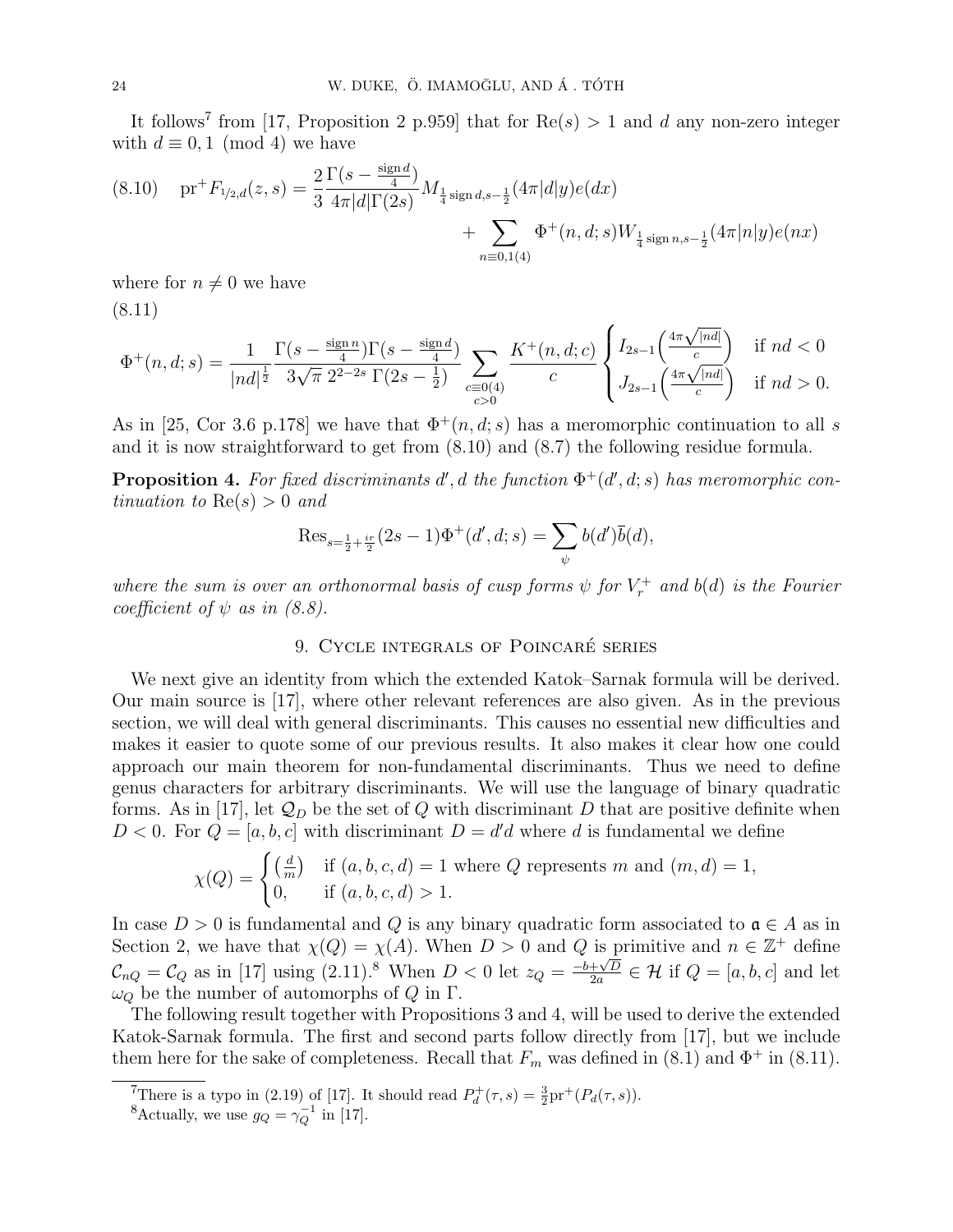**Proposition 5.** Let  $m \neq 0$  and  $Re(s) > 1$ . Suppose that d is a fundamental discriminant and that  $d'$  is any discriminant such that  $D = d'd$  is not a square. Then

$$
6\pi^{\frac{1}{2}}|D|^{\frac{3}{4}}|m|\sum_{\substack{n|m\\n>0}}n^{-\frac{3}{2}}\left(\frac{d}{n}\right)\Phi^+\left(d',\frac{m^2d}{n^2};\frac{s}{2}+\frac{1}{4}\right)=\sum_{Q\in\Gamma\backslash\mathcal{Q}_D}\chi(Q)\begin{cases}2\sqrt{\pi}\omega_Q^{-1}F_m(z_Q,s) & \text{if } d'd<0,\\ \int_{\mathcal{C}_Q}F_m(z,s)y^{-1}|dz| & \text{if } d',d>0,\\ \int_{\mathcal{C}_Q}i\,\partial_zF_m(z,s)dz & \text{if } d',d<0.\end{cases}
$$

We assume that d is a fundamental discriminant and that  $D = d'd$ . We need an associated exponential sum, defined for  $c \equiv 0 \pmod{4}$  by

(9.1) 
$$
S_m(d', d; c) = \sum_{\substack{b \pmod{c} \\ b^2 \equiv D \pmod{c}}} \chi\left(\left[\frac{c}{4}, b, \frac{b^2 - D}{c}\right]\right) e\left(\frac{2mb}{c}\right).
$$

Clearly

$$
S_{-m}(d', d; c) = \overline{S_m(d', d; c)} = S_m(d', d; c).
$$

**Lemma 3.** For  $m \neq 0$ ,  $d'd < 0$  and  $Re(s) > 1$  we have

$$
\sum_{Q \in \Gamma \backslash \mathcal{Q}_D} \chi(Q) \omega_Q^{-1} F_m(z_Q, s) = 2^{-1/2} |D|^{1/4} \sum_{0 < c \equiv 0(4)} \frac{S_m(d', d; c)}{\sqrt{c}} I_{s-1/2}(4\pi |m| \frac{\sqrt{D}}{c}).
$$

*Proof.* This follows directly from [17, Prop.4 p.970].  $\Box$ 

Similarly we have for the second case the following.

**Lemma 4.** For  $m \neq 0$ ,  $d', d > 0$  with d'd not a square and  $Re(s) > 1$  we have

$$
\sum_{Q \in \Gamma \backslash Q_D} \chi(Q) \int_{\mathcal{C}_Q} F_m(z,s) y^{-1} |dz| = 2^{s-1/2} \frac{\Gamma(\frac{s}{2})^2}{\Gamma(s)} D^{1/4} \sum_{0 < c \equiv 0(4)} \frac{S_m(d',d;c)}{\sqrt{c}} J_{s-1/2}(4\pi |m| \frac{\sqrt{D}}{c}).
$$

Proof. Again this follows directly from [17, Prop.4]. Note that  $\frac{\sqrt{D}}{Q(z,1)}dz = y^{-1}|dz|$  on  $\mathcal{C}_Q$ .  $\square$ 

The third case requires some new computations.

**Lemma 5.** For  $m \neq 0$ ,  $d', d < 0$  with d'd not a square and  $Re(s) > 1$  we have

$$
\sum_{Q \in \Gamma \backslash Q_D} \chi(Q) \int_{\mathcal{C}_Q} i \partial_z F_m(z,s) dz = 2^{s-1/2} \frac{\Gamma(\frac{s+1}{2})^2}{\Gamma(s)} D^{1/4} \sum_{0 < c \equiv 0 \text{(4)}} \frac{S_m(d',d;c)}{\sqrt{c}} J_{s-1/2}(4\pi |m| \frac{\sqrt{D}}{c}).
$$

Proof. Now (8.1) and a calculation using differentiation formulas for the Whittaker functions in [45, p.302] gives for that for  $Re(s) > 1$ 

$$
-2i\partial_z F_m(z,s) = \sum_{\gamma \in \Gamma_\infty \backslash \Gamma} f_{2,m}(\gamma z,s) \frac{d(\gamma z)}{dz}
$$

where

(9.2) 
$$
f_{2,m}(z) = -s|m|^{-1/2}(2\pi y)^{-1}\frac{\Gamma(s)}{\Gamma(2s)}M_{\text{sgn}(m),s-1/2}(4\pi|m|y)e(mx).
$$

The proof proceeds in a very similar way as for Lemma 4 except that we need the analogs of two technical lemmas in [17].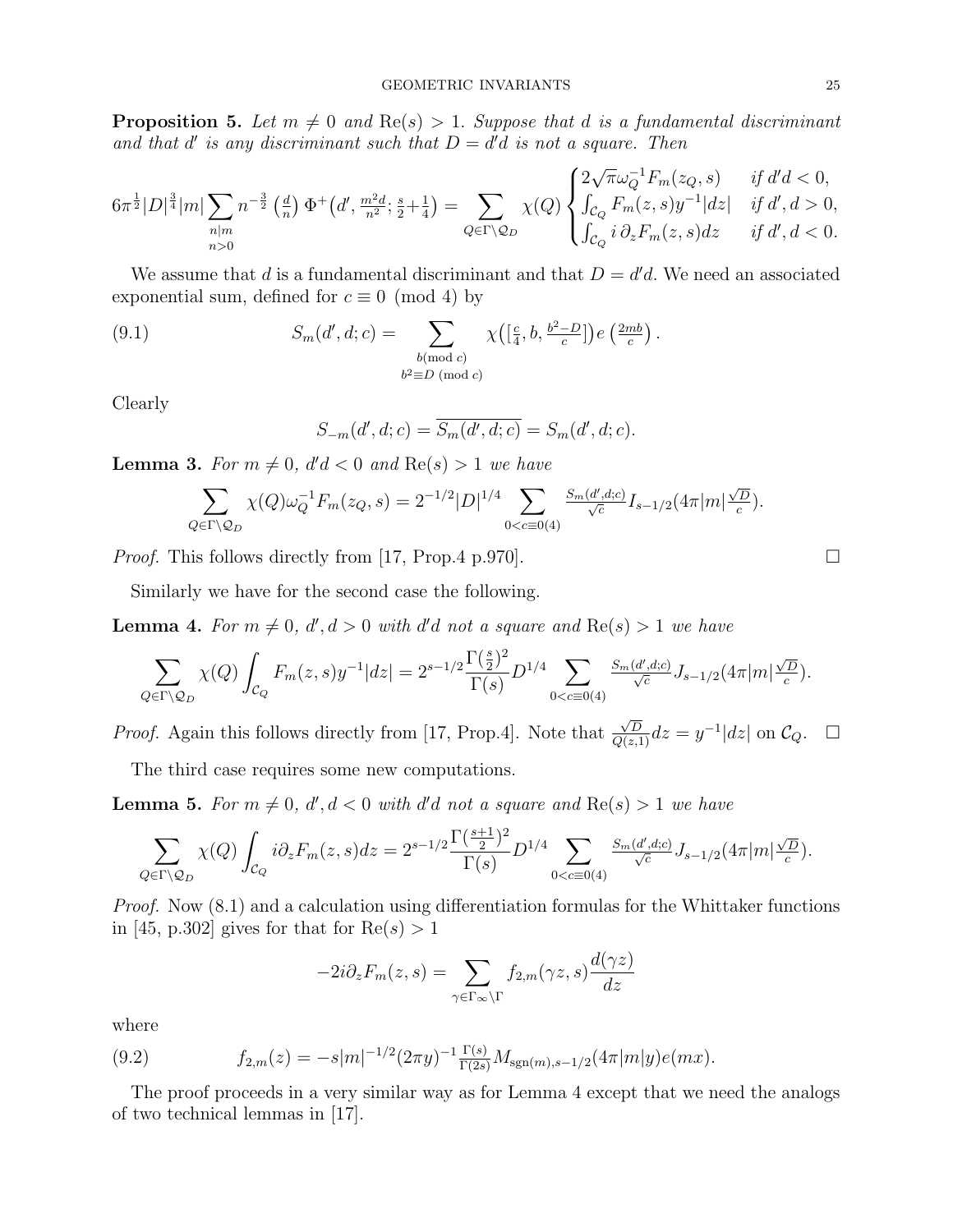For a smooth function  $\phi(y)$  that satisfies  $\phi(y) \ll y^{1+\varepsilon}$  as  $y \to 0$ , let  $f(\tau) = e(m \operatorname{Re} \tau) \phi(\operatorname{Im} \tau)$ and

$$
P_m(\tau,\phi) = \sum_{\gamma \in \Gamma_{\infty} \backslash \Gamma} f(\gamma \tau) \frac{d(\gamma z)}{dz}.
$$

Then the following is the weight 2 analog of Lemma 7 in [17].

**Lemma 6.** Suppose that  $d', d < 0$  and that  $dd' = D$  is not a square. Then for all  $m \in \mathbb{Z}$ 

$$
\sum_{Q \in \Gamma \backslash Q_D} \chi(Q) \int_{C_Q} P_m(\tau, \phi) d\tau = \sum_{0 < c \equiv 0 \land 4} S_m(d, d'; c) \Phi_m\left(\frac{2\sqrt{D}}{c}\right)
$$

where

(9.3) 
$$
\Phi_m(t) = it \int_0^{\pi} e(mt \cos \theta) \phi(t \sin \theta) e^{i\theta} d\theta
$$

Taking  $\phi(t) = -s|m|^{-1/2}(2\pi y)^{-1}\frac{\Gamma(s)}{\Gamma(2s)}M_{\text{sgn}(m),s-1/2}(4\pi|m|y)$  in (9.3) reduces the proof of Lemma 5 to the the following lemma about special functions.

**Lemma 7.** For  $\mu \in \mathbb{C}$ ,  $t > 0$  and  $Re(s) > 0$ 

(9.4) 
$$
\int_0^{\pi} e^{\pm i(t\cos\theta + \mu\theta)} M_{\mu, s-1/2}(2t\sin\theta) \frac{d\theta}{\sin\theta} = G(s, \mu) t^{1/2} J_{s-1/2}(t)
$$

where

$$
G(s,\mu) = e(\pm \mu/4)(2\pi)^{3/2} \frac{2^{-s} \Gamma(2s)}{\Gamma(\frac{s+1+\mu}{2}) \Gamma(\frac{s+1-\mu}{2})}.
$$

*Proof.* See the Appendix.  $\Box$ 

The following identity, which allows us to relate the cycle integrals to the spectral coefficients, is proved by a slight modification of the proof given by Kohnen in [41, Prop. 5, p. 259] (see also [13], [38] and [60]).

**Lemma 8.** For positive  $c \equiv 0 \pmod{4}$ ,  $d, m \in \mathbb{Z}$  with  $d' \equiv 0, 1 \pmod{4}$  and d a fundamental discriminant, we have

$$
S_m(d',d;c) = \sum_{n|(m,\frac{c}{4})} \left(\frac{d}{n}\right) \sqrt{\frac{n}{c}} K^+ \left(d',\frac{m^2d}{n^2};\frac{c}{n}\right).
$$

Proceeding as in [17], Proposition 5 follows from Lemmas 4,5 and 8.

 $\Box$ 

Remarks. For the purpose of proving the extended Katok–Sarnak formula by the method of spectral residues we actually have many choices of Poincaré series to use since we can add a holomorphic form without changing the residues. Thus we could employ the Poincaré series originally used by Selberg [54] (see also [28]). This might make some of the calculations somewhat simpler but that would not give an exact formula like we obtain in Proposition 5. One advantage of an exact formula is that we can also use it to show that cycle integrals of modular functions give weight  $1/2$  weak Maass forms. This was done in [17] for the first two cases of Proposition 5. The last case can also be applied in this way. It is also possible to prove Theorem 3 by these methods.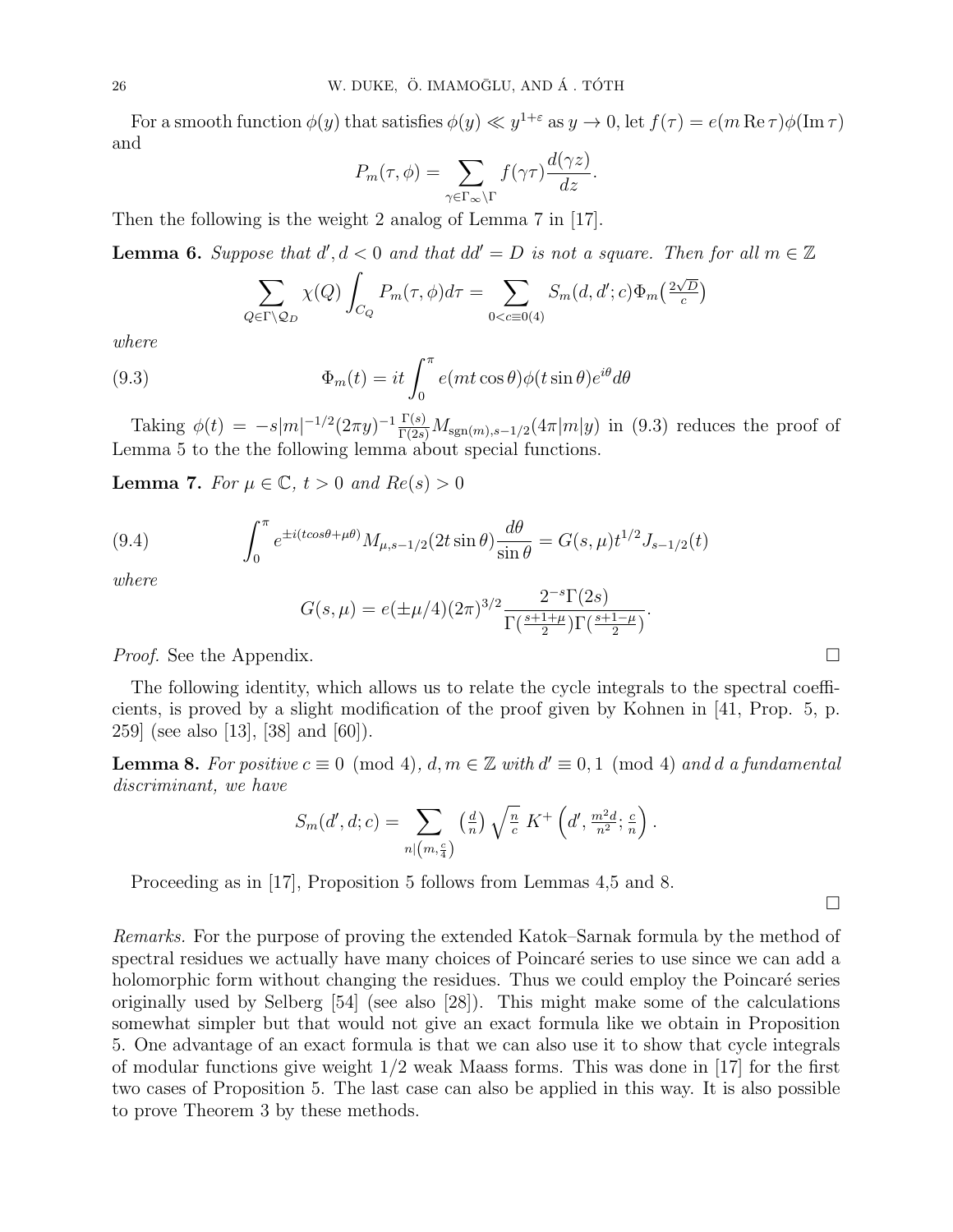## 10. Proof of Theorem 4

Recall the plus space  $V_r^+$  of Maass cusp forms of weight  $1/2$  defined in Section 8 above. It is shown in [40] that  $V_r^+$  has an orthonormal basis  $B_r = {\psi}$  consisting of eigenfunction of all Hecke operators  $T_{p^2}$  where  $p > 2$  is prime. Fix such a basis  $B_r$ . Given  $\psi \in B_r$  with Fourier expansion

(10.1) 
$$
\psi(z) = \sum_{n \neq 0} b(n) W_{\frac{1}{4} \operatorname{sgn} n, \frac{ir}{2}}(4\pi |n|y) e(nx)
$$

and a fundamental discriminant d with  $b(d) \neq 0$  the Hecke relation  $T_{p^2}\psi = a_{\psi}(p)\psi$  implies that

$$
L_d(s+\tfrac{1}{2})\sum_{n\geq 1} b(dn^2)n^{-s+1} = b(d)\prod_p (1-a_{\psi}(p)p^{-s}+p^{-2s})^{-1}.
$$

Define the numbers  $a_{\psi}(n)$  via

(10.2) 
$$
\prod_{p} (1 - a_{\psi}(p)p^{-s} + p^{-2s})^{-1} = \sum_{n \ge 1} a_{\psi}(n)n^{-s}
$$

and let

(10.3) 
$$
\text{Shim}\,\psi(z) = y^{1/2} \sum_{n \neq 0} 2a_{\psi}(|n|) K_{ir}(2\pi |n|y)e(nx).
$$

Note that for some d we must have that  $b(d) \neq 0$  so that this is always defined.

It is convenient to define

$$
T(\varphi,\chi)=\frac{1}{\langle\varphi,\varphi\rangle}\sum_{Q\in\Gamma\backslash\mathcal{Q}_D}\chi(Q)\begin{cases}2\sqrt{\pi}\omega_Q^{-1}\varphi(z_Q) & \text{if }d'd<0\\ \int_{\mathcal{C}_Q}\varphi(z)y^{-1}|dz| & \text{if }d',d>0,\\ \int_{\mathcal{C}_Q}i\,\partial_z\varphi(z)dz & \text{if }d',d<0,\end{cases}
$$

Theorem 4 follows easily from the next Proposition together with Lemma 1.

**Proposition 6.** For any even Hecke-Maass cusp form  $\varphi$  for  $\Gamma$  with Laplace eigenvalue  $\frac{1}{2} + r^2$ there is a unique  $\psi \in B_r$  with Fourier expansion given in (10.1) so that  $\varphi = \text{Shim } \psi$  and such that for d a fundamental discriminant and d' any discriminant such that  $D = d'd$  is not a square we have

$$
T(\varphi, \chi) = 12\pi^{\frac{1}{2}} D^{\frac{3}{4}} b(d') \overline{b}(d),
$$

where  $\chi$  is the genus character associated to the factorization  $D = d'd$ .

*Proof.* Let  $m > 0$  and suppose that  $D = d'd > 1$  where d is fundamental. First we will show that

(10.4) 
$$
12\pi^{\frac{1}{2}}D^{\frac{3}{4}}\sum_{\psi\in B_r}b(d')\overline{b}(d)a_{\psi}(m)=\sum_{\varphi}a(m)T(\varphi,\chi),
$$

where  $\varphi$  is summed over all Hecke–Maass cusp forms with Laplace eigenvalue  $\frac{1}{2} + r^2$ . We have from Propositions 3 and 5 that for every  $m \neq 0$ 

$$
(10.5) \quad 6\pi^{\frac{1}{2}}D^{\frac{3}{4}}|m|\sum_{\substack{n|m\\n>0}}n^{-\frac{3}{2}}\left(\frac{d}{n}\right)\operatorname{Res}_{s=\frac{1}{2}+ir}(2s-1)\Phi^+\left(d',\frac{m^2d}{n^2};\frac{s}{2}+\frac{1}{4}\right)=\sum_{\varphi}2a(m)T(\varphi,\chi).
$$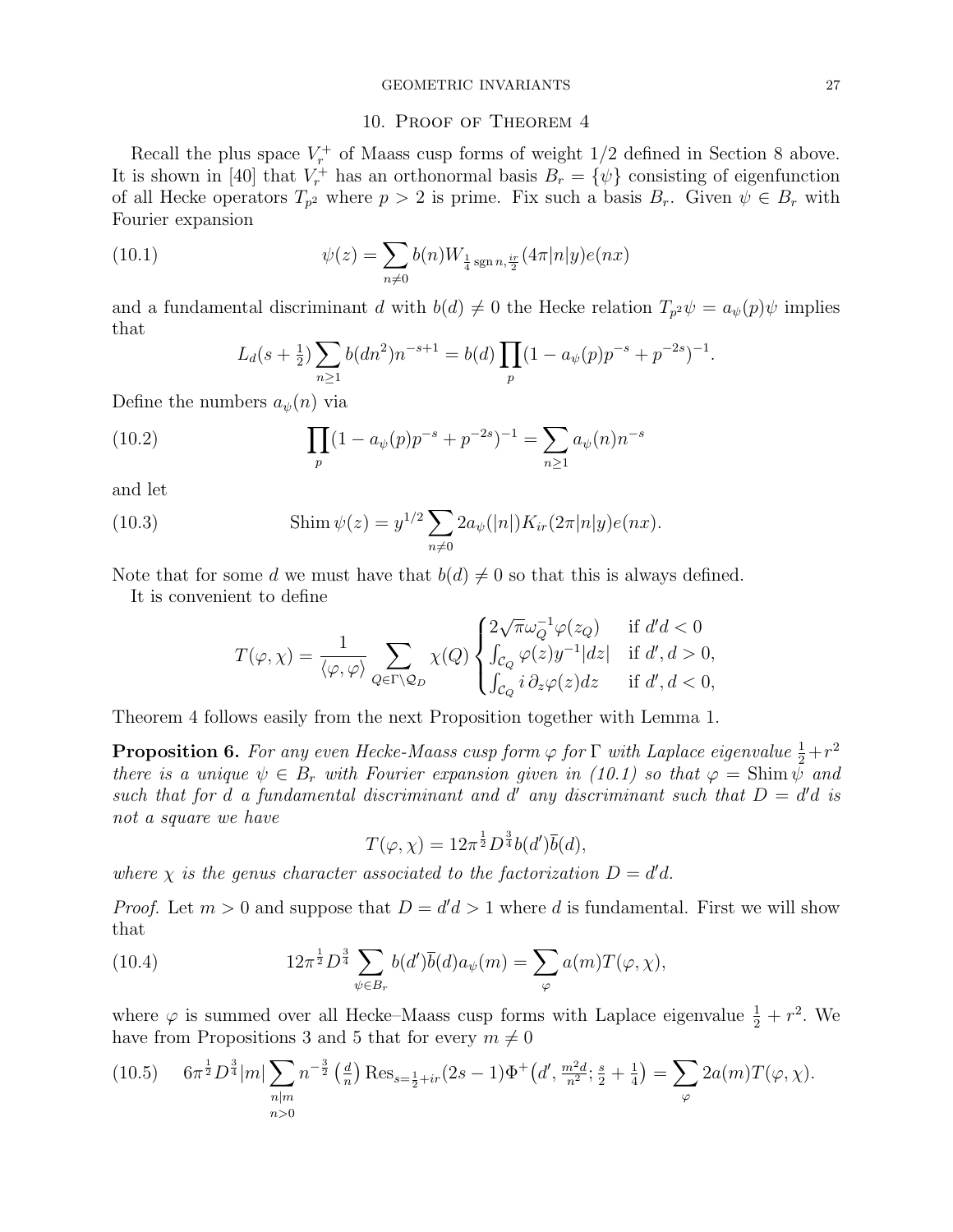Observe that

$$
\operatorname{Res}_{s=\frac{1}{2}+ir}(2s-1)\Phi^+\left(d',d;\frac{s}{2}+\frac{1}{4}\right) = 2ir \lim_{s\to\frac{1}{2}+ir} \left(s - (\frac{1}{2}+ir)\right)\Phi^+\left(d',d;\frac{s}{2}+\frac{1}{4}\right)
$$
\nwhich, setting  $s = 2w - \frac{1}{2}$ ,  $= 4ir \lim_{w\to\frac{1}{2}+\frac{ir}{2}} \left(w - (\frac{1}{2}+\frac{ir}{2})\right)\Phi^+\left(d',d;w\right)$ \n $= 4\operatorname{Res}_{s=\frac{1}{2}+\frac{ir}{2}}(2s-1)\Phi^+\left(d',d;s\right).$ 

Therefore, Proposition 4 gives

$$
\text{Res}_{s=\frac{1}{2}+ir}(2s-1)\Phi^+\left(d',\frac{m^2d}{n^2};\frac{s}{2}+\frac{1}{4}\right)=4\sum_{\psi}b(d')\overline{b}(\frac{m^2d}{n^2}),
$$

where the sum is over an orthonormal basis of cusp forms  $\{\psi\}$  for  $V_r^+$  and  $b(d)$  is the Fourier coefficient of  $\psi$  as in (8.8). By (10.5) we get

$$
24\pi^{\frac{1}{2}}D^{\frac{3}{4}}m\sum_{\psi\in B_r}b(d')\sum_{\substack{n|m\\n>0}}n^{-\frac{3}{2}}\left(\frac{d}{n}\right)\overline{b}\left(\frac{m^2d}{n^2}\right)=\sum_{\varphi}2a(m)T(\varphi,\chi),
$$

and we obtain (10.4) by using the Hecke relation

2

$$
m\sum_{\substack{n|m\\n>0}}n^{-\frac{3}{2}}\left(\frac{d}{n}\right)b\left(\frac{m^2d}{n^2}\right)=a_{\psi}(m)b(d).
$$

It follows from (10.4) and (10.3) that

(10.6) 
$$
12\pi^{1/2}D^{3/4}\sum_{\psi}b(d')\overline{b}(d)\text{Shim}(\psi)=\sum_{\varphi}T(\varphi,\chi)\varphi.
$$

This identity is valid for all discriminants  $d, d'$  where d is fundamental, and  $dd'$  is not a square. As in the proof of Theorem 1 on p.129 of Biró in [3], one can conclude that  $\text{Shim}(\psi)$ is a weight 0 Maass form with eigenvalue  $\frac{1}{2} + r^2$  and by (10.2) it is some  $\varphi$ . This leads to

$$
12\pi^{1/2}D^{3/4}\sum_{\varphi}\sum_{\text{Shim}(\psi)=\varphi}b(d')\overline{b}(d)\varphi=\sum_{\varphi}T(\varphi,\chi)\varphi.
$$

The linear independence of the Maass forms  $\varphi$  now gives the following version of the proposition:

$$
12\pi^{1/2}D^{3/4}\sum_{\text{Shim}(\psi)=\varphi}b(d')\overline{b}(d)=T(\varphi,\chi).
$$

Finally, it is known (see [1, Theorem 1.2]) that  $\psi \mapsto \varphi = \text{Shim}(\psi)$  gives a bijection between  $B_r$  and the even Hecke-Maass cusp forms  $\varphi$  with Laplace eigenvalue  $\frac{1}{2} + r^2$ , thus finishing the proof of Proposition 6.

 $\Box$ 

Remarks. Some of our arguments in the proof of Theorem 4 are quite similar in spirit to those of Biró in  $[3]$ , who applies the Kuznetsov formula to prove a generalization of the Katok-Sarnak formula to general levels, but still for only positive discriminants d.

The method employed by Katok-Sarnak to prove their formula is based on a theta correspondence. This idea, which is a refinement of that introduced by Maass [44], was first used by Siegel to study indefinite quadratic forms. It would be interesting to apply this method to give our extension.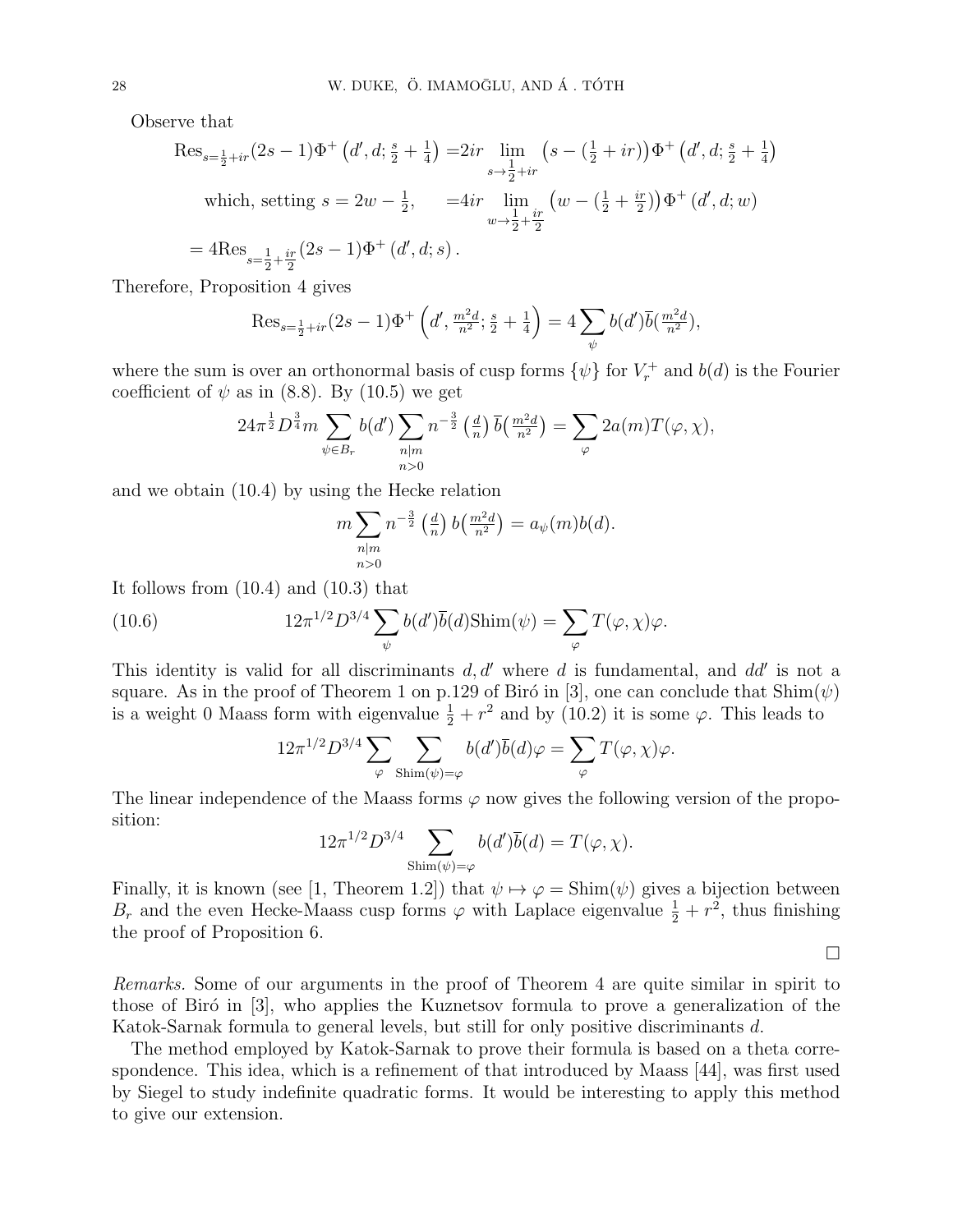#### Appendix A. An integral

In this appendix we give a proof of the following integral formula which was given in Lemma 7. For  $\mu \in \mathbb{C}$ ,  $t > 0$  and  $Re(s) > 0$ 

(A.1) 
$$
\int_0^{\pi} e^{\pm i(t\cos\theta + \mu\theta)} M_{\mu,s-1/2}(2t\sin\theta) \frac{d\theta}{\sin\theta} = G(s,\mu)t^{1/2} J_{s-1/2}(t)
$$

where

$$
G(s,\mu) = e(\pm \mu/4)(2\pi)^{3/2} \frac{2^{-s} \Gamma(2s)}{\Gamma(\frac{s+1+\mu}{2}) \Gamma(\frac{s+1-\mu}{2})}
$$

.

*Proof.* To prove the lemma we will restrict to the case when the signs in  $(A.1)$  are positive since the formula with negative signs follows by complex conjugation. To prove the Lemma we will prove that both sides of (A.1) satisfy the same order differential equation and that the Taylor series coefficients of both sides agree up to order 2.

Let  $\lambda = s - 1/2$  and  $g(t) = t^{1/2} J_{\lambda}(t)$ . A simple computation shows that

$$
t^{3/2} [g''(t) + (1 + (1/4 - \lambda^2)/t^2)g(t)] = t^2 J''_{\lambda}(t) + t J'_{\lambda}(t) + (t^2 - \lambda^2) J_{\lambda}(t) = 0.
$$

Hence we want to show that the left hand side of  $(A.1)$  also satisfies

 $f''(t) + (1 + (1/4 - \lambda^2)/t^2) f(t) = 0.$ 

Factoring out the t-dependent part we need to compute

$$
h''(t) + \left(1 + \frac{1/4 - \lambda^2}{t^2}\right)h(t)
$$

for  $h(t) = e^{i(t\cos\theta)} M_{\mu,\lambda}(2t\sin\theta)$ .

The fact that the Whittaker function  $M_{\mu,\lambda}$  satisfies the differential equation

$$
M''_{\mu,\lambda}(2t\sin\theta) = \left(\frac{1}{4} - \frac{\mu}{2t\sin\theta} - \frac{1/4 - \lambda^2}{4t^2\sin^2\theta}\right)M_{\mu,\lambda}(2t\sin\theta)
$$

and

$$
h''(t) = [-\cos^2 \theta M_{\mu,\lambda}(2t \sin \theta) + 4 \sin^2 \theta M_{\mu,\lambda}''(2t \sin \theta)]e^{i(t \cos \theta)}
$$

$$
+ 4i \cos \theta \sin \theta M_{\mu,\lambda}'(2t \sin \theta)e^{i(t \cos \theta)}
$$

leads to

$$
h''(t) + \left(1 - \frac{\lambda^2 - 1/4}{t^2}\right)h(t) = \left(2\sin^2\theta - \frac{2\mu\sin\theta}{t}\right)h(t) + 2i\sin 2\theta e^{\pm i(t\cos\theta)}M'_{\mu,\lambda}(2t\sin\theta).
$$

Using this last equation gives for the integral in (A.1)

$$
\begin{split} \left(\frac{d^2}{dt^2} + \left(1 + \frac{1/4 - \lambda^2}{t^2}\right)\right) \int_0^\pi e^{i(t\cos\theta + \mu\theta)} M_{\mu,\lambda}(2t\sin\theta) \frac{d\theta}{\sin\theta} \\ & = \int_0^\pi \left(2\sin\theta - \frac{2\mu}{t}\right) h(t) e^{i\mu\theta} d\theta + 2i \int_0^\pi 2\cos\theta e^{i(t\cos\theta) + i\mu\theta} M'_{\mu,\lambda}(2t\sin\theta) d\theta. \end{split}
$$

Now we use  $\frac{d}{d\theta}M_{\mu,\lambda}(2t\sin\theta) = M'_{\mu,\lambda}(2t\sin\theta)2t\cos\theta$  and integration by parts to get

$$
2i\int_{0}^{\pi} e^{i(t\cos\theta + \mu\theta)} M'_{\mu,\lambda}(2t\sin\theta) 2\cos\theta d\theta = -\frac{2i}{t} \int_{0}^{\pi} \frac{d}{d\theta} \left(e^{i(t\cos\theta + \mu\theta)}\right) M_{\mu,\lambda}(2t\sin\theta) d\theta
$$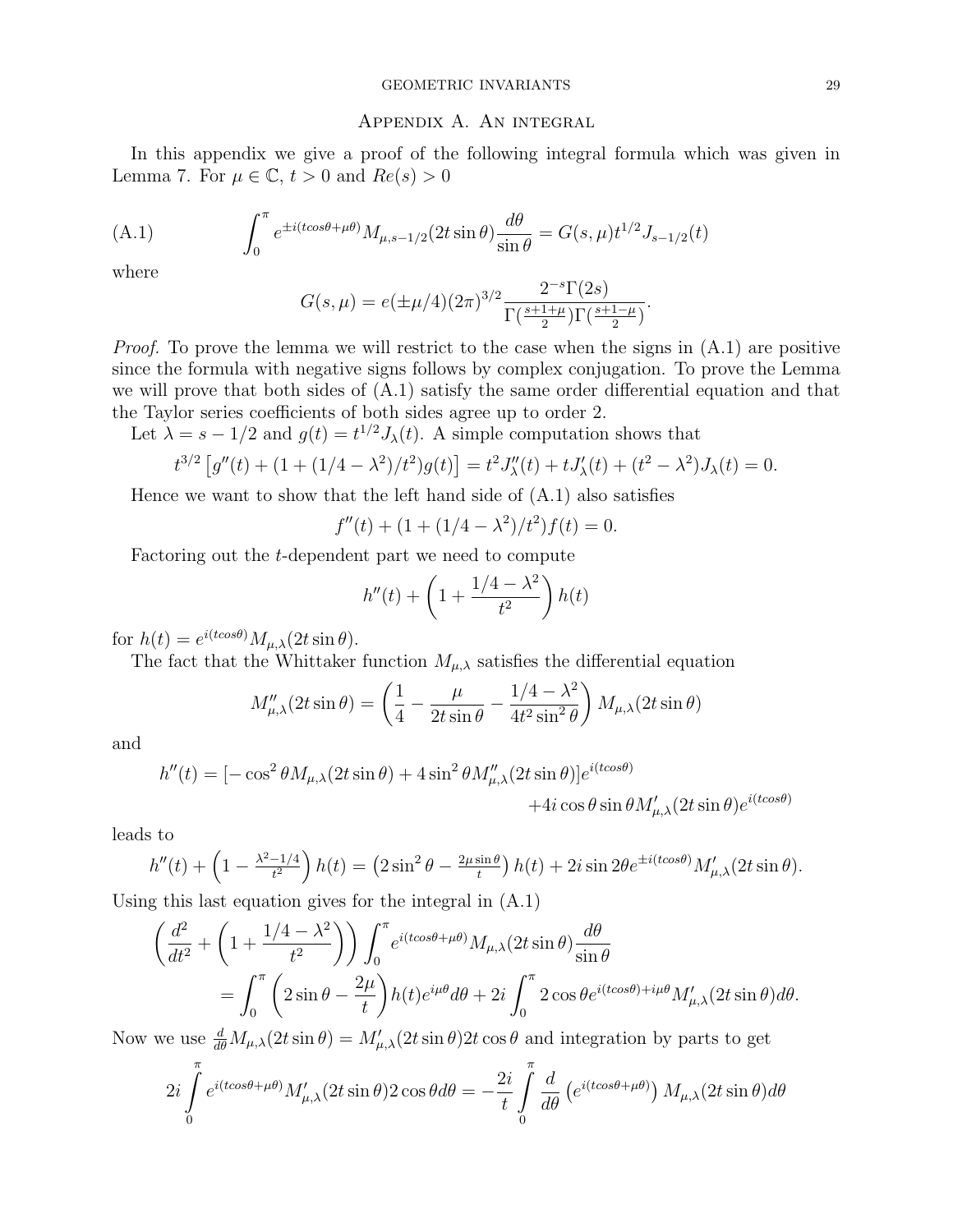as  $\left[e^{i(t\cos\theta+\mu\theta)}M_{\mu,\lambda}(2t\sin\theta)\right]_0^{\pi} = 0$ . Finally, since

$$
-\frac{2i}{t}\int_{0}^{\pi}\frac{d}{d\theta}\left(e^{i(t\cos\theta+\mu\theta)}\right)M_{\mu,\lambda}(2t\sin\theta)d\theta = \int_{0}^{\pi}\left(\frac{2\mu}{t}-2\sin\theta\right)h(t)e^{i\mu\theta}d\theta
$$

we have

$$
\left(\frac{d^2}{dt^2} + \left(1 + \frac{1/4 - \lambda^2}{t^2}\right)\right) \int_0^\pi e^{i(t\cos\theta + \mu\theta)} M_{\mu,\lambda}(2t\sin\theta) \frac{d\theta}{\sin\theta} = 0.
$$

This proves that both sides of (A.1) satisfy the same differential equation.

To prove the Lemma we still need to check the Taylor coefficients. To this end we use the Taylor expansions of the exponential function and of the Whittaker function, namely

$$
M_{\mu,s-1/2}(x) = e^{-x/2} x^s \sum_{n=0}^{\infty} \frac{(s-\mu)_n}{(2s)_n} \frac{x^n}{n!}.
$$

Then

$$
\int_0^\pi e^{i(t\cos\theta + \mu\theta)} M_{\mu,s-1/2} (2t\sin\theta) \frac{d\theta}{\sin\theta}
$$
  
= 
$$
\sum_{n=0}^\infty \sum_{m=0}^\infty \frac{(s-\mu)_n}{(2s)_n n!} (2t)^{n+s} \frac{(it)^m}{m!} \int_0^\pi e^{i(m+\mu)\theta} (\sin\theta)^{n+s-1} d\theta.
$$

Using the integral formula (see [27, p 511,  $3.892(1)$ ])

$$
\int_0^{\pi} e^{i\beta x} \sin^{\nu-1} x dx = \frac{\pi e^{i\pi \beta/2} \Gamma(\nu)}{\Gamma(\frac{\nu+\beta+1}{2}) \Gamma(\frac{\nu-\beta+1}{2})}
$$

and  $(a)_n = \frac{\Gamma(a+n)}{\Gamma(a)}$  $\frac{(a+n)}{\Gamma(a)}$  gives

(A.2) 
$$
\int_0^{\pi} e^{i(t\cos\theta + \mu\theta)} M_{\mu,s-1/2} (2t\sin\theta) \frac{d\theta}{\sin\theta}
$$
  
=  $(2\pi)e(\mu/4) \frac{\Gamma(2s)}{\Gamma(s-\mu)} \sum_{\ell=0}^{\infty} \sum_{m+n=\ell} \frac{(-1)^m \Gamma(s-\mu+n) \Gamma(s+n)}{m! n! \Gamma(2s+n) \Gamma(\frac{n+s+m+\mu+1}{2}) \Gamma(\frac{n+s-m-\mu+1}{2})} t^{s+\ell}$ 

On the other hand using the Taylor expansion

$$
t^{1/2}J_{s-1/2}(t) = \sum_{r=0}^{\infty} \frac{(-1)^r (t/2)^{s+2r}}{r!\Gamma(s+1/2+r)}
$$

gives for the right hand side of (A.1)

(A.3) 
$$
G(s,\mu)t^{1/2}J_{s-1/2}(t) = \frac{(\pi)^{3/2}e(\mu/4)2^{2-2s}\Gamma(2s)}{\Gamma(\frac{s+1+\mu}{2})\Gamma(\frac{s+1-\mu}{2})} \sum_{r=0}^{\infty} \frac{(-1)^r 2^{-2r}}{r!\Gamma(s+1/2+r)} t^{s+2r}
$$

A straightforward calculation shows that the coefficients of  $t^s, t^{s+1}$  and  $t^{s+2}$  in (A.2) and (A.3) match, which is more than what is needed to finish the proof of the Lemma.

 $\Box$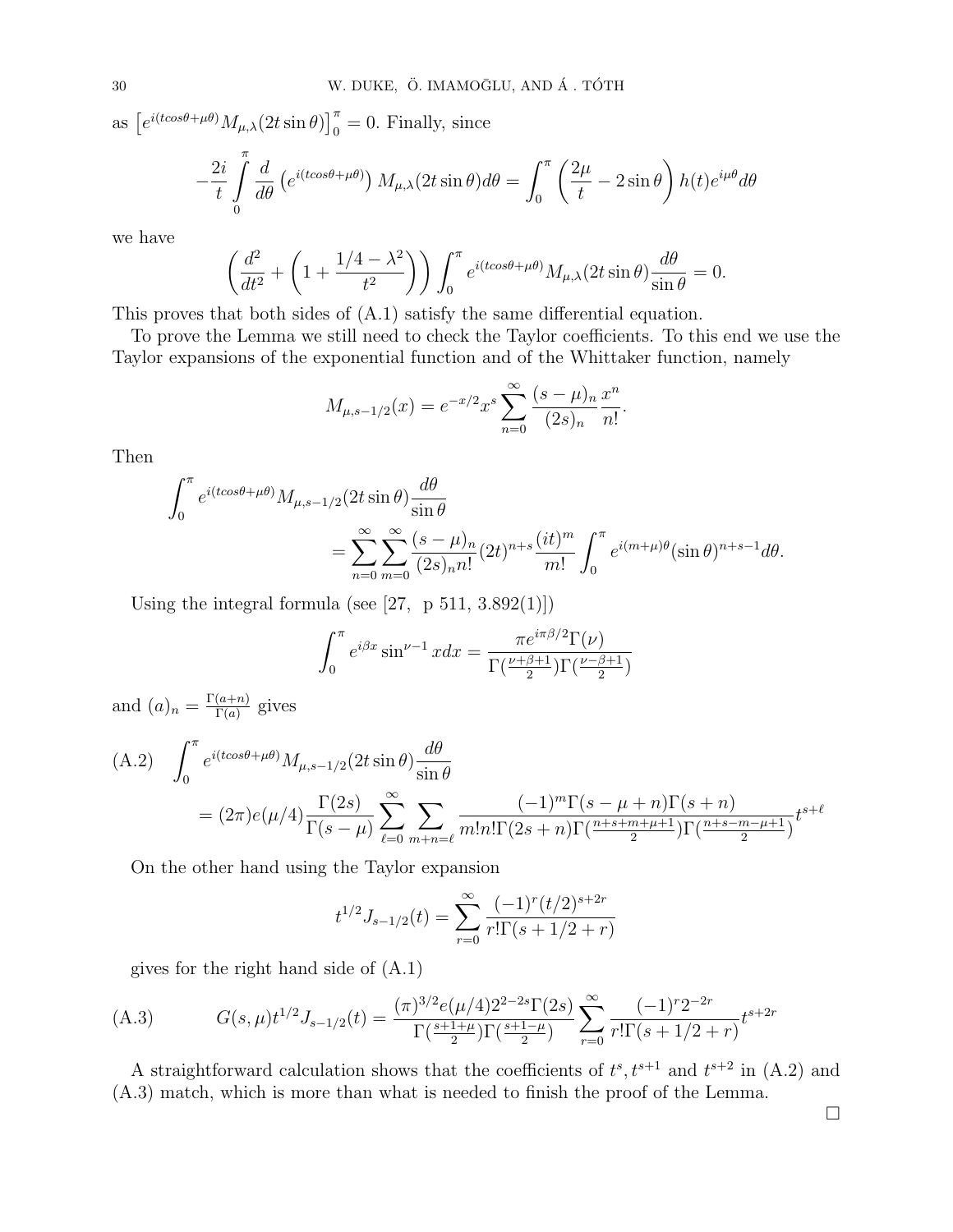#### GEOMETRIC INVARIANTS 31

#### **REFERENCES**

- 1. Baruch, Ehud Moshe; Mao, Zhengyu A generalized Kohnen-Zagier formula for Maass forms. J. Lond. Math. Soc. (2) 82 (2010), no. 1, 1–16.
- 2. Beardon, Alan F. The geometry of discrete groups. Graduate Texts in Mathematics, 91. Springer-Verlag, New York, 1983.
- 3. Bir´o, A. Cycle integrals of Maass forms of weight 0 and Fourier coefficients of Maass forms of weight 1/2. Acta Arith. 94 (2000), no. 2, 103–152.
- 4. Blomer, V.; Harcos, G., Hybrid bounds for twisted L-functions. J. Reine Angew. Math. 621 (2008), 53–79.
- 5. A. Booker, A. Strömbergsson, A. Venkatesh, Effective Computation of Maass Cusp Forms, IMRN 2006, Article ID 71281, 34 pages.
- 6. Borthwick, David Spectral theory of infinite-area hyperbolic surfaces. Progress in Mathematics, 256. Birkhuser Boston, Inc., Boston, MA, 2007. xii+355 pp.
- 7. Burgess, D. A. On character sums and L-series. Proc. London Math. Soc. (3) 12 1962 193206.
- 8. Chiera, F. L. On Petersson products of not necessarily cuspidal modular forms. J. Number Theory 122 (2007), no. 1, 13–24.
- 9. Cohen, H. Sums involving the values at negative integers of L functions of quadratic characters. Séminaire de Th´eorie des Nombres, 1974-1975 (Univ. Bordeaux I, Talence), Exp. No. 3, 21 pp.
- 10. Cohen, H.; Lenstra, H. W., Jr. Heuristics on class groups. Number theory (New York, 1982), 26?36, Lecture Notes in Math., 1052, Springer, Berlin, 1984.
- 11. Conrey, J. B.; Iwaniec, H. The cubic moment of central values of automorphic L-functions. Ann. of Math. (2) 151 (2000), no. 3, 1175–1216.
- 12. Davenport, Harold Multiplicative number theory. Third edition. Revised and with a preface by Hugh L. Montgomery. Graduate Texts in Mathematics, 74. Springer-Verlag, New York, 2000.
- 13. Duke, W. Hyperbolic distribution problems and half-integral weight Maass forms. Invent. Math. 92 (1988), no. 1, 73–90.
- 14. Duke, W.; Friedlander, J.; Iwaniec, H. Bounds for automorphic L-functions. Invent. Math. 112 (1993), no. 1, 1–8.
- 15. Duke, W.; Friedlander, J. B.; Iwaniec, H. Weyl sums for quadratic roots. Int. Math. Res. Not. IMRN 2012, no. 11, 2493–2549.
- 16. Duke, W.; O. Imamoglu; A converse theorem and the Saito-Kurokawa lift. Internat. Math. Res. Notices 1996, no. 7, 347–355.
- 17. Duke, W.; O. Imamoglu;  $\dot{A}$ . Tóth. Cycle integrals of the j-function and mock modular forms. Ann. of Math. (2) 173 (2011), no. 2, 947–981.
- 18. Duke, W.; Ö. Imamoğlu;  $\dot{A}$ . Tóth, Rational period functions and cycle integrals. Abh. Math. Semin. Univ. Hambg. 80 (2010), no. 2, 255–264.
- 19. Duke, W.; Jenkins, Paul On the zeros and coefficients of certain weakly holomorphic modular forms. Pure Appl. Math. Q. 4 (2008), no. 4, Special Issue: In honor of Jean-Pierre Serre. Part 1, 1327–1340.
- 20. Duke, William; Jenkins, Paul Integral traces of singular values of weak Maass forms. Algebra Number Theory 2 (2008), no. 5, 573–593.
- 21. Earle, Clifford J. The infinite Nielsen kernels of some bordered Riemann surfaces. Michigan Math. J. 40 (1993), no. 3, 445–458.
- 22. Eichler, M. Grenzkreisgruppen und kettenbruchartige Algorithmen. (German) Acta Arith. 11 1965 169– 180.
- 23. Einsiedler, Manfred; Lindenstrauss, Elon; Michel, Philippe; Venkatesh, Akshay The distribution of closed geodesics on the modular surface, and Duke's theorem. Enseign. Math. (2) 58 (2012), no. 3-4, 249–313.
- 24. Farb, Benson; Margalit, Dan A primer on mapping class groups. Princeton Mathematical Series, 49. Princeton University Press, Princeton, NJ, 2012. xiv+472 pp.
- 25. Fay, John D. Fourier coefficients of the resolvent for a Fuchsian group. J. Reine Angew. Math. 293/294 (1977), 143–203.
- 26. Goldfeld, Dorian; Hoffstein, Jeffrey Eisenstein series of 12-integral weight and the mean value of real Dirichlet L-series. Invent. Math. 80 (1985), no. 2, 185208.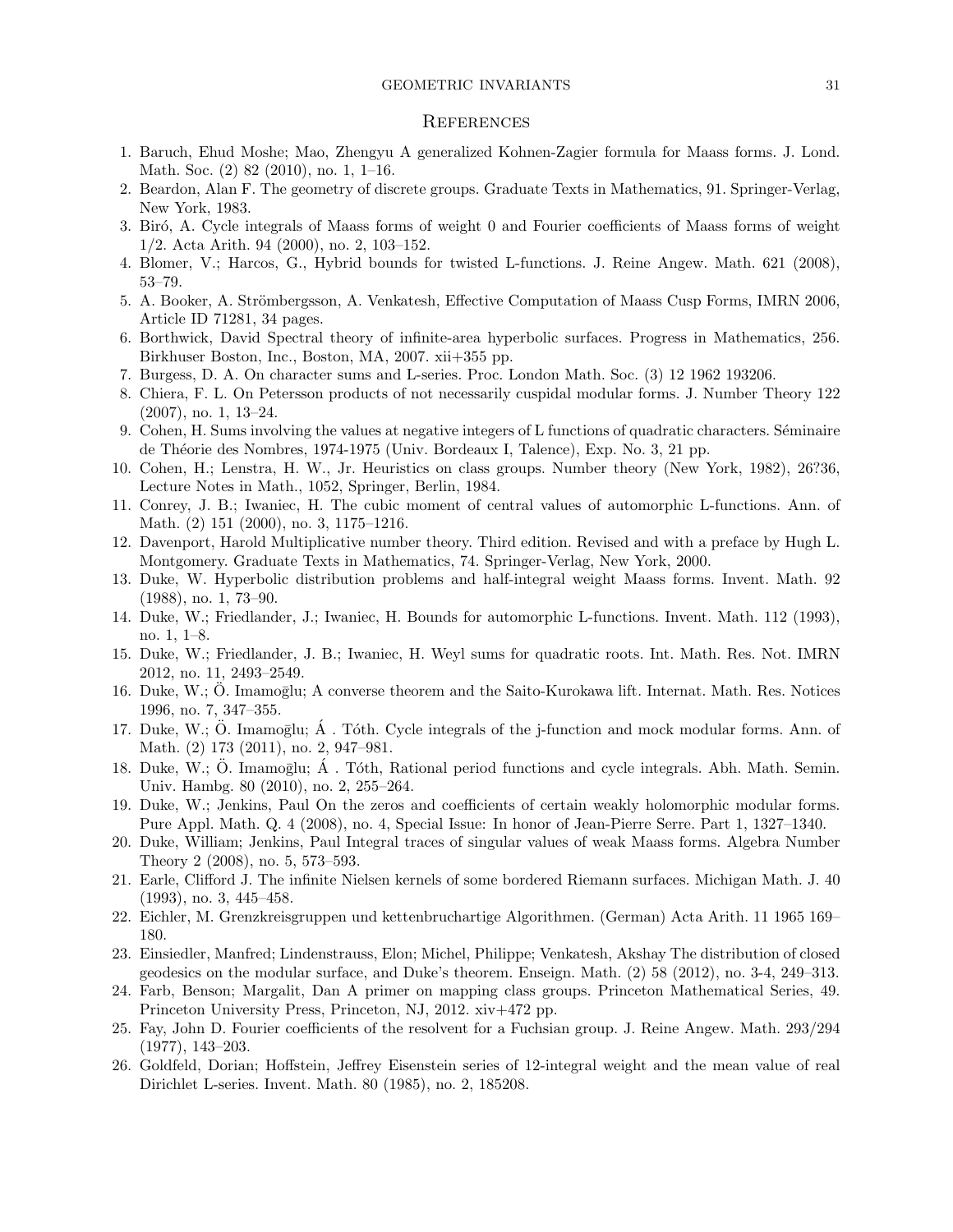- 27. Gradshteyn, I. S.; Ryzhik, I. M. Table of integrals, series, and products. Translated from the Russian. Translation edited and with a preface by Daniel Zwillinger and Victor Moll. Eighth edition. Revised from the seventh edition [MR2360010]. Elsevier/Academic Press, Amsterdam, 2015. xlvi+1133 pp.
- 28. Goldfeld, D.; Sarnak, P. Sums of Kloosterman sums. Invent. Math. 71 (1983), no. 2, 243–250.
- 29. Hammond, William F. The modular groups of Hilbert and Siegel. Amer. J. Math. 88 1966 497–516.
- 30. Hammond, W. F.; Hirzebruch, F. L-series, modular imbeddings, and signatures. Math. Ann. 204 (1973), 263–270.
- 31. Hecke, Erich Mathematische Werke. 290–312
- 32. Hecke, Erich Lectures on Dirichlet series, modular functions and quadratic forms. Edited by Bruno Schoeneberg. With the collaboration of Wilhelm Maak. Vandenhoeck & Ruprecht, Göttingen, 1983. 98 pp.
- 33. Hejhal, Dennis A. The Selberg trace formula for PSL(2,R). Vol. 2. Lecture Notes in Mathematics, 1001. Springer-Verlag, Berlin, 1983. viii+806 pp.
- 34. Hirzebruch, Friedrich E. P. Hilbert modular surfaces. Enseignement Math. (2) 19 (1973), 183–281.
- 35. Iwaniec, Henryk Fourier coefficients of modular forms of half-integral weight. Invent. Math. 87 (1987), no. 2, 385401.
- 36. Iwaniec, Henryk Spectral methods of automorphic forms. Second edition. Graduate Studies in Mathematics, 53. American Mathematical Society, Providence, RI; Revista Matemática Iberoamericana, Madrid, 2002. xii+220 pp.
- 37. Iwaniec, Henryk; Kowalski, Emmanuel Analytic number theory. American Mathematical Society Colloquium Publications, 53. American Mathematical Society, Providence, RI, 2004. xii+615 pp.
- 38. Jenkins, P., Kloosterman sums and traces of singular moduli. J. Number Theory 117 (2006), no. 2, 301–314.
- 39. Katok, Svetlana Coding of closed geodesics after Gauss and Morse. Geom. Dedicata 63 (1996), no. 2, 123–145.
- 40. Katok, Svetlana; Sarnak, Peter Heegner points, cycles and Maass forms. Israel J. Math. 84 (1993), no. 1-2, 193–227.
- 41. Kohnen, Winfried Fourier coefficients of modular forms of half-integral weight. Math. Ann. 271 (1985), no. 2, 237–268.
- 42. Kohnen, W.; Zagier, D. Values of L-series of modular forms at the center of the critical strip. Invent. Math. 64 (1981), no. 2, 175–198.
- 43. N. N. Lebedev, Special Functions and Their Applications, Dover Publications, New York, 1972, revised edition, translated from the Russian and edited by Richard A. Silverman; unabridged and corrected republication.
- 44. Maass, H.: Uber die räumliche Verteilung der Punkte in Gittern mit indefiniter Metrik. Math. Ann. 138, 287315 (1959)
- 45. Magnus, W., Oberhettinger, F., Soni, R. P., Formulas and theorems for the special functions of Mathematical physics, Springer-verlag, Berlin 1966
- 46. Maskit, Bernard On Poincaré's theorem for fundamental polygons. Advances in Math. 7, 219?230. (1971).
- 47. H. Neunhöffer, Uber die analytische Fortsetzung von Poincaréreihen, S.-B. Heidelberger Akad. Wiss. Math.-Natur. Kl. (1973), 33–90.
- 48. D. Niebur, A class of nonanalytic automorphic functions, Nagoya Math. J. 52 (1973), 133–145.
- 49. Poincaré, H. Théorie des groups fuchsiens, Acta Math. 1 (1882) 1–62.
- 50. W. Roelcke, Das Eigenwertproblem der automorphen Formen in der hyperbolischen Ebene. I, II. (German), Math. Ann. 167 (1966), 292–337, ibid. 168 (1966), 261–324.
- 51. Sarnak, Peter, Class numbers of indefinite binary quadratic forms. J. Number Theory 15 (1982), no. 2, 229–247.
- 52. Sarnak, Peter Some applications of modular forms. Cambridge Tracts in Mathematics, 99. Cambridge University Press, Cambridge, 1990. x+111 pp.
- 53. Sarnak, Peter Reciprocal geodesics. Analytic number theory, 217–237, Clay Math. Proc., 7, Amer. Math. Soc., Providence, RI, 2007.
- 54. Selberg, Atle, On the estimation of Fourier coefficients of modular forms. 1965 Proc. Sympos. Pure Math., Vol. VIII pp. 1–15 Amer. Math. Soc., Providence, R.I.
- 55. Shimura, G., On modular forms of half integral weight. Ann. of Math. (2) 97 (1973), 440–481.